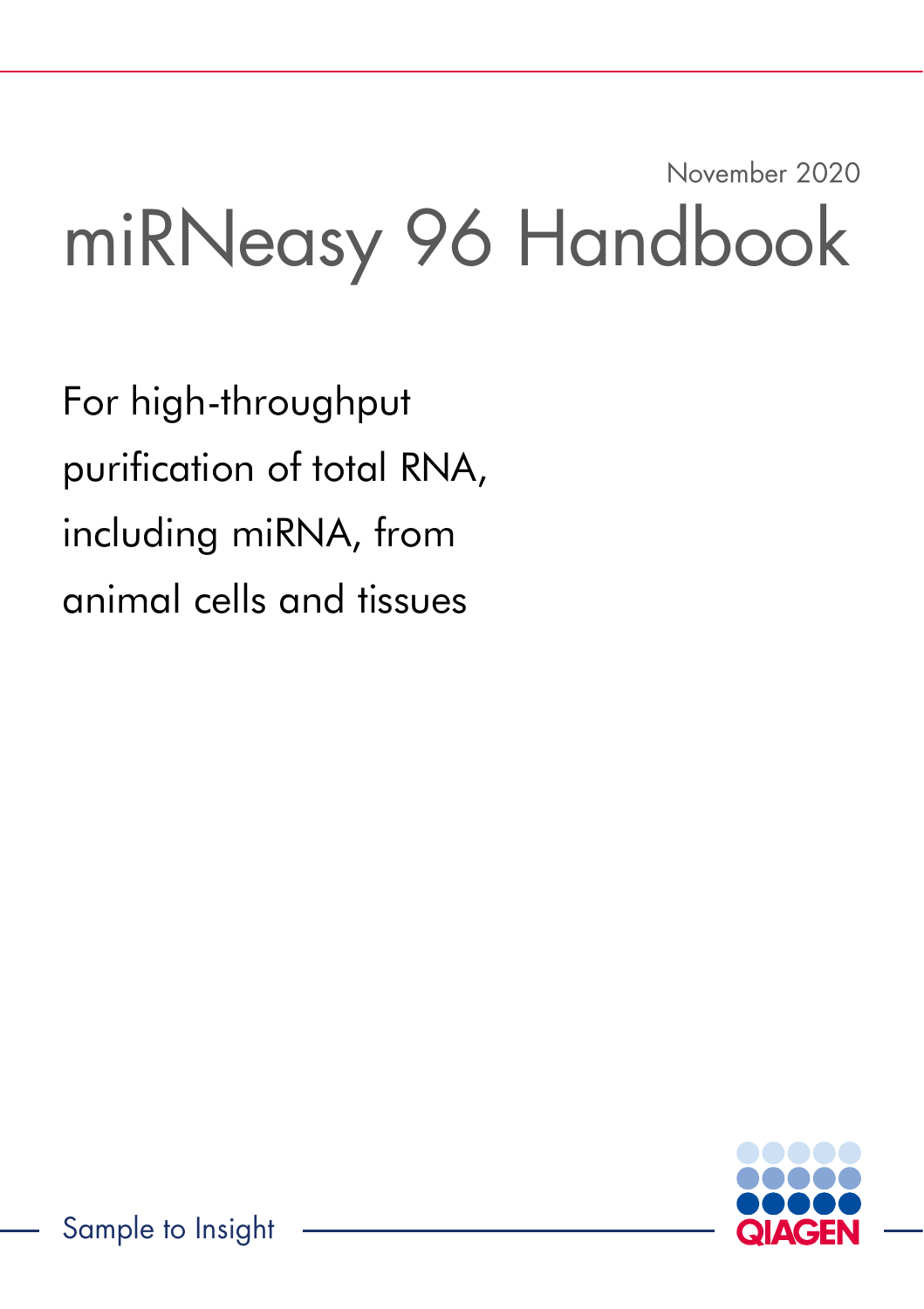## Contents

| Protocol: Purification of Total RNA, Including Small RNAs, from Animal Cells using      |  |
|-----------------------------------------------------------------------------------------|--|
| Protocol: Purification of Total RNA, Including Small RNAs, from Animal Cells using Spin |  |
| Protocol: Purification of Total RNA, Including Small RNAs, from Animal Tissues using    |  |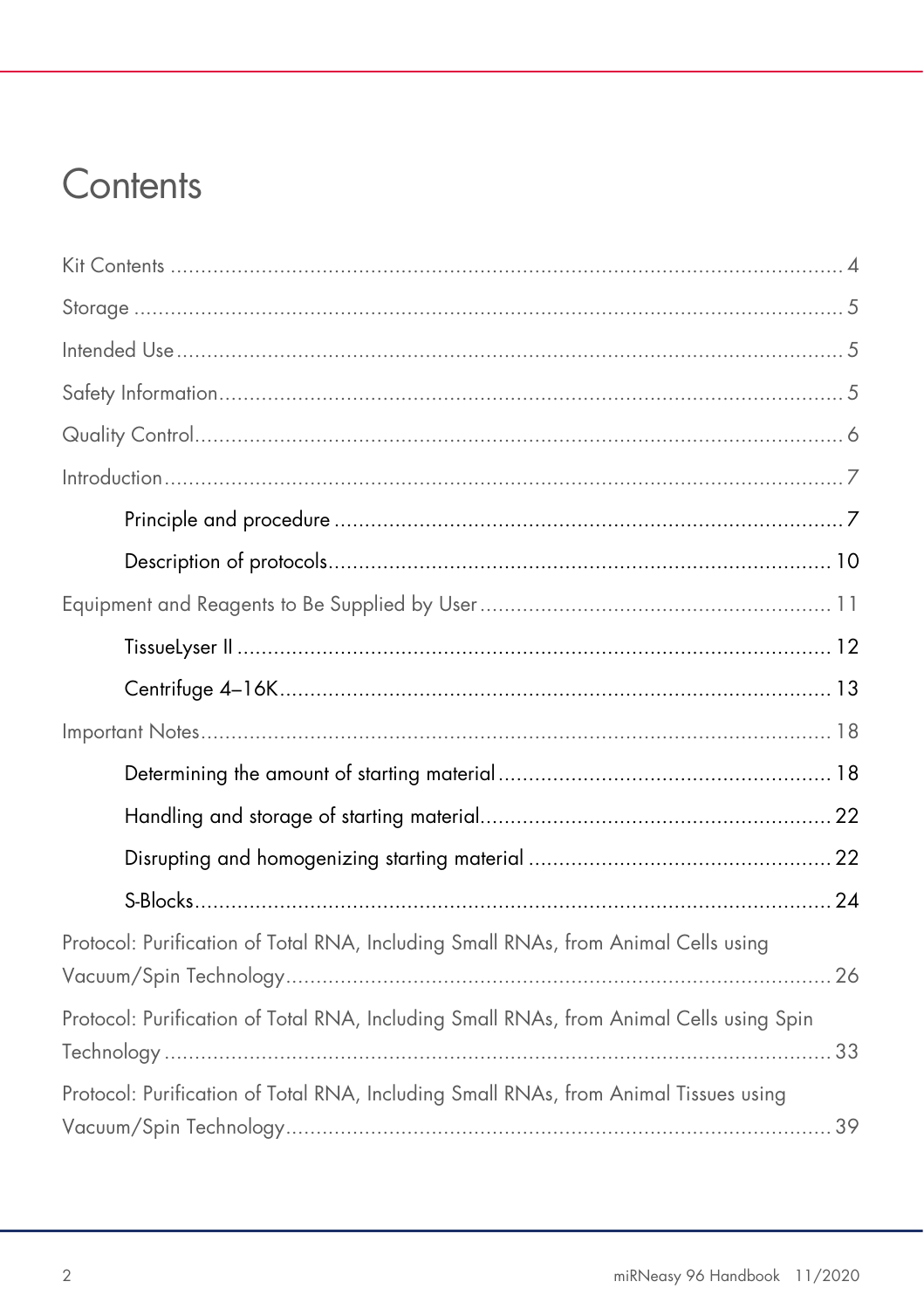| Protocol: Purification of Total RNA, Including Small RNAs, from Animal Tissues using Spin |
|-------------------------------------------------------------------------------------------|
|                                                                                           |
|                                                                                           |
| Appendix A: Preparation of miRNA-Enriched Fractions Separate from Larger RNAs (>200 nt)   |
| Appendix B: Optional On-Plate DNase Digestion with the RNase-Free DNase Set 60            |
|                                                                                           |
| Appendix D: Storage, Quantification and Determination of Quality of RNA  68               |
|                                                                                           |
|                                                                                           |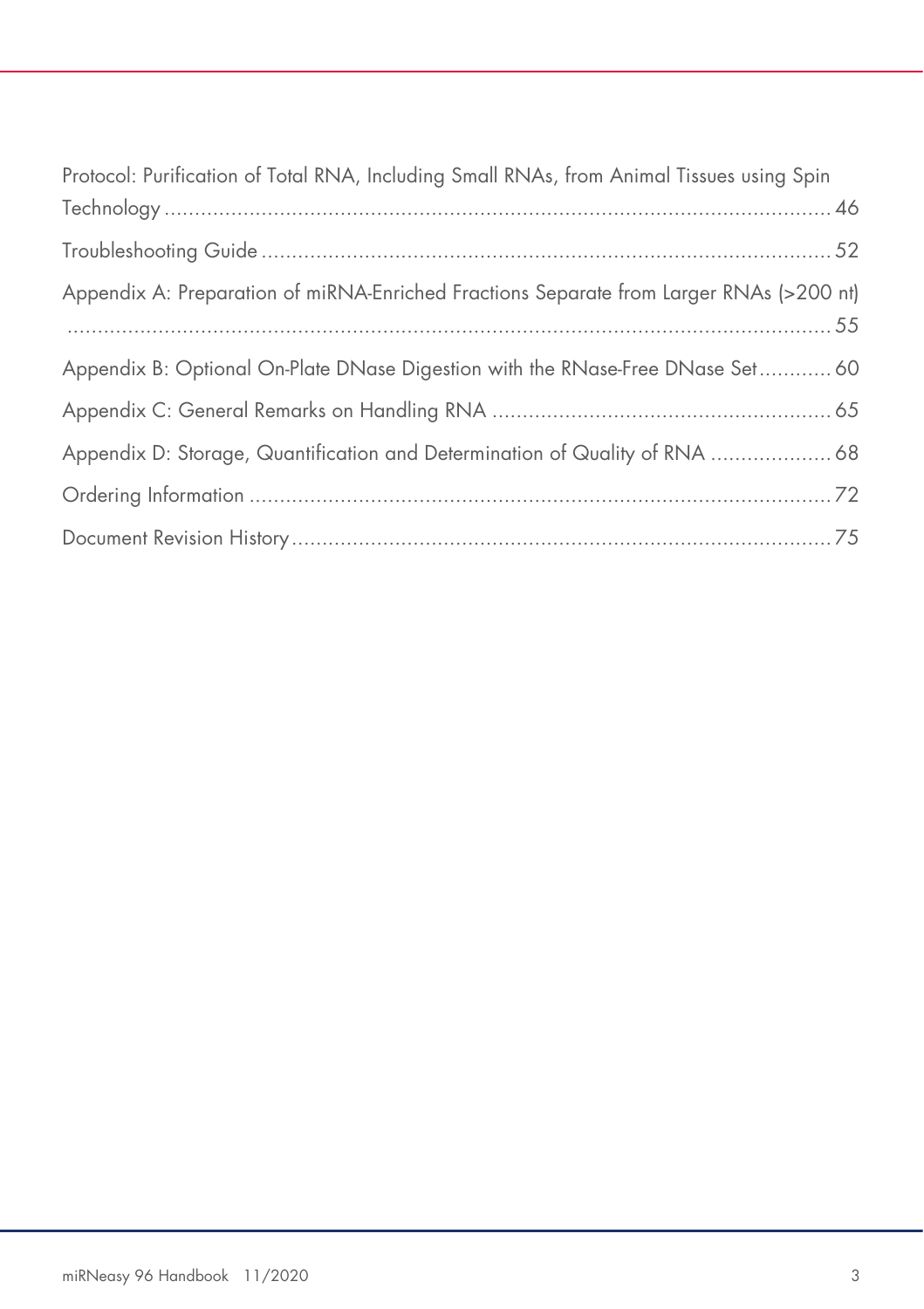### Kit Contents

| miRNeasy 96 Kit                  | (4)                    |  |
|----------------------------------|------------------------|--|
| Catalog no.                      | 217061                 |  |
| Number of preps                  | 4 x 96                 |  |
| RNeasy® 96 Plates                | $\boldsymbol{\Lambda}$ |  |
| Register Cards (96-well)         | $\overline{4}$         |  |
| Collection Microtubes (racked)   | $4 \times 96$          |  |
| <b>Collection Microtube Caps</b> | $100 \times 8$         |  |
| S-Blocks                         | 6                      |  |
| <b>Elution Microtubes CL</b>     | $4 \times 96$          |  |
| Elution Microtube Caps (strips)  | $50 \times 8$          |  |
| AirPore Tape Sheets              | $3 \times 5$           |  |
| Buffer RWT* <sup>†</sup>         | $2 \times 80$ ml       |  |
| Buffer RPE <sup>#</sup>          | $4 \times 65$ ml       |  |
| <b>RNase-Free Water</b>          | $2 \times 50$ ml       |  |
| QIAzol® Lysis Reagent*§          | $2 \times 200$ ml      |  |
| Quick-Start Protocol             | 1                      |  |

\* Contains a guanidine salt. Not compatible with disinfectants containing bleach. See page 5 for safety information.

† Buffer RWT is supplied as a concentrate. Before using for the first time, add 2 volumes of ethanol (96%–100%) as indicated on the bottle to obtain a working solution.

‡ Buffer RPE is supplied as a concentrate. Before using for the first time, add 4 volumes of ethanol (96–100%) as indicated on the bottle to obtain a working solution.

§ Packaged separately.

Additional QIAzol Lysis Reagent, S-Blocks, Elution Microtubes CL, Collection Microtubes (racked) and AirPore Tape Sheets are available separately. See ordering information (page 72).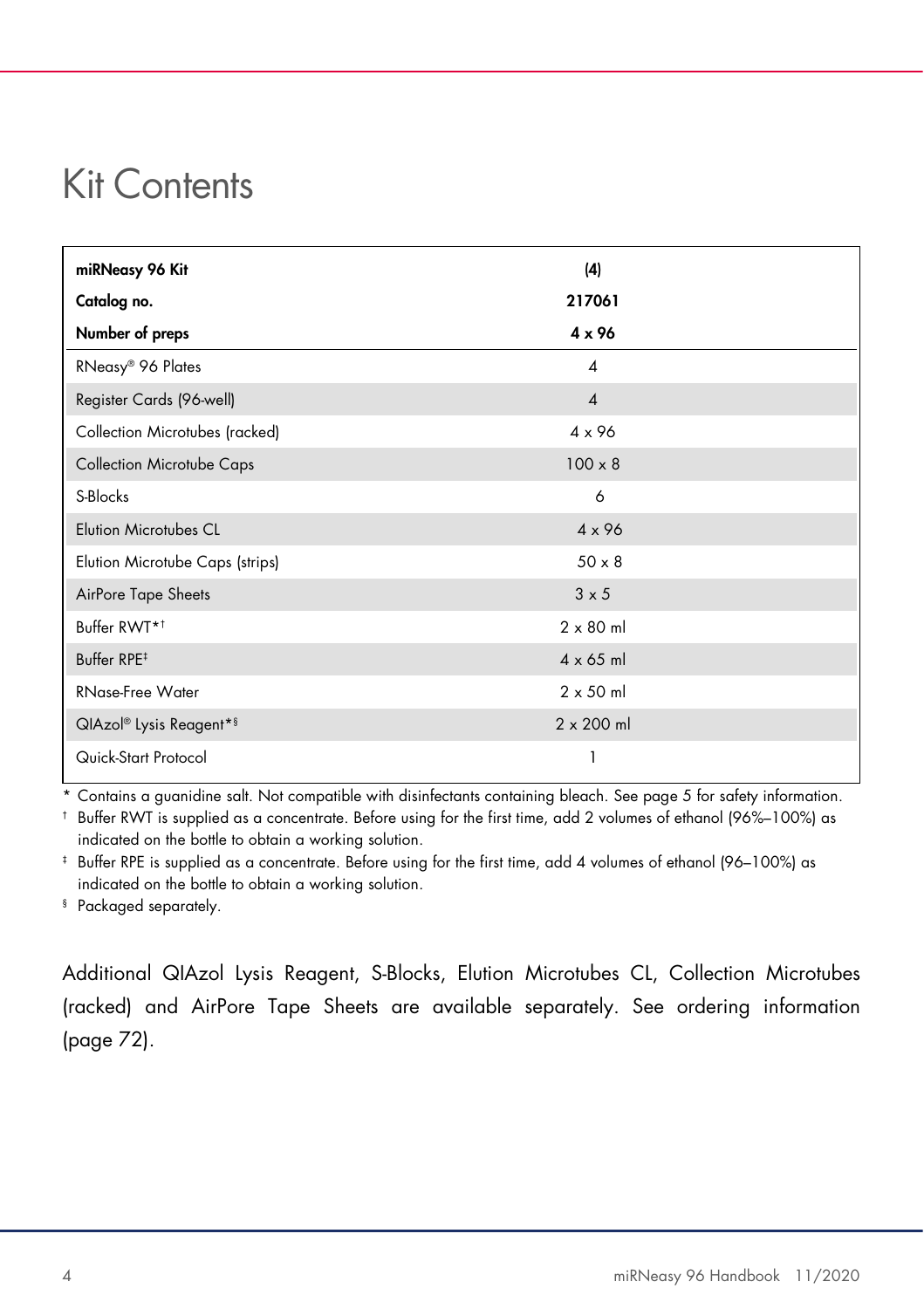## **Storage**

The miRNeasy 96 Kit should be stored dry at room temperature (15–25°C). All components are stable for at least 9 months under these conditions, if not otherwise stated on the label.

QIAzol Lysis Reagent can be stored at room temperature or at 2–8°C.

## Intended Use

The miRNeasy 96 Kit is intended for molecular biology applications. This product is not intended for the diagnosis, prevention or treatment of a disease.

All due care and attention should be exercised in the handling of the products. We recommend all users of QIAGEN® products to adhere to the NIH guidelines that have been developed for recombinant DNA experiments or to other applicable guidelines.

## Safety Information

When working with chemicals, always wear a suitable lab coat, disposable gloves and protective goggles. For more information, please consult the appropriate safety data sheets (SDSs). These are available online in convenient and compact PDF format at www.qiagen.com/safety where you can find, view and print the SDS for each QIAGEN kit and kit component.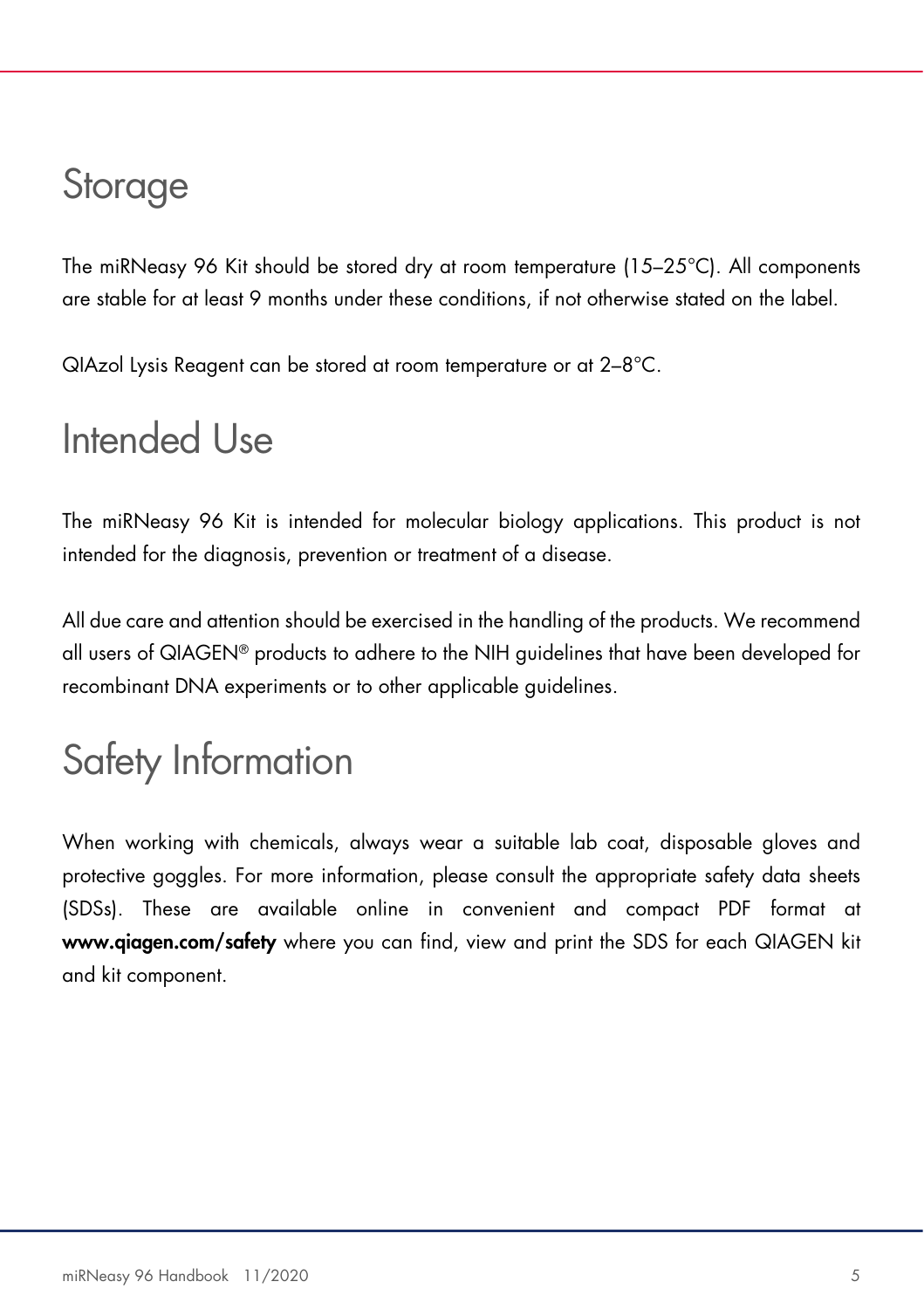## Quality Control

In accordance with QIAGEN's ISO-certified Total Quality Management System, each lot of the miRNeasy 96 Kit is tested against predetermined specifications to ensure consistent product quality.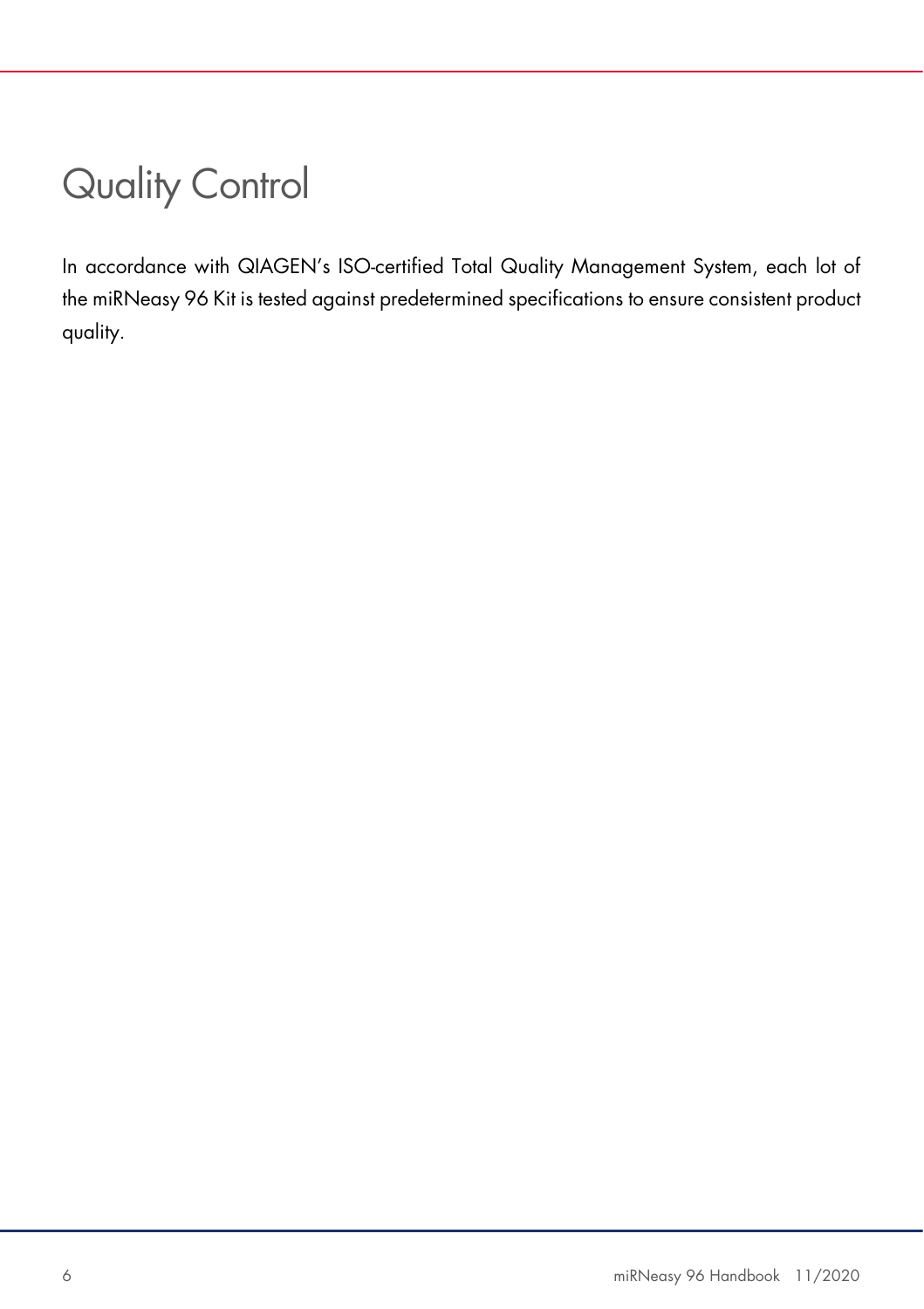### Introduction

To date, the majority of gene expression studies have focused on mRNA levels. However, in recent years, interest in smaller RNA species, such as miRNA, has increased. Most commercial RNA purification kits do not recover RNA molecules smaller than ~200 nucleotides. The miRNeasy 96 Kit is designed for purification of total RNA, including miRNA and other small RNA molecules, from cultured cells and various animal tissues. The miRNeasy 96 Kit enables efficient RNA preparation from 96 or 192 samples in parallel.

In less than 2 hours (including homogenization), 96 high-purity RNA samples can be obtained. The miRNeasy 96 procedure replaces current time-consuming and tedious methods involving alcohol-precipitation steps or large numbers of washing steps. The purified RNA is ready to use in any downstream application, including:

- Next-generation sequencing (NGS)
- RT-PCR
- Quantitative RT-PCR
- Differential display
- cDNA synthesis
- Northern, dot and slot blot analyses
- Primer extension
- Poly A<sup>+</sup> RNA selection
- RNase/S1 nuclease protection
- Microarrays

### Principle and procedure

The miRNeasy 96 Kit combines phenol/guanidine-based sample lysis and silica-membrane– based RNA purification with the speed of vacuum and/or spin processing (see flowchart page 9). QIAzol Lysis Reagent, included in the kit, is a monophasic solution of phenol and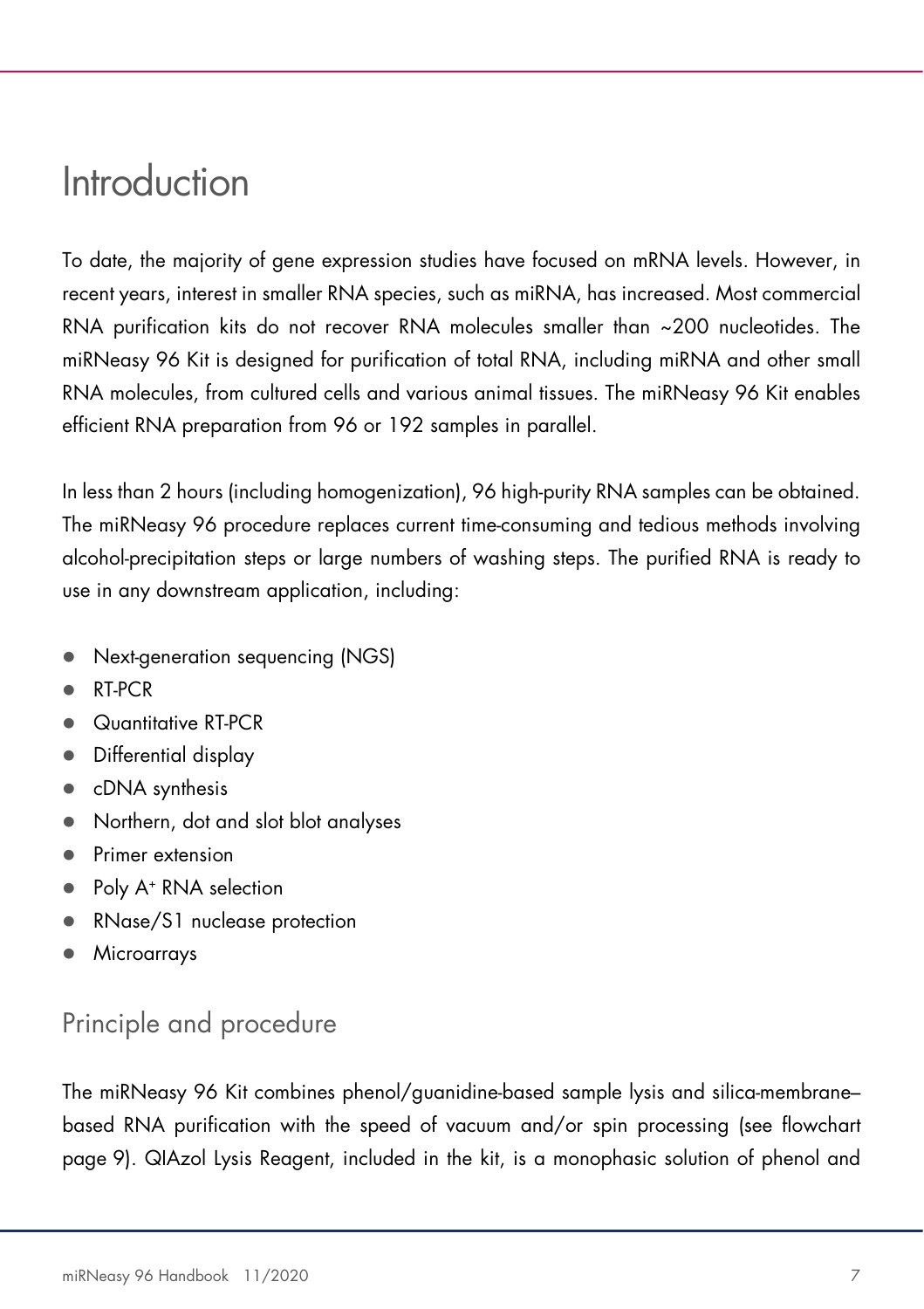guanidine thiocyanate, designed to facilitate lysis of tissues, to inhibit RNases and also to remove most of the cellular DNA and proteins from the lysate by organic extraction.

Cultured animal cells are lysed by vortexing in QIAzol Lysis Reagent. Animal tissue is lysed using QIAzol Lysis Reagent and the TissueLyser II, which provides rapid and parallel disruption of multiple samples. After phase separation by centrifugation and recovery of the aqueous phase, ethanol is added to provide appropriate binding conditions for recovery of all RNA, including miRNA and other small RNA molecules ≥18 nucleotides. Samples are then applied to the wells of the RNeasy 96 plate, where total RNA binds and contaminants are efficiently washed away. High-quality RNA is then eluted in a small volume of water, ready for use in any downstream application.

For enrichment of miRNAs and other small RNAs (less than ~200 nt) in a separate fraction, a specialized protocol is provided in Appendix A, page 72. Enrichment of small RNAs in a separate fraction may be advantageous for certain applications where mRNA and rRNA could lead to increased background. For this specialized protocol, 2 RNeasy 96 plates are required for every 96 samples.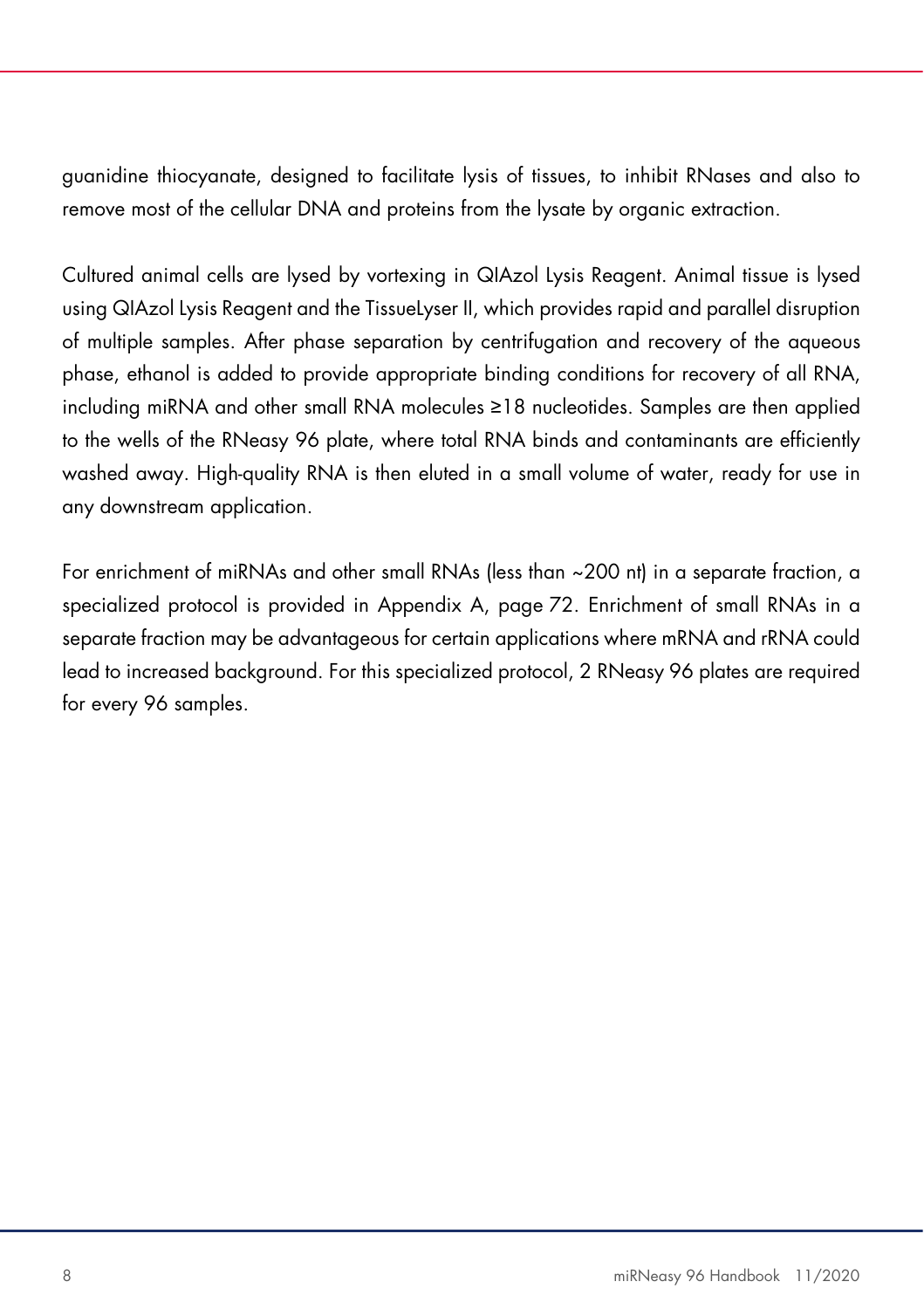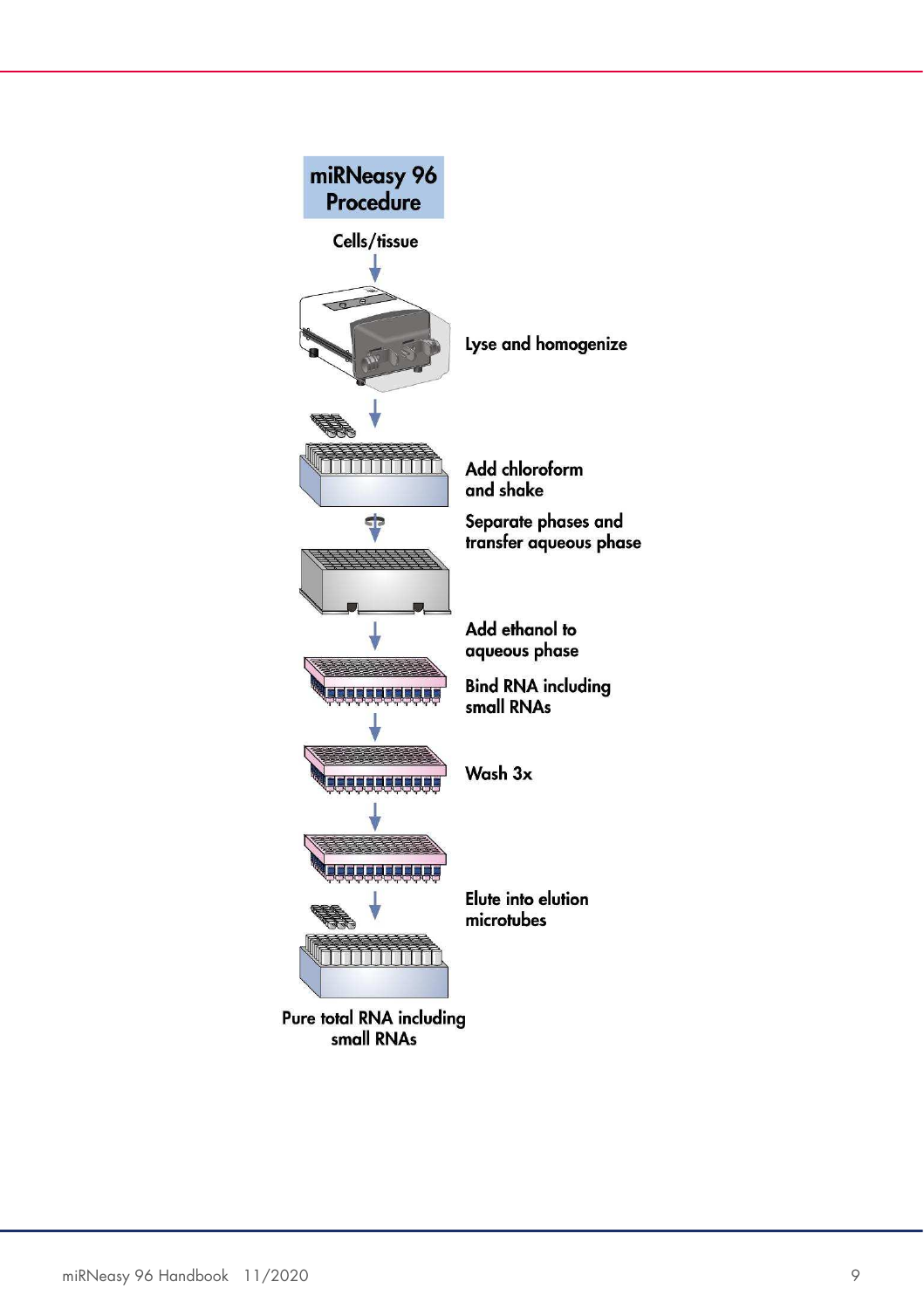### Description of protocols

The protocols in this handbook provide 2 different handling options, using either a combination of vacuum and spin technology or spin technology alone. Both handling options provide high yields of high-quality RNA.

#### I. Vacuum/spin technology

Using vacuum/spin technology, all protocol steps from the binding step until the final wash step are performed on the QIAvac 96 vacuum manifold (see page 16). Phase separation, membrane drying and the elution steps are performed in the Centrifuge 4–16K (see page 13). The Plate Rotor 2 x 96 holds 2 RNeasy 96 plates, allowing up to 192 RNA samples to be prepared in parallel. Residual traces of salt are removed by centrifugation in the final wash step. RNA purified using vacuum/spin technology can be used for any nonenzymatic or enzymatic downstream application, including quantitative RT-PCR analysis with QuantiNova® technology and NGS with QIAseq miRNA technologies.

#### II. Spin technology

Using spin technology, all protocol steps are performed in the Centrifuge 4–16K (see page 13). The Plate Rotor 2 x 96 holds 2 RNeasy 96 plates, allowing up to 192 RNA samples to be prepared in parallel. RNA purified using spin technology can be used for any nonenzymatic or enzymatic downstream application, including quantitative RT-PCR analysis with QuantiNova<sup>®</sup> technology and NGS with QIAseq miRNA technologies.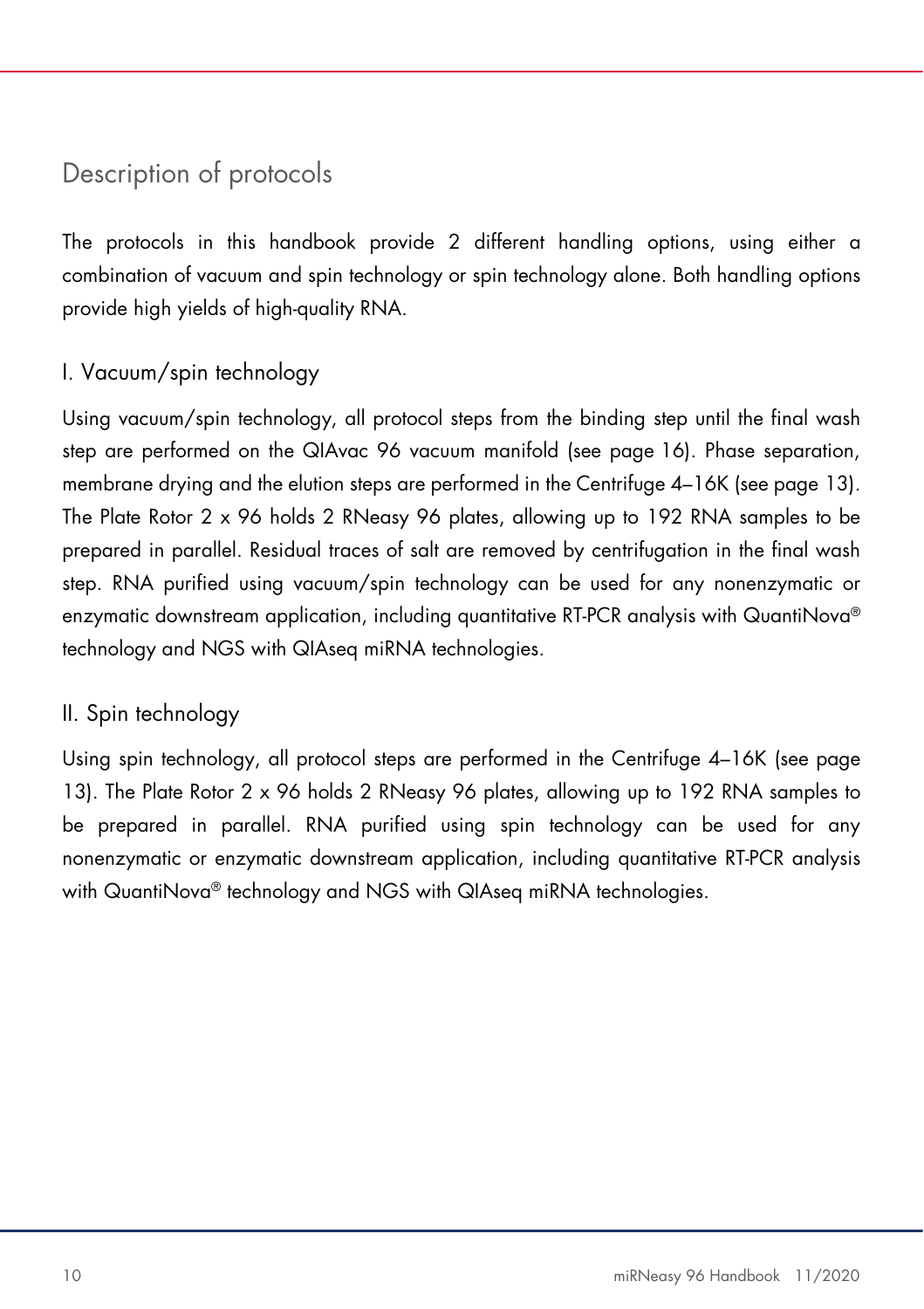## Equipment and Reagents to Be Supplied by User

When working with chemicals, always wear a suitable lab coat, disposable gloves and protective goggles. For more information, consult the appropriate safety data sheets (SDSs), available from the product supplier.

#### For all protocols

- Multichannel pipet with tips. For the most efficient sample processing in the miRNeasy 96 protocol, we recommend the use of an electric multichannel pipet with a minimum capacity of 650 µl per pipet tip. Matrix® Impact® cordless electronic multichannel pipets have a unique expandable tip-spacing system allowing the user to transfer liquid directly from racks of tubes to 96-well microplates. Matrix Impact pipets can be purchased from Matrix Technologies Corporation (www.matrixtechcorp.com).\*
- Reagent reservoirs for multichannel pipets (Note: Make sure that reagent reservoirs used for chloroform are chloroform-resistant.)
- Disposable gloves
- Centrifuge 4-16K (see page 13)
- Plate Rotor 2 x 96 (see page 13)
- QIAGEN's TissueLyser II (see page 12) or a rotor–stator homogenizer
- Chloroform (without added isoamyl alcohol)
- Ethanol (70% and 96–100%)†
- Dry ice
- For animal tissues: RNAprotect® Tissue Reagent, RNAprotect® Tissue Tubes (see ordering information, page 72) or liquid nitrogen

<sup>\*</sup> This is not a complete list of suppliers and does not include many important vendors of biological supplies.

<sup>†</sup> Do not use denatured alcohol, which contains other substances, such as methanol and methylethylketone.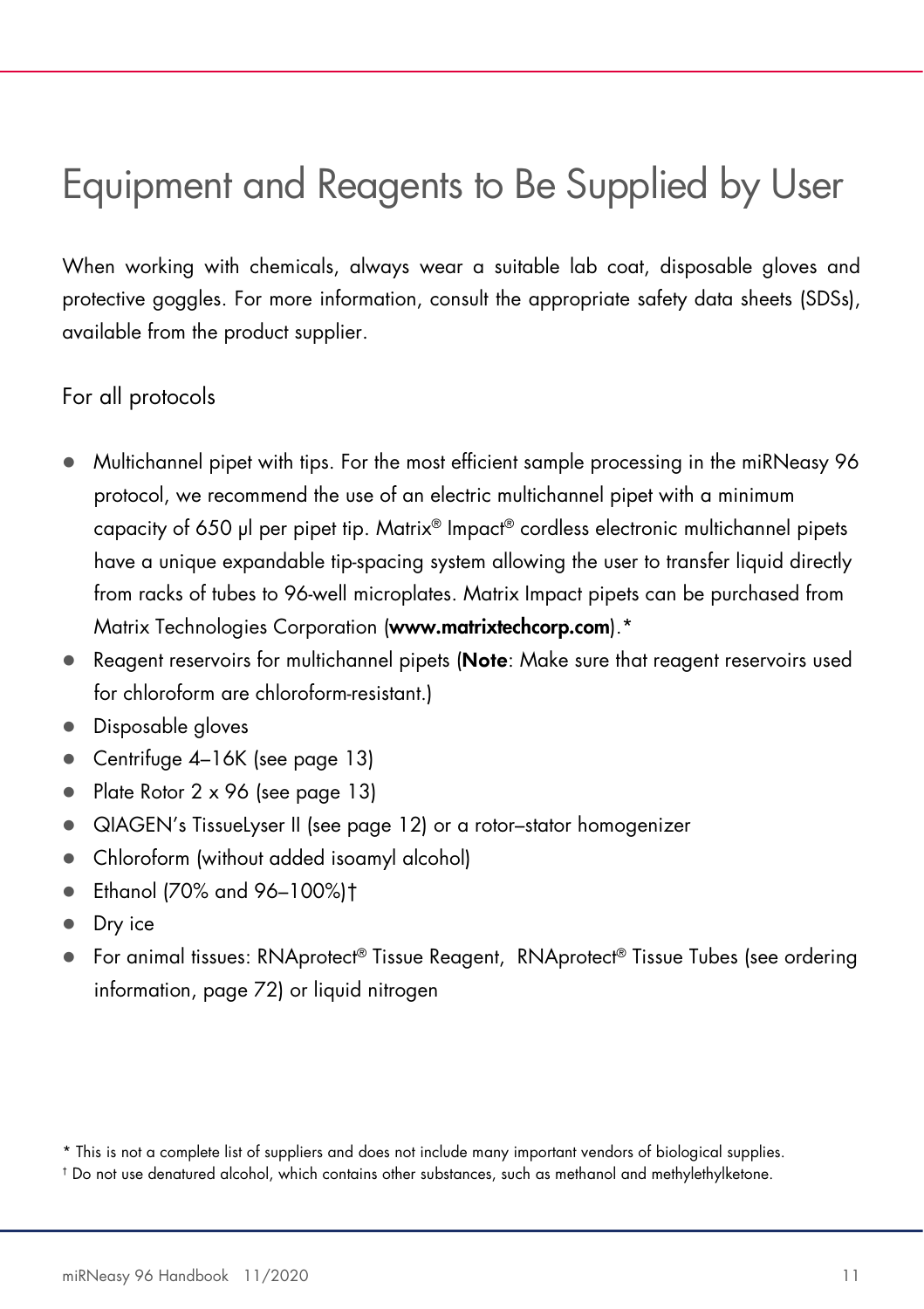● Optional: additional S-Blocks (cat. no. 19585). Two S-Blocks are supplied with the kit for use as waste-trays. If several RNeasy 96 plates are processed per day, it may be convenient to keep extra S-Blocks on hand.

For protocol using vacuum/spin technology

- QIAvac 96 vacuum manifold (see Figure 1, page 15)
- Vacuum source capable of generating a vacuum pressure of –800 to –900 mbar (see pages 16–16). Vacuum Pumps (capacity 34 liter/min) can be purchased from QIAGEN (see ordering information, page 72)

#### Optional reagents

- RNase-Free DNase Set (cat. no. 79254), containing RNase-free DNase I, Buffer RDD and RNase-free water. For optional on-plate DNase digestion, the miRNeasy 96 procedure requires 2 RNase-Free DNase Sets per 96-well plate.
- RNase inhibitors (available from Promega, Applied Biosystems, Amersham Pharmacia and Stratagene)\*

#### TissueLyser II

The TissueLyser II provides high-throughput processing for simultaneous, rapid and effective disruption of up to 192 biological samples, including all types of animal tissue. Processing of up to 2 x 96 samples takes as little as 2–5 minutes.

Disruption and homogenization using the TissueLyser II gives yields comparable or better than with traditional rotor–stator homogenization methods. With rotor–stator homogenization, the samples must be processed individually, and the rotor–stator homogenizer must be cleaned

<sup>\*</sup> This is not a complete list of suppliers and does not include many important vendors of biological supplies.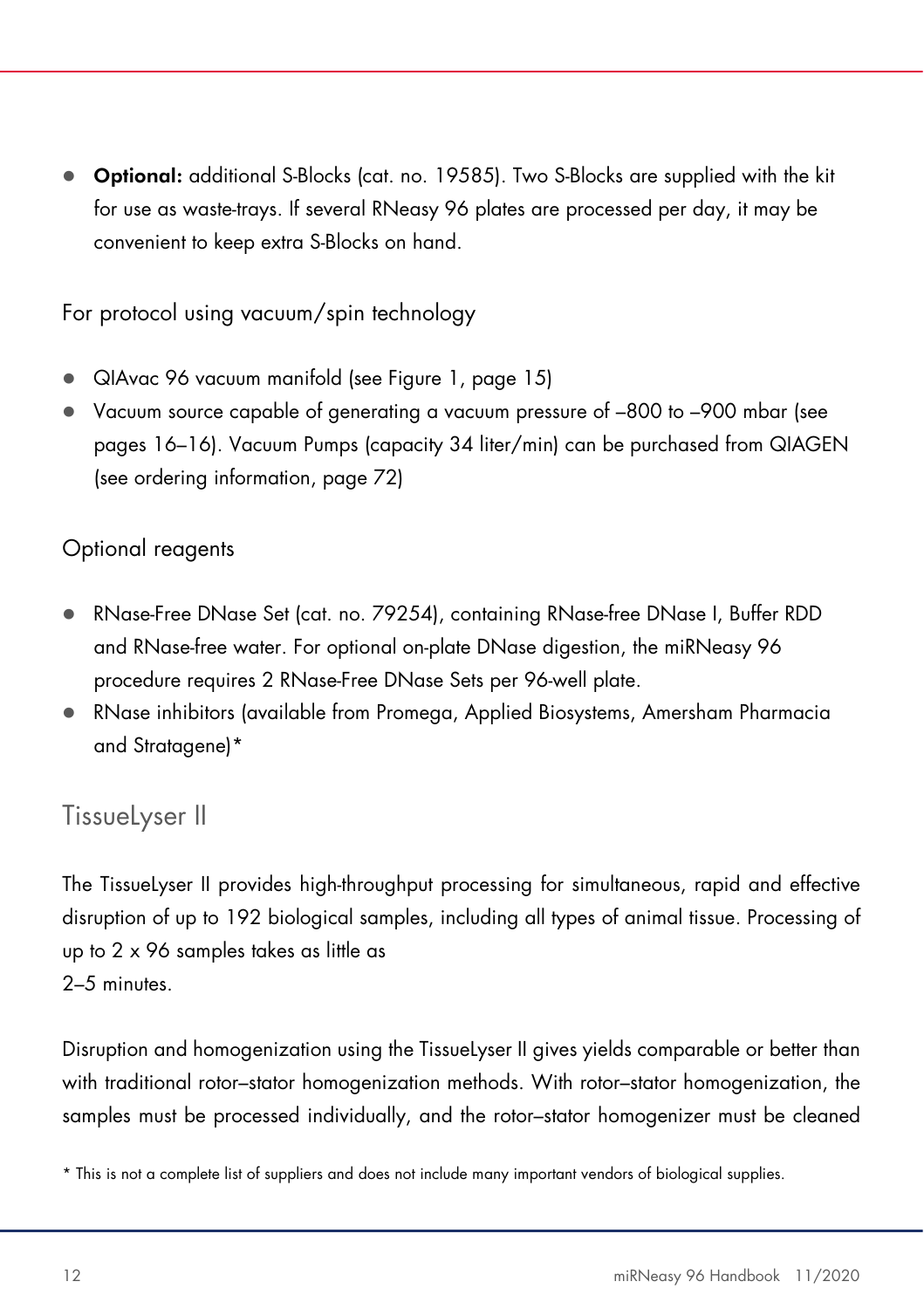after each sample to prevent cross-contamination. In contrast, the TissueLyser II provides simultaneous disruption for high-throughput processing of a variety of animal tissues.

The TissueLyser II includes a number of different accessories for ease of use with different sample sizes and throughputs. In the miRNeasy 96 procedure, the TissueLyser Adapter Set 2 x 96 allows simultaneous processing of up to 192 samples in collection microtubes. Stainless steel beads with a diameter of 5 mm are optimal to use for animal tissues in combination with the miRNeasy 96 Kit. The TissueLyser 5 mm Bead Dispenser, 96-Well, is also available to conveniently deliver 96 beads in parallel into collection microtubes. See page 72 for ordering information.

### Centrifuge 4–16K

All miRNeasy 96 protocols utilize a streamlined centrifugation procedure that allows preparation of RNA from up to 2 x 96 samples in parallel for direct use in any downstream application. For optimal handling, QIAGEN, in cooperation with the centrifuge manufacturer Sigma Laborzentrifugen GmbH, has developed a centrifugation system consisting of the Plate Rotor 2 x 96 and the refrigerated table-top Centrifuge 4–16K (see ordering information, page 72). A temperature of 4°C is necessary during phase separation for optimal removal of genomic DNA. A wide range of other rotors can be used with Centrifuge 4–16K in addition to the Plate Rotor 2 x 96.

Standard table-top centrifuges and 96-well–microplate rotors are not suitable for the miRNeasy 96 procedure. Usually 96-well–microplate buckets are not deep enough to carry the complete RNeasy assembly and may not swing out properly during centrifugation. Furthermore, high gforces ( $>5500 \times g$ ) are required for optimal performance of the miRNeasy 96 procedure.

For further information about the centrifuge and rotor, please contact QIAGEN or your local distributor.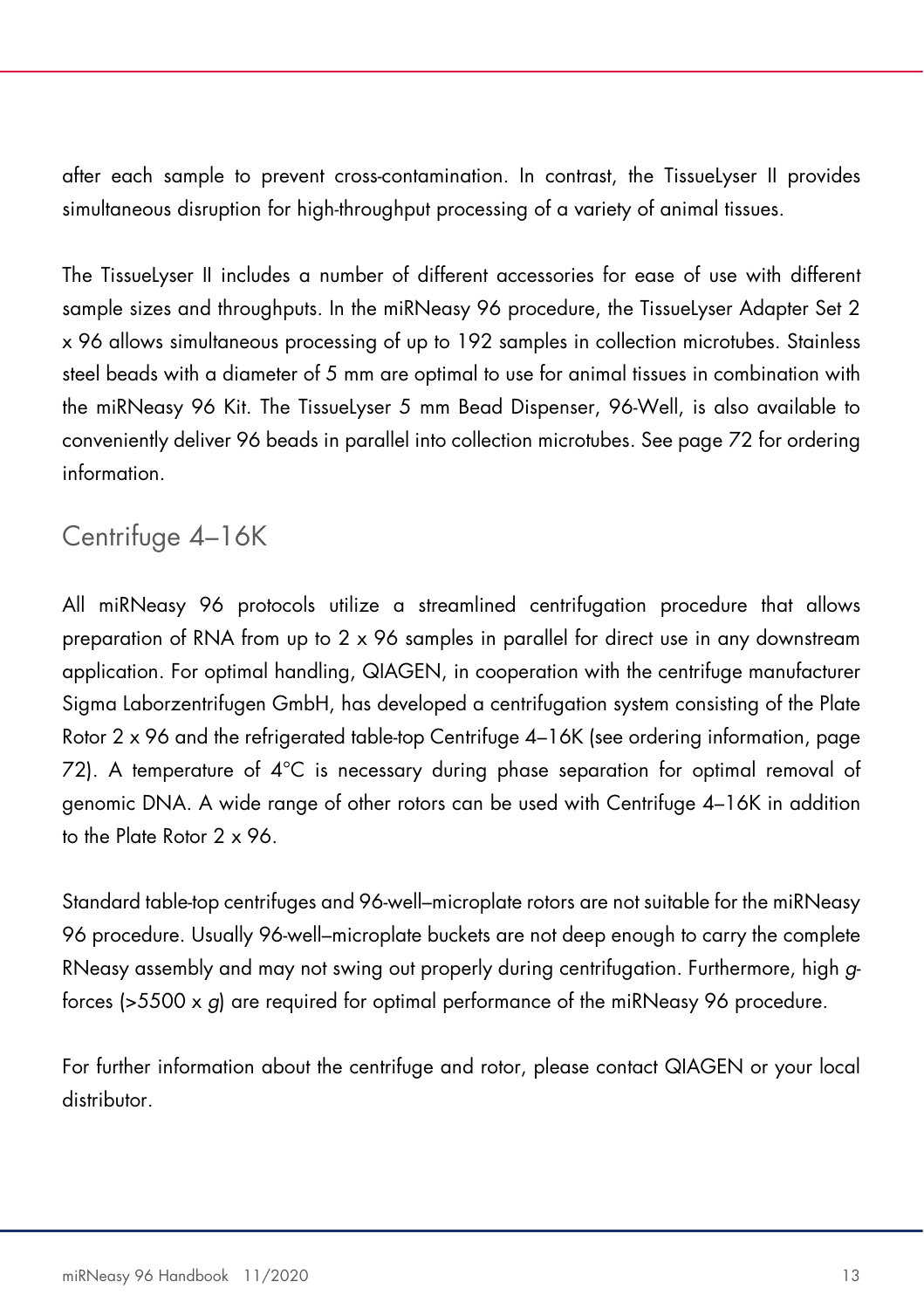Warning: Do not centrifuge the Plate Rotor 2 x 96 metal holders without the RNeasy 96 plates and S-Blocks or elution microtubes. If unsupported, the holders will collapse under high g-force. Therefore, remove the holders during test runs. Standard 96-well microplates may be centrifuged in the holders if a g-force of 500 x g is not exceeded.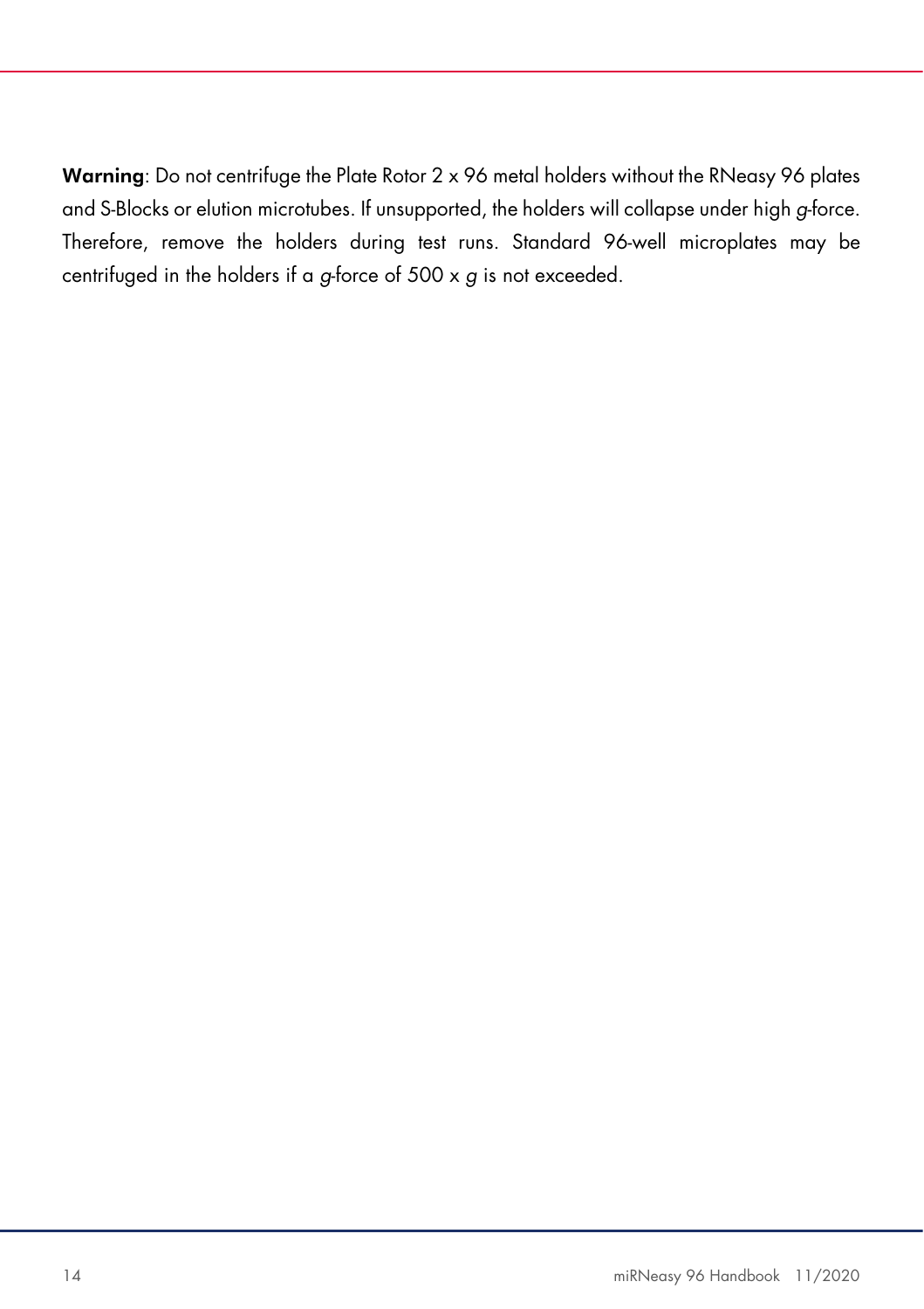

Figure 1. QIAvac 96 vacuum manifold. Components of the QIAvac 96 vacuum manifold

- 1. QIAvac base, which holds a waste tray, a plate holder or a microtube rack
- 2. Waste tray
- 3. Plate holder (shown with 96-well plate) not used in miRNeasy 96 protocols
- 4. QIAvac 96 top plate with aperture for 96-well plate
- 5. 96-well plate not included with QIAvac 96. Included in the miRNeasy 96 Kit.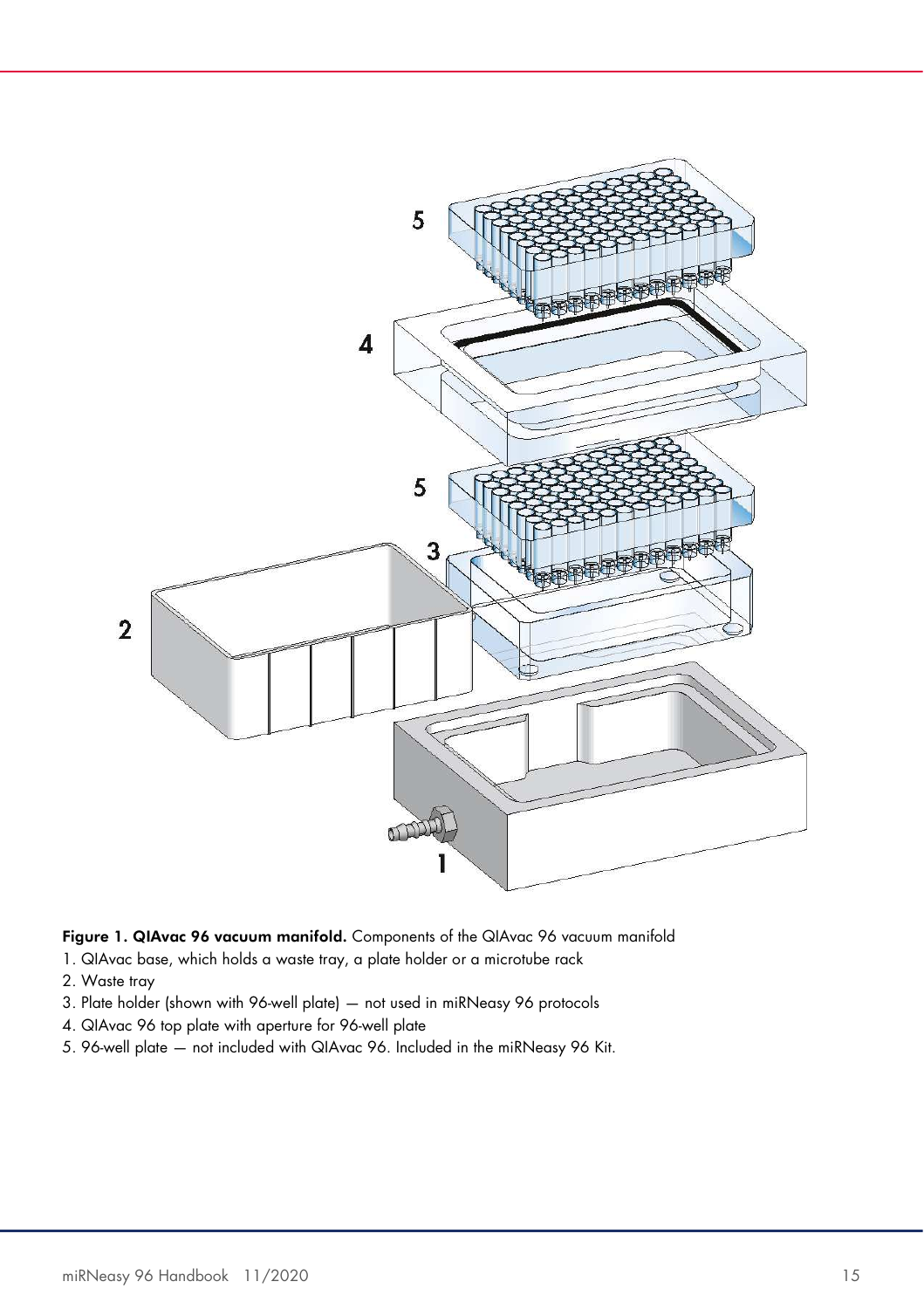#### QIAvac 96 handling guidelines

QIAvac 96 facilitates the miRNeasy 96 procedure by providing a convenient, modular vacuum manifold (see Figure 1, page 15) for use with the miRNeasy 96 Kit. The following recommendations should be followed when handling the QIAvac 96 vacuum manifold.

- QIAvac 96 operates with house vacuum or a vacuum pump. If the house vacuum is weak or inconsistent, we recommend using a vacuum pump with a capacity of 18 liter/min. Use of insufficient vacuum pressure may reduce RNA yield and purity.
- A vacuum pressure of –800 to –900 mbar should develop when an RNeasy 96 plate sealed with tape is used on the QIAvac 96. Vacuum pressures exceeding –900 mbar should be avoided. The vacuum pressure is the pressure difference between the inside of the manifold and the atmosphere (standard atmospheric pressure: 1013 millibar or 760 mm Hg) and can be regulated and measured using a pressure gauge or vacuum regulator (see ordering information, page 72). Vacuum recommendations are given in negative units to indicate the required reduction in pressure with respect to the atmosphere. Table 1 (page 17) provides pressure conversions to other units.
- Between loading steps, the vacuum must be switched off and the manifold ventilated to maintain uniform conditions for each sample. This can be done with a vacuum regulator (see ordering information, page 72) inserted between the vacuum source and the QIAvac 96 vacuum manifold.
- Wear safety glasses when working near a manifold under pressure.
- For safety reasons, do not use 96-well plates that have been damaged in any way.
- Always place the QIAvac 96 vacuum manifold on a secure bench top or work area. If dropped, the manifold may crack.
- Always store the QIAvac 96 vacuum manifold clean and dry. To clean, simply rinse all components with water and dry with paper towels. Do not air dry, as the screws may rust and need to be replaced. Do not use abrasives. Finally, wipe manifold components with paper towels wetted with 70% ethanol, and dry with fresh paper towels.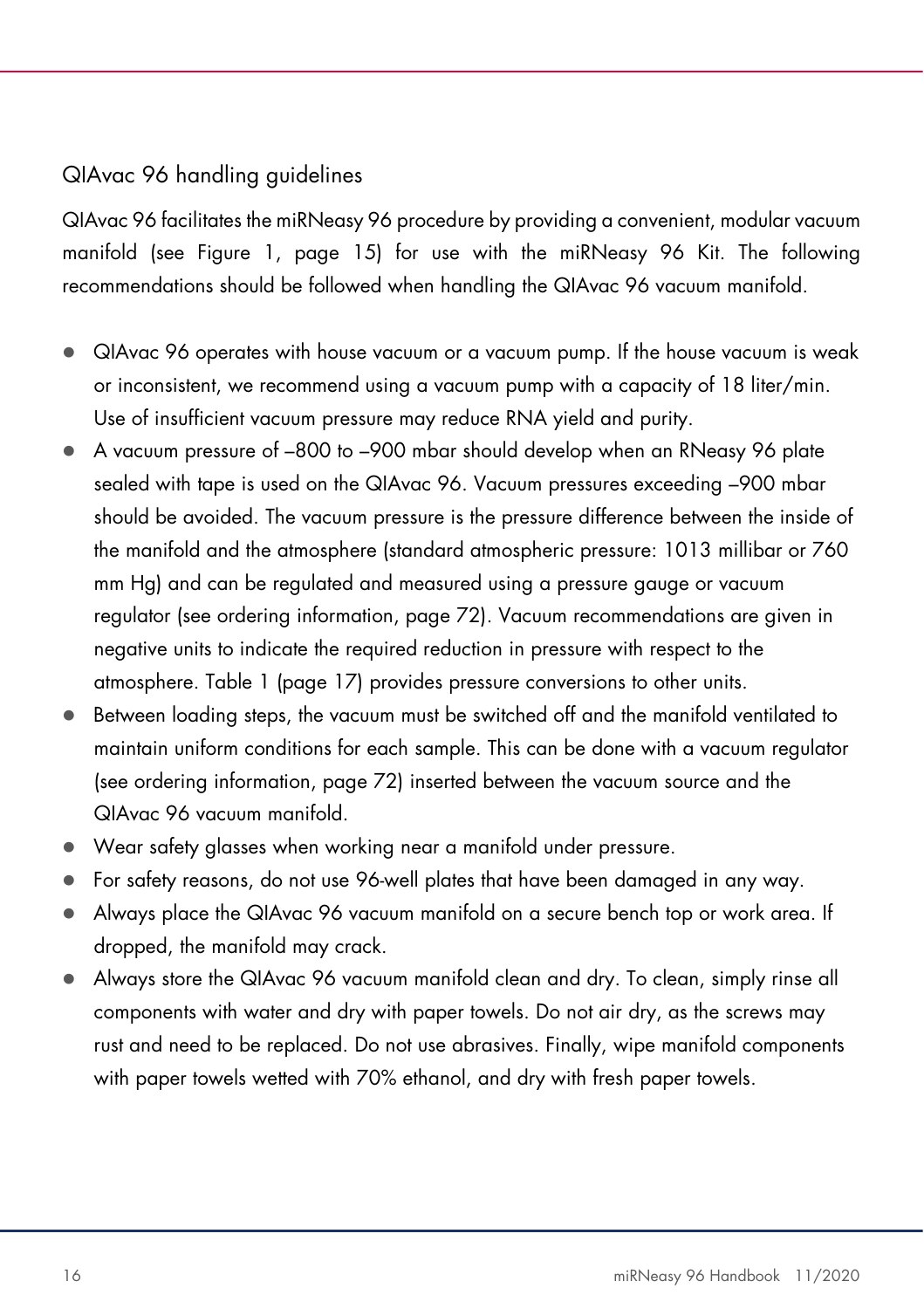- The QIAvac 96 vacuum manifold and components are not resistant to ethanol, methanol or other organic solvents when exposed for long periods. If solvents are spilled on the unit, rinse thoroughly with distilled water after the RNeasy preparation. Ensure that no residual buffers remain in the vacuum manifold.
- To ensure consistent performance, do not apply silicone or vacuum grease to any part of the QIAvac 96 vacuum manifold. The spring lock on the top plate and the self-sealing gasket provide an airtight seal when vacuum is applied to the assembled unit. To maximize gasket life, rinse the gasket free of salts and buffers after each use and dry with paper towels before storage.

| To convert from millibars (mbar) to: | Multiply by: |  |
|--------------------------------------|--------------|--|
| Millimeters of mercury (mm Hg)       | 0.75         |  |
| Kilopascals (kPa)                    | 0.1          |  |
| Inches of mercury (inch Hg)          | 0.0295       |  |
| Torrs (Torr)                         | 0.75         |  |
| Atmospheres (atmos)                  | 0.000987     |  |
| Pounds per square inch (psi)         | 0.0145       |  |

#### Table 1. Pressure conversions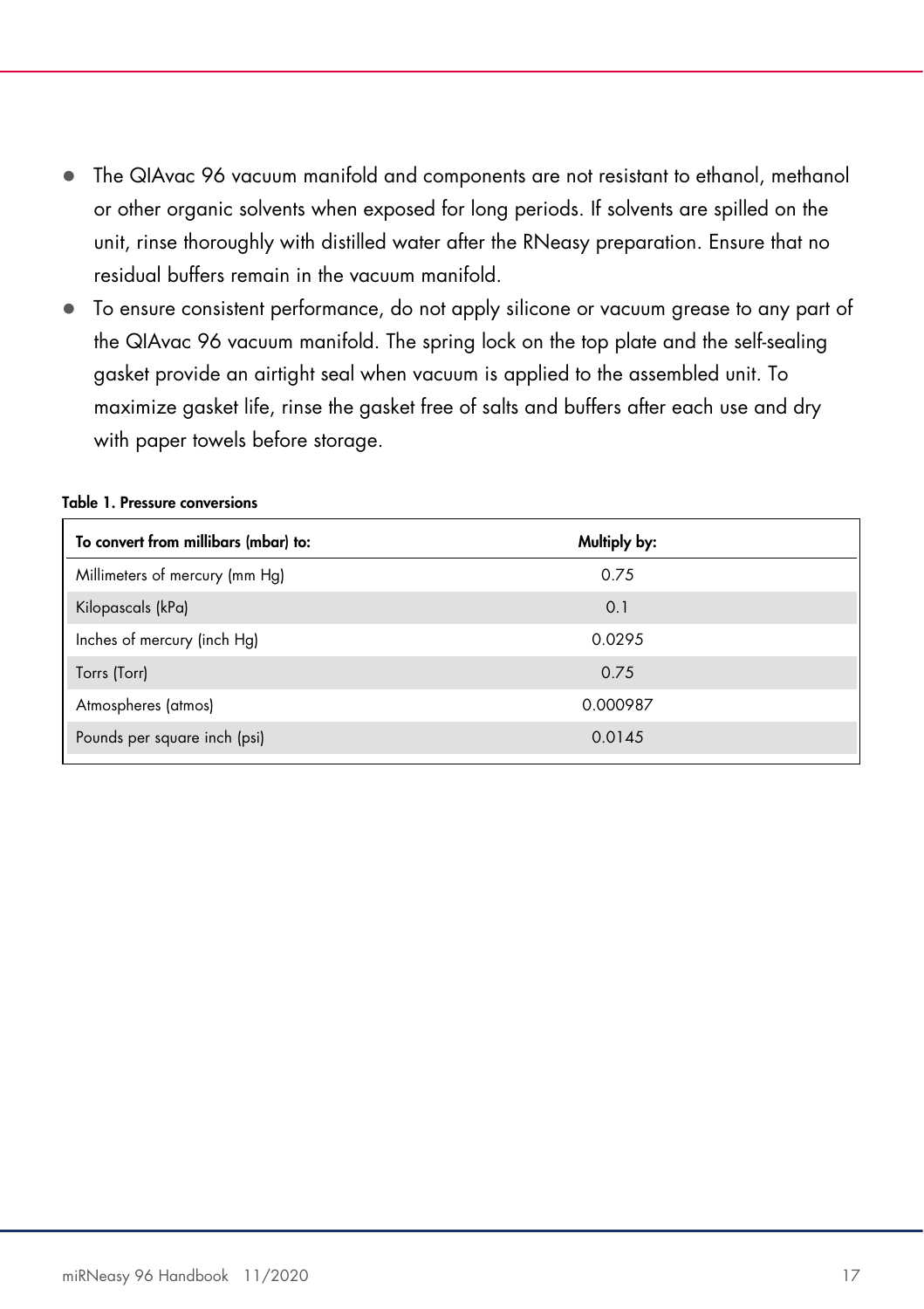### Important Notes

### Determining the amount of starting material

Using the correct amount of starting material is essential to obtain high yields of pure RNA with the miRNeasy 96 Kit. The maximum amount that can be used is limited by:

- The volume of QIAzol Lysis Reagent required for efficient lysis
- The RNA binding capacity of the RNeasy 96 plate wells (100 µg)
- The type of sample and its RNA content

The miRNeasy 96 procedure is optimized for use with a maximum of 50 mg animal tissue (flash frozen). With adipose tissue, up to 100 mg can be used. With liver, thymus, spleen or RNAprotect-Tissue-stabilized tissues,\* only 25 mg should be used to avoid clogging the RNeasy 96 plate.

Table 2 gives specifications for the RNeasy 96 plate. Each well of the RNeasy 96 plate has a maximum binding capacity of 100 µg of RNA, but actual RNA yields depend on the sample type used. Table 4 (page 21) gives examples of expected RNA yields from various sample types.

<sup>\*</sup> See the RNAprotect Handbook for more information about RNAprotect Tissue Reagent.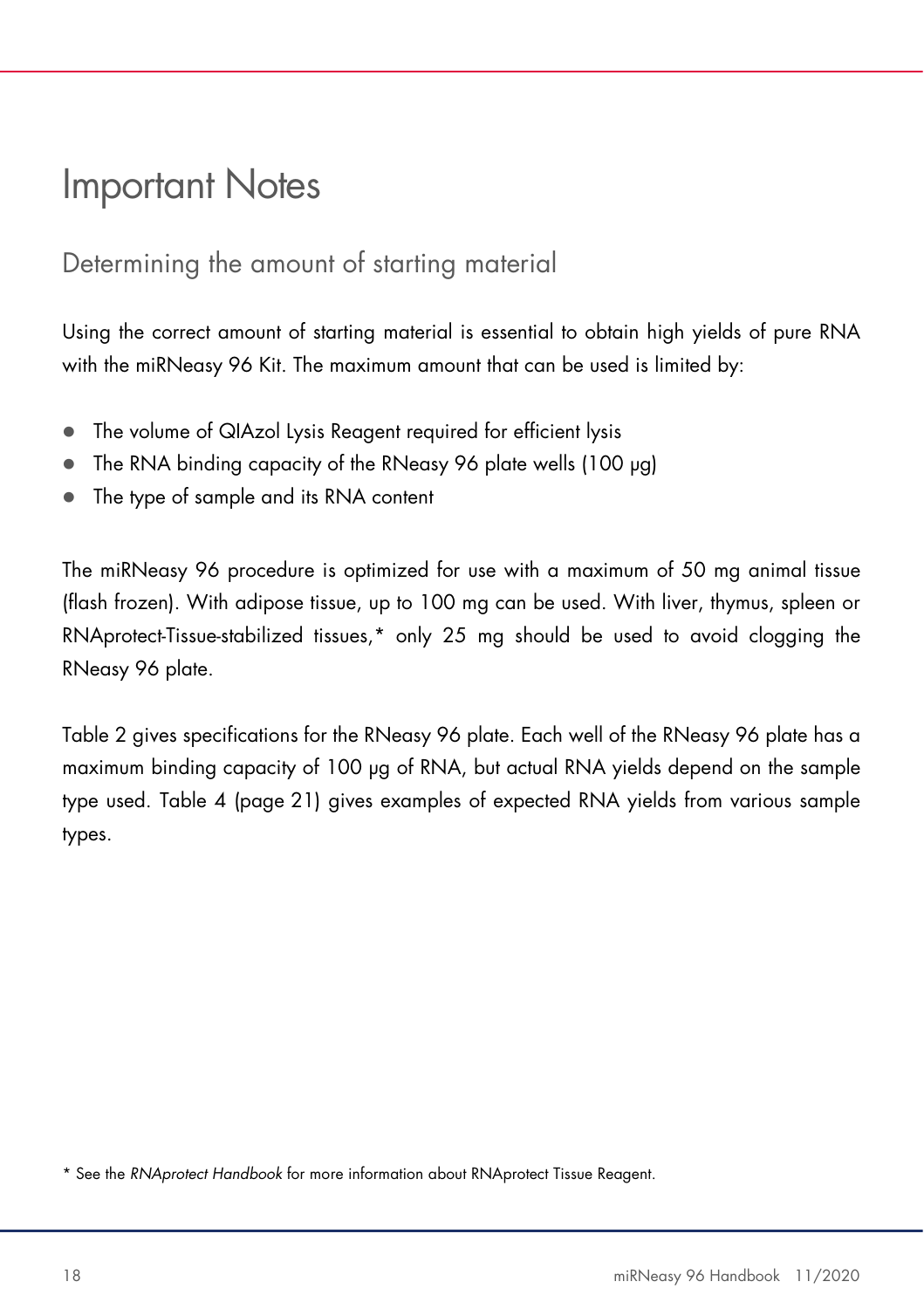Table 2. RNeasy 96 Plate specifications

| Preps per plate                 | 96                                                                                  |
|---------------------------------|-------------------------------------------------------------------------------------|
| Amount of starting material     | Up to 50 mg tissue (up to 100 mg for adipose tissue)<br>Up to $1 \times 10^7$ cells |
| Binding capacity per well       | 100 $\mu$ g RNA <sup>†</sup>                                                        |
| Maximum loading volume per well | $1 \text{ ml}$                                                                      |
| Minimum elution volume          | $45$ µ                                                                              |
| Preps per plate                 | 96                                                                                  |
|                                 |                                                                                     |

Note: If the binding capacity of the RNeasy 96 plate is exceeded, yields of total RNA will not be consistent and may be less than expected. If lysis of the starting material is incomplete, yields of total RNA will be lower than expected, even if the binding capacity of the RNeasy 96 plate is not exceeded.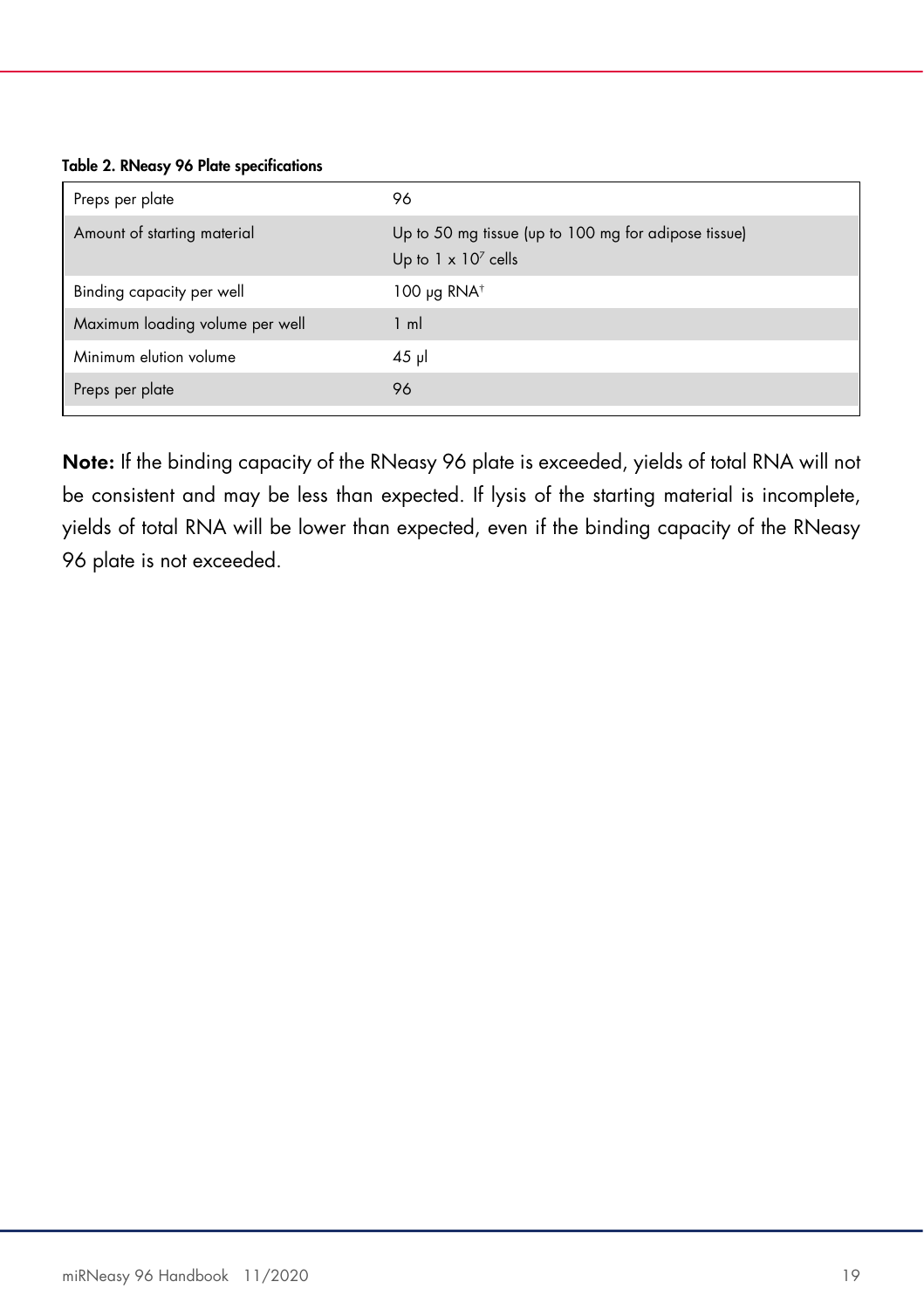Determining the correct amount of starting material — cells

Use of QIAzol Lysis Reagent in the miRNeasy 96 procedure removes most of the genomic DNA and cellular protein. For this reason, up to 3 x 10<sup>6</sup> cells can be processed by vortexing without further homogenization of the cell lysates.

Counting cells is the most accurate way to quantitate the amount of starting material. As a guide, the number of HeLa cells obtained in various culture vessels after confluent growth is given in Table 3.

| Cell-culture vessel | Growth area (cm2)* | Number of cells <sup>t</sup> |
|---------------------|--------------------|------------------------------|
| Multiwell-plates    |                    |                              |
| 96-well             | $0.32 - 0.6$       | $4 - 5 \times 104$           |
| 48-well             | 1                  | $1 \times 105$               |
| 24-well             | $\overline{2}$     | $2.5 \times 105$             |
| 12-well             | $\overline{4}$     | $5 \times 105$               |
| 6-well              | 9.5                | $1 \times 106$               |
| <b>Dishes</b>       |                    |                              |
| 35 mm               | 8                  | $1 \times 106$               |
| 60 mm               | 21                 | $2.5 \times 106$             |
| 100 mm              | 56                 | $7 \times 106$               |
| 145-150 mm          | 145                | $2 \times 107$               |
| <b>Flasks</b>       |                    |                              |
| 40-50 ml            | 25                 | $3 \times 106$               |
| 250-300 ml          | 75                 | $1 \times 107$               |
| 650-750 ml          | 162-175            | $2 \times 107$               |

Table 3. Growth area and number of HeLa cells in various culture vessels

\* Per well, if multiwell plates are used; varies slightly depending on the supplier.

† Cell numbers are given for HeLa cells (approximate length = 15 µm), assuming confluent growth. Cell numbers will vary for different kinds of animal cells, which vary in length from 10 to 30 µm.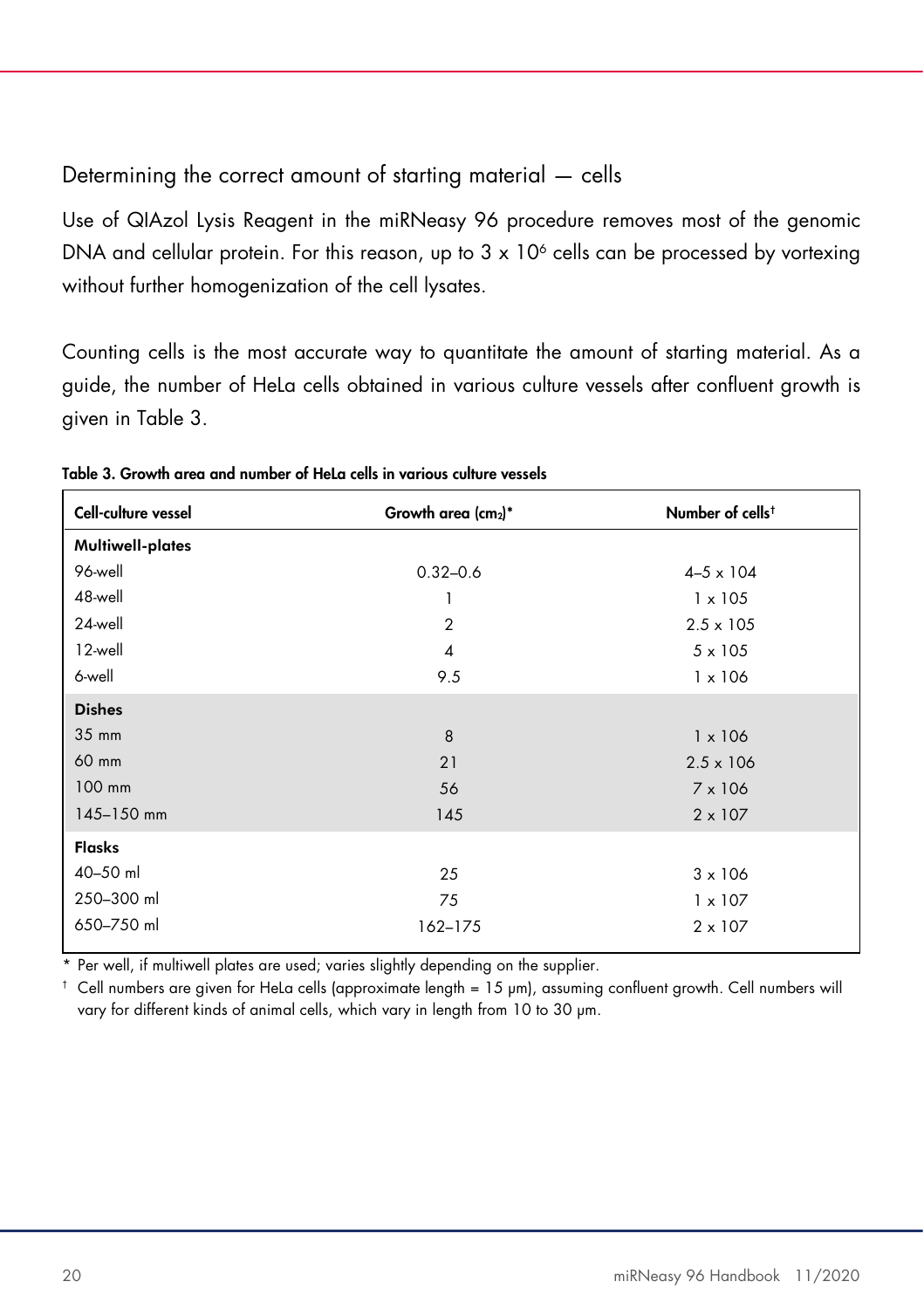Determining the correct amount of starting material — tissue

Generally, this protocol can be used with a maximum of

- 50 mg flash-frozen tissue
- 25 mg liver, thymus, spleen or RNAprotect-Tissue-stabilized tissue
- 100 mg adipose tissue

Average RNA yields from various sources are given in Table 4 (next page).

| Sample                                   | Average RNA yield* (µg) |
|------------------------------------------|-------------------------|
| Cell culture (1 x 10 <sup>6</sup> cells) |                         |
| <b>NIH/3T3</b>                           | 10                      |
| Hela                                     | 15                      |
| COS-7                                    | 35                      |
| LMH                                      | 12                      |
| Huh                                      | 15                      |
| Mouse/rat tissue (10 mg)                 |                         |
| Kidney                                   | $5 - 40$                |
| Liver                                    | $15 - 80$               |
| Lung                                     | $5 - 15$                |
| Heart                                    | $5 - 25$                |
| Muscle                                   | $5 - 35$                |
| <b>Brain</b>                             | $5 - 20$                |
| Adipose tissue                           | $0.5 - 2.5$             |
| Spleen                                   | $15 - 100$              |
| Intestine                                | $10 - 60$               |
| Skin                                     | $2 - 5$                 |

|  |  | Table 4. Average yields of total RNA with the miRNeasy 96 Kit |  |
|--|--|---------------------------------------------------------------|--|
|--|--|---------------------------------------------------------------|--|

\* Amounts can vary due to species, age, gender, physiological state, growth conditions, etc.

Weighing tissue is the most accurate way to quantify the amount of starting material. However, the following may be used as a guide. A 3 mm cube (volume, 27 mm3) of most animal tissues weighs 25–35 mg.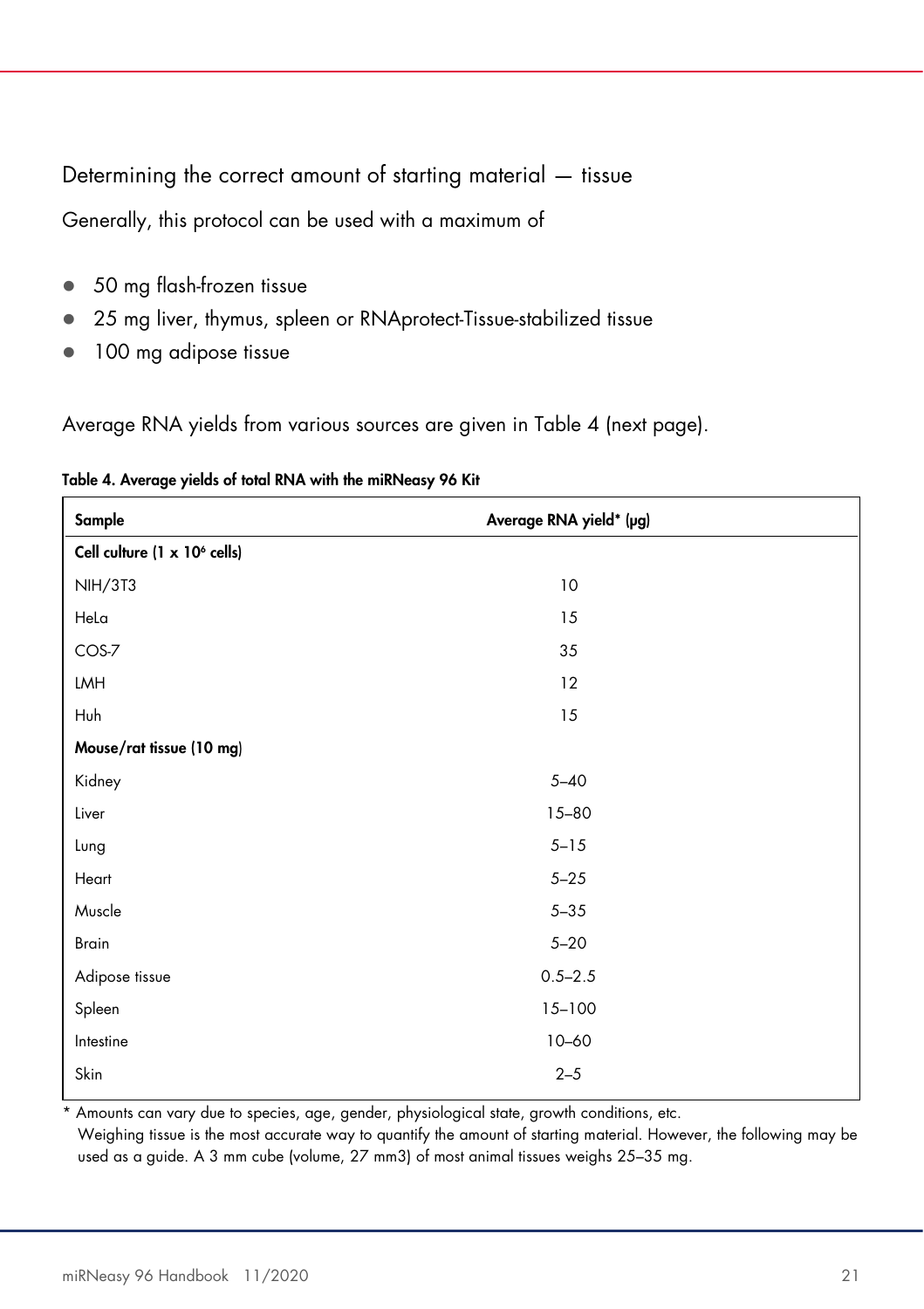### Handling and storage of starting material

RNA is not protected after harvesting until the sample is treated with RNAprotect Cell Reagent (cultured cells only) or RNAprotect Tissue Reagent (animal tissues only), flash-frozen or disrupted and homogenized in the presence of RNase-inhibiting or denaturing reagents. Otherwise, unwanted changes in the gene expression profile will occur. It is therefore important that samples are immediately frozen in liquid nitrogen and stored at –70ºC (animal tissues only), processed as soon as harvested, or immediately immersed in RNAprotect Cell Reagent or RNAprotect Tissue Reagent. Animal cells can be pelleted and then stored at –70ºC until required for RNA purification.

An alternative to RNAprotect Tissue Reagent is Allprotect® Tissue Reagent, which provides immediate stabilization of DNA, RNA and protein in tissues samples at room temperature.

The procedures for harvesting and RNA protection should be carried out as quickly as possible. Frozen samples should not be allowed to thaw during handling or weighing. After disruption and homogenization in QIAzol Lysis Reagent, samples can be stored at –70ºC for months.

### Disrupting and homogenizing starting material

Efficient disruption and homogenization of the starting material is an absolute requirement for all total RNA purification procedures. Disruption and homogenization are 2 distinct steps:

**Disruption:** Complete disruption of plasma membranes of cells and organelles is absolutely required to release all the RNA contained in the sample. Different samples require different methods to achieve complete disruption. Incomplete disruption significantly reduces RNA yields.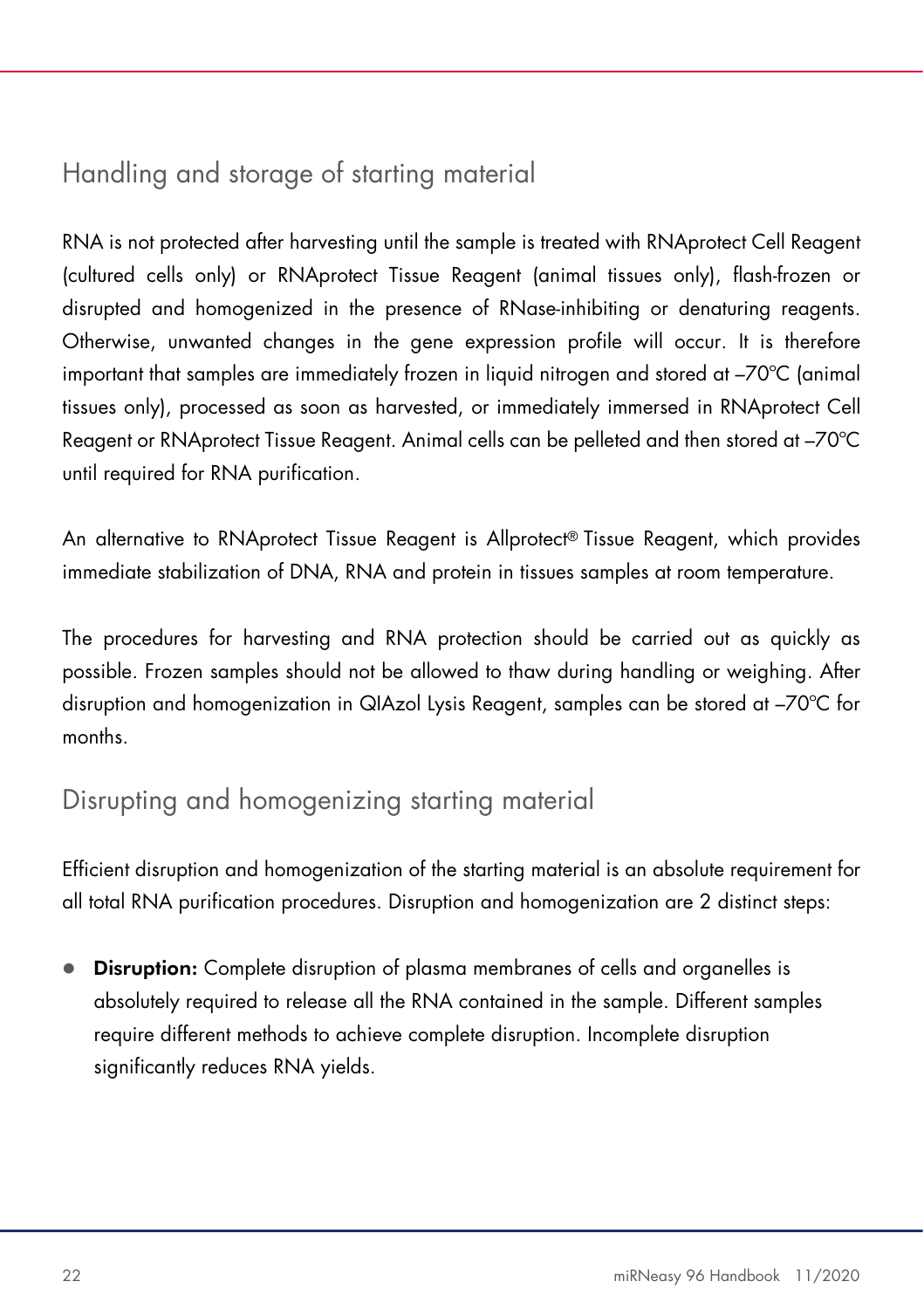Homogenization: Homogenization is necessary to reduce the viscosity of the lysates produced by disruption. Homogenization shears high-molecular–weight genomic DNA and other high-molecular–weight cellular components to create a homogeneous lysate. In the miRNeasy procedure, genomic DNA is removed by organic extraction, which makes it possible to homogenize up to  $3 \times 10^6$  cells by vortexing without additional homogenization. Incomplete homogenization results in inefficient binding of RNA to the RNeasy membrane, significantly reducing RNA yields.

Some disruption methods simultaneously homogenize the sample, while others require an additional homogenization step. Table 5 (next page) gives an overview of different disruption and homogenization methods and is followed by a detailed description of each method. This information can be used as a guide to choose the appropriate methods for your starting material.

| Sample            | Disruption method              | Homogenization method                                                                        | <b>Comments</b>                                                                                                                                                  |
|-------------------|--------------------------------|----------------------------------------------------------------------------------------------|------------------------------------------------------------------------------------------------------------------------------------------------------------------|
| Animal<br>cells   | Addition of lysis<br>buffer    | Vortexing (for $\leq 3 \times 10^6$ cells),<br>TissueLyser II or rotor-stator<br>homogenizer | If processing $\leq 3 \times 10^6$ cells, lysate can be<br>homogenized by vortexing.                                                                             |
| Animal<br>tissues | TissueLyser II                 | TissueLyser II                                                                               | Simultaneously disrupts and homogenizes up to<br>192 samples in parallel. The TissueLyser II gives<br>results comparable to using a rotor-stator<br>homogenizer. |
|                   | Rotor-stator<br>homogenization | Rotor-stator homogenization                                                                  | Simultaneously disrupts and homogenizes<br>individual samples.                                                                                                   |

Table 5. Disruption and homogenization methods

#### Disruption and homogenization using the TissueLyser II

In bead-milling, tissues can be disrupted by rapid agitation in the presence of beads and lysis buffer. Disruption and simultaneous homogenization occur by the shearing and crushing action of the beads as they collide with the cells. Disruption efficiency is influenced by:

Size and composition of beads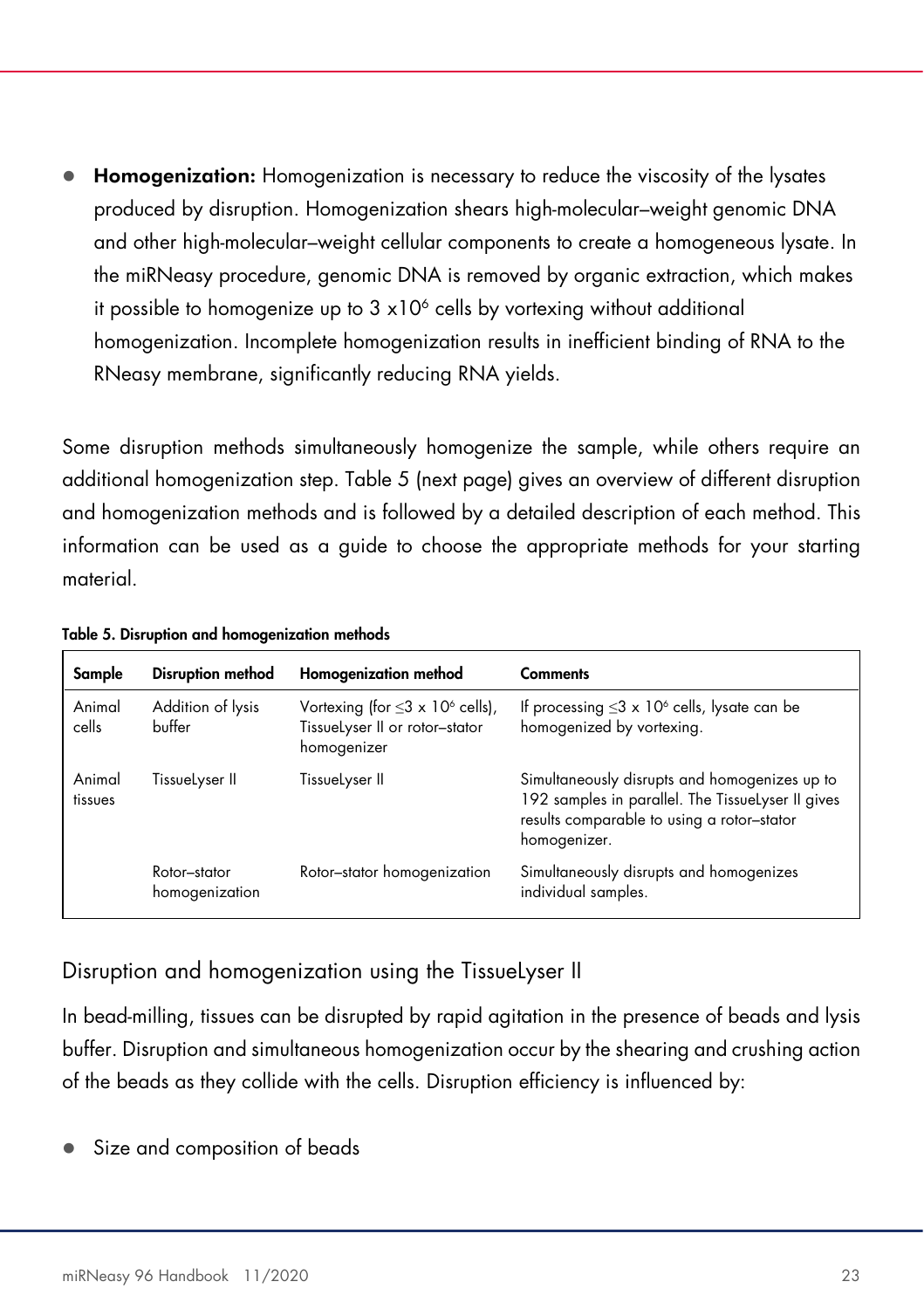- Ratio of buffer to beads
- Amount of starting material
- Speed and configuration of the TissueLyser II
- Disintegration time

Stainless steel beads with a 5 mm diameter are optimal for use with animal tissues in combination with the miRNeasy 96 Kit. All other disruption parameters should be determined empirically for each application. The protocols in this handbook give guidelines for disruption and homogenization of tissues using the TissueLyser II and stainless-steel beads. For other bead mills, please refer to suppliers' guidelines for further details.

#### Disruption and homogenization using rotor–stator homogenizers

Rotor–stator homogenizers thoroughly disrupt and simultaneously homogenize animal tissues in the presence of lysis buffer in 15–90 seconds depending on the toughness and size of the sample. Rotor–stator homogenizers can also be used to homogenize cell lysates.

The rotor turns at a very high speed, causing the sample to be disrupted and homogenized by a combination of turbulence and mechanical shearing. Foaming of the sample should be kept to a minimum by using properly sized vessels, keeping the tip of the homogenizer submerged, and holding the immersed tip to the side of the tube. Rotor–stator homogenizers are available in different sizes and operate with differently sized probes.

### S-Blocks

S-Blocks are supplied with the kit. If several RNeasy 96 plates are processed per day, it may be convenient to keep extra S-Blocks on hand. See ordering information on page 72.

Fresh S-Blocks must be used to take up the aqueous phase. S-Blocks may be cleaned and reused as waste trays. Do not reuse cleaned S-Blocks to collect the aqueous phase.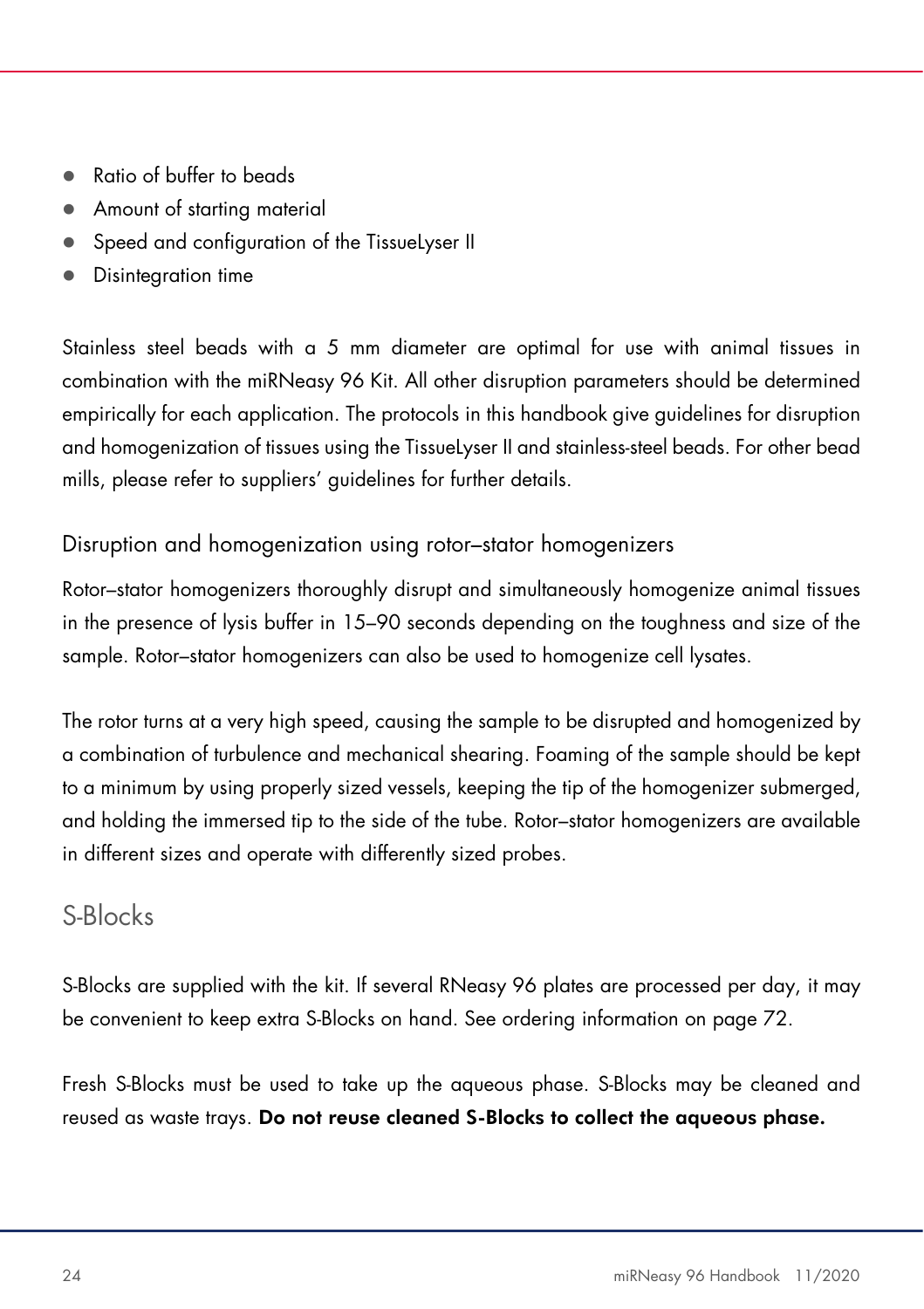To reuse the S-Blocks as waste trays, rinse them thoroughly with tap water and incubate for 2 hours or overnight in 0.1 N NaOH, 1 mM EDTA.\* Rinse in distilled water and dry at 50°C.

Note: Do not use bleach. Bleach may react with residual amounts of QIAzol Lysis Reagent and Buffer RWT on the S-Blocks.

<sup>\*</sup> When working with chemicals, always wear a suitable lab coat, disposable gloves, and protective goggles. For more information, consult the appropriate safety data sheets (SDSs), available from the product supplier.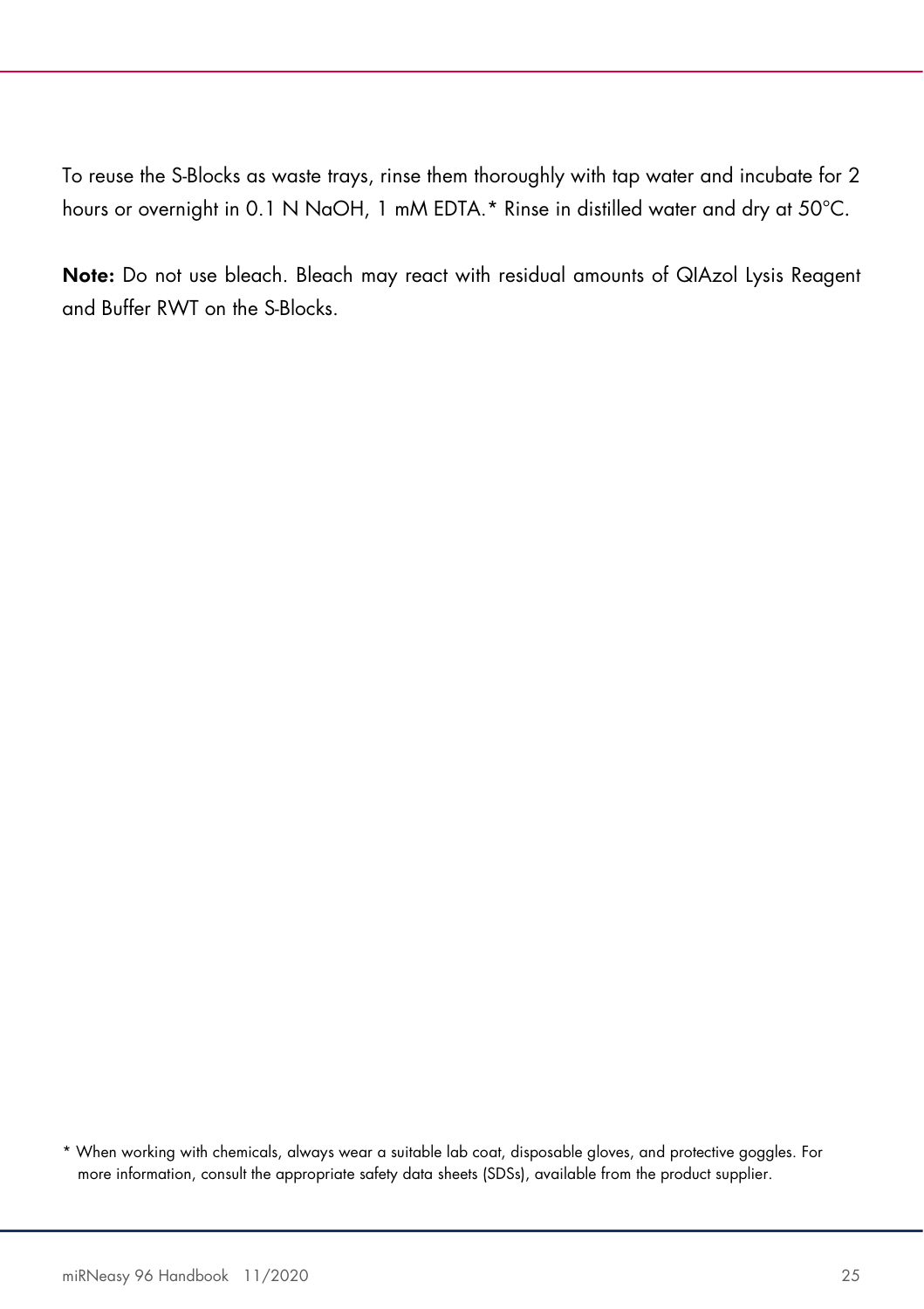## Protocol: Purification of Total RNA, Including Small RNAs, from Animal Cells using Vacuum/Spin Technology

Important points before starting

- If using the miRNeasy 96 Kit for the first time, read "Important Notes" (page 18).
- It is important not to overload the RNeasy plate, as overloading will significantly reduce RNA yield and quality and may cause clogging of the plate. Read "Determining the amount of starting material" (page 18).
- If working with RNA for the first time, read Appendix C (page 65).
- Cell pellets can be stored at –70°C for later use or used directly in the procedure. Determine the number of cells before freezing. Frozen cell pellets should be thawed slightly so that they can be dislodged by flicking the tube in step 3. Homogenized cell lysates from step 4 can be stored at  $-70^{\circ}$ C for several months. To process frozen homogenized lysates, incubate at 37ºC in a water bath until completely thawed and salts are dissolved. Avoid prolonged incubation, which may compromise RNA integrity.
- Generally, DNase digestion is not required since the combined QIAzol and RNeasy technologies efficiently remove most of the DNA without DNase treatment. However, further DNA removal may be necessary for certain RNA applications that are sensitive to very small amounts of DNA. In these cases, small residual amounts of DNA can be removed by on-plate DNase digestion (see Appendix B, page 60) or by DNase digestion after RNA purification (please contact QIAGEN Technical Service for a protocol).
- Buffer RWT may form a precipitate upon storage. If necessary, redissolve by warming and then place at room temperature (15–25ºC).
- QIAzol Lysis Reagent and Buffer RWT contain a guanidine salt and are therefore not compatible with disinfecting reagents containing bleach. See page 5 for safety information.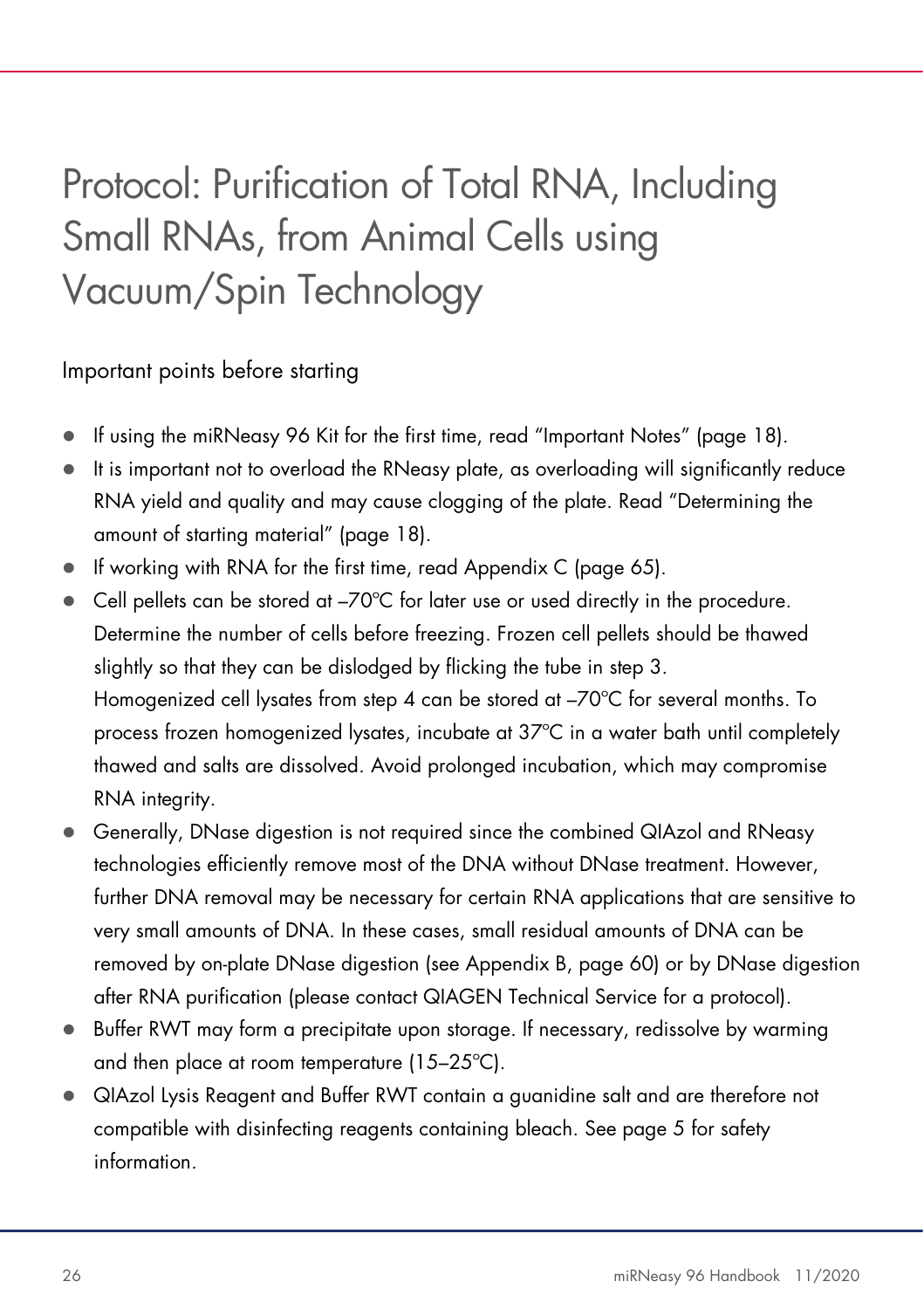- Use of a multichannel pipet is recommended (see page 11). Pour buffers and RNase-free water into reagent reservoirs for multichannel pipets. Use reservoirs from a freshly opened package.
- A vacuum source capable of generating a vacuum pressure of –800 to –900 mbar is necessary (see pages 16–16). The vacuum must be switched off and the manifold ventilated between pipetting steps to maintain uniform conditions for each sample.
- All centrifugation steps in the protocol are performed in a Centrifuge 4–16K (see page 13).
- The preliminary centrifugation step (step 6) and the centrifugation step to separate the aqueous from the organic phase (step 9) should be carried out at 4°C. All other steps of the miRNeasy 96 protocol should be performed at room temperature (15–25°C). Avoid interruptions during the procedure.

#### Things to do before starting

- **Buffer RWT and Buffer RPE are supplied as concentrates. Before using for the first time,** add the required volumes of ethanol (96%–100%), as indicated on the bottle, to obtain a working solution.
- $\bullet$  Check that all the buffers are at room temperature (15–25 $\degree$ C). If using the optional onplate DNase digestion, see Appendix B (page 60) for details to prepare the DNase I incubation mix.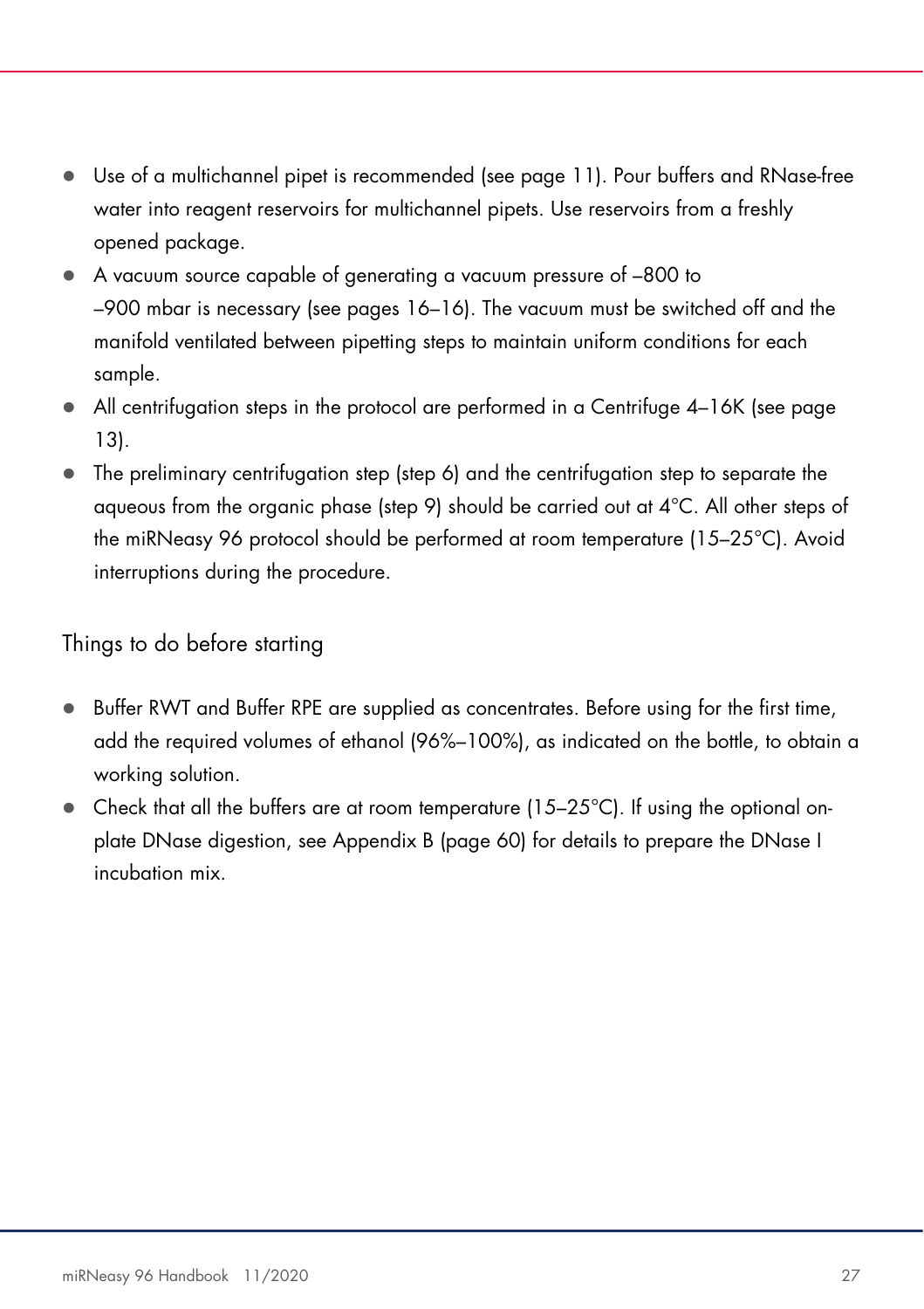#### Procedure

1. Preparation of QIAvac 96 vacuum manifold: Place the waste tray inside the QIAvac base. Place the top plate squarely over the base. Place the RNeasy 96 plate in the QIAvac top plate, making sure that the plate is seated tightly. Attach the QIAvac 96 manifold to the vacuum source. Keep vacuum switched off.

Note: Always place the RNeasy 96 plate into the vacuum manifold with the beveled edges pointing to the right-hand side.

2. Harvest cells according to step 2a. or 2b.

2a. Cells grown in a monolayer:

Cells grown in a monolayer in multiwell cell-culture plates can be lysed directly in the wells (do not use more than  $1 \times 10^7$  cells per well). Completely remove medium by pipetting, and continue with step 3.

Note: Incomplete removal of the supernatant will dilute the QIAzol Lysis Reagent. This may lead to reduced RNA yield.

2b. Cells grown in suspension:

Transfer aliquots of up to 1 x 10<sup>7</sup> cells into collection microtubes (supplied). Spin cells for 5 min at 300 x g. Completely remove supernatant by pipetting and continue with step 3.

Note: Incomplete removal of the supernatant will dilute the QIAzol Lysis Reagent. This may lead to reduced RNA yield.

3. Disrupt the cells by adding QIAzol Lysis Reagent.

For pelleted cells, loosen the cell pellet thoroughly by flicking the tube. Add 700 µl QIAzol Lysis Reagent to each plate well/collection microtube. Pipet up and down 3 times.

If the lysates are in plate wells, transfer to collection microtubes (supplied).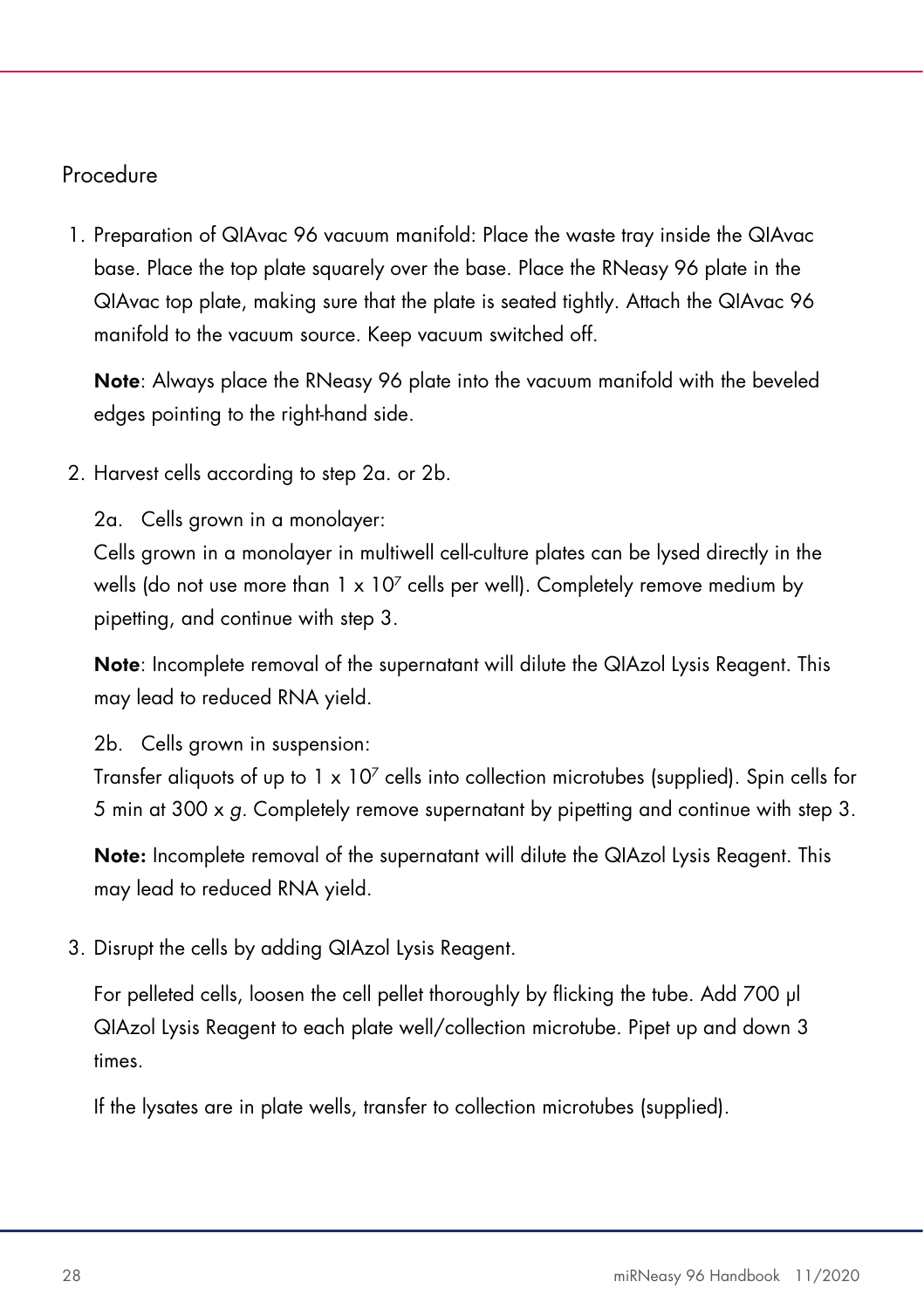4. Close the collection microtubes using collection microtube caps (supplied). Vortex for 1 min at maximum speed.

Vortexing for 1 min is sufficient for homogenization of up to 3 x 10<sup>6</sup> cells. If the cell number is greater than  $3 \times 10^6$ , the TissueLyser II should be used to homogenize cells (as described in the protocols for animal tissue).

Note: Homogenized cell lysates can be stored at  $-70^{\circ}$ C for several months.

5. Place the collection microtube rack containing the homogenate on the benchtop at room temperature (15–25°C) for 5 min.

This step promotes dissociation of nucleoprotein complexes.

- 6. Centrifuge at 6000 x  $q$  for 1 min at 4°C to collect residual liquid from the caps of the tubes.
- 7. Add 140 µl chloroform. Securely cap the collection microtube rack containing the homogenates using new strips of collection microtube caps. Shake the collection microtube rack vigorously for 15 s.

Thorough mixing is important for subsequent phase separation.

- 8. Place the collection microtube rack on the benchtop at room temperature (15–25°C) for 2–3 min.
- 9. Centrifuge at 6000 x g for 15 min at  $4^{\circ}$ C. After centrifuging, heat the centrifuge to room temperature if the same centrifuge will be used for the next centrifugation steps.

After centrifugation, the sample separates into 3 phases: an upper, colorless, aqueous phase containing RNA; a white interphase; and a lower, red, organic phase. The volume of the aqueous phase should be approximately 350 µl.

Note: If you would like to purify a separate miRNA-enriched fraction, follow the steps in Appendix A (page 55) after performing this step.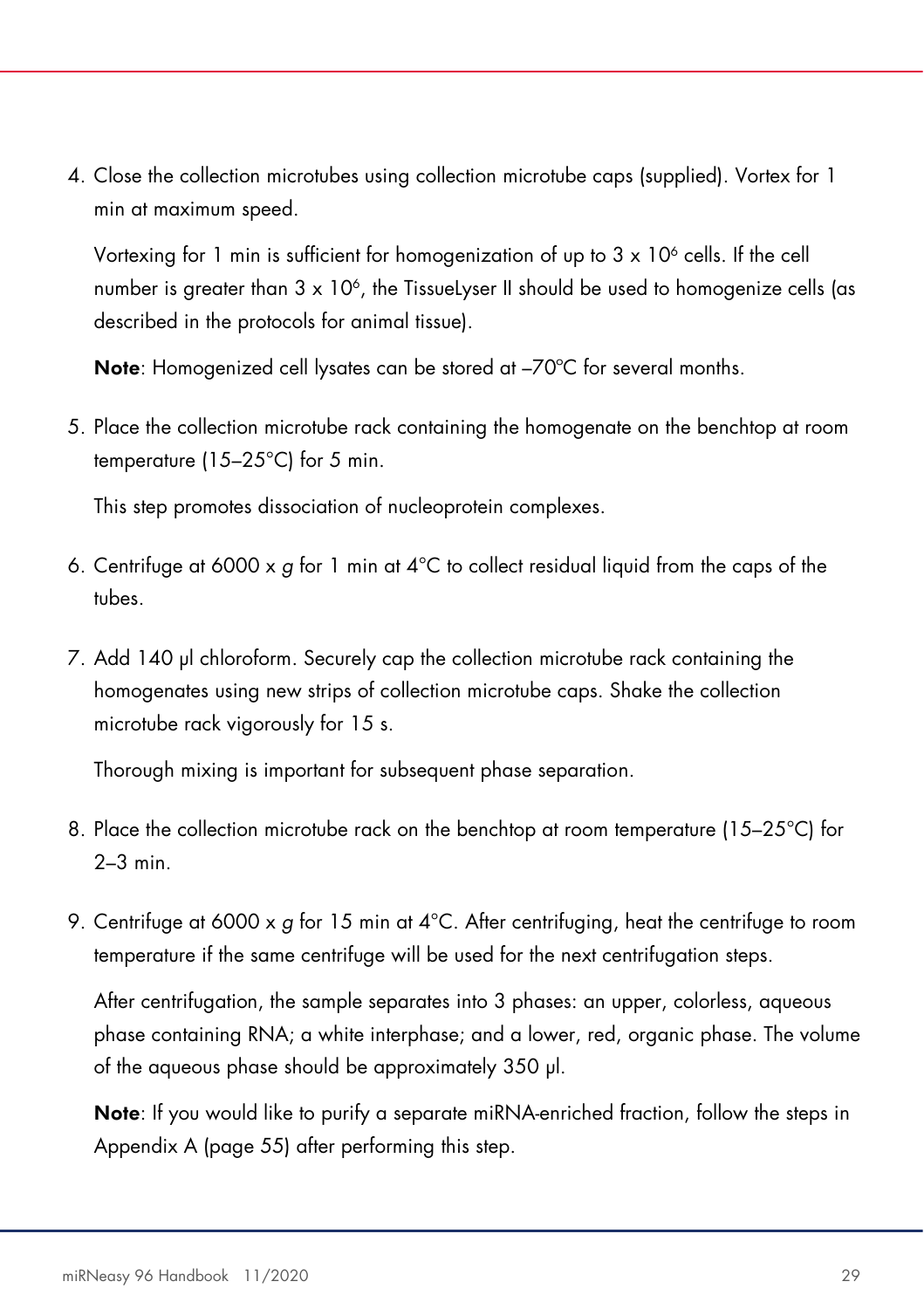- 10. Transfer the upper aqueous phases to a new S-Block. Add 1.5 volumes (usually 525 µl) of 100% ethanol and mix by pipetting up and down. Do not centrifuge. Continue without delay with step 11.
- 11. Pipet the samples (approximately 875 µl) into the wells of the RNeasy 96 plate and switch on the vacuum source. Apply vacuum until transfer is complete (1–5 min). Switch off the vacuum and ventilate the QIAvac 96 manifold.

Make sure that the QIAvac 96 vacuum manifold is assembled correctly before loading. The flow-through is collected in the waste tray. The vacuum must be switched off and the manifold ventilated between pipetting steps to maintain uniform conditions for each sample.

Take care not to wet the rims of the wells to avoid cross-contamination in subsequent steps

Note: Tape unused wells with adhesive tape. Do not use the AirPore Tape Sheets supplied with the miRNeasy 96 Kit. Use either adhesive tape or tape pads (cat. no. 19570) from QIAGEN.

Optional DNase digestion: If performing optional on-plate DNase digestion (see "Important points before starting"), follow steps 1–4 (page 60) after performing this step.

12. Add 800 µl Buffer RWT to each well of the RNeasy 96 plate. Switch on the vacuum source and apply vacuum until transfer is complete (1–5 min). Switch off the vacuum and ventilate the QIAvac 96 manifold.

Collect the wash fraction in the same waste tray used in step 11.

Skip this step if performing the optional on-plate DNase digestion (page 60).

- 13. Lift the top plate carrying the RNeasy 96 plate off the base, and empty the waste tray.\* Reassemble the QIAvac 96 vacuum manifold.
- \* Flow-through contains QIAzol Lysis Reagent and Buffer RWT and is therefore not compatible with bleach. See page 5 for safety information.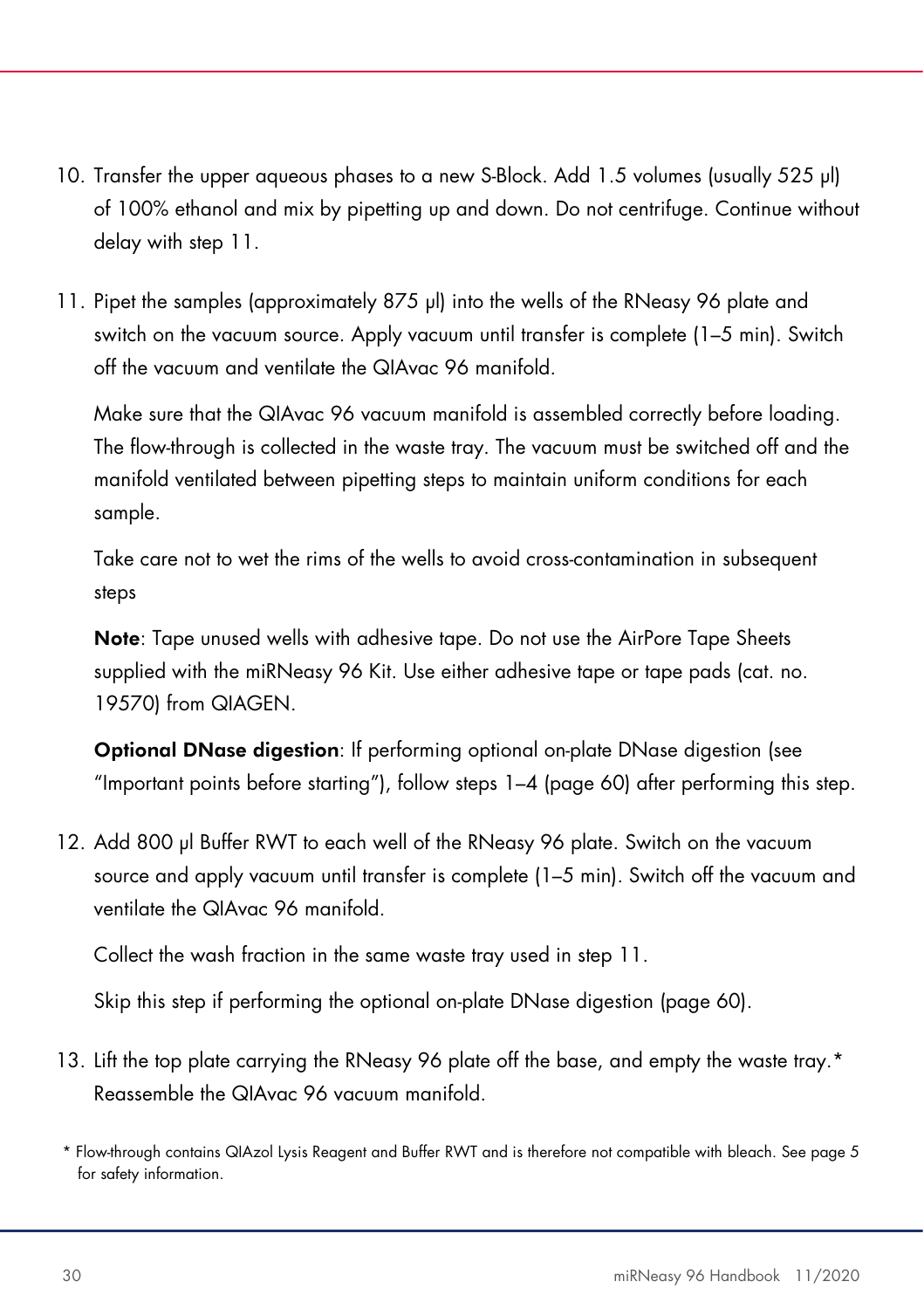- 14. Add 800 µl Buffer RPE to each well of the RNeasy 96 plate and switch on the vacuum source. Apply vacuum until transfer is complete (1–5 min). Switch off the vacuum and ventilate the QIAvac 96 manifold.
- 15. Add another 800 µl Buffer RPE to each well of the RNeasy 96 plate and switch on the vacuum source. Apply vacuum until transfer is complete (1–5 min). Switch off the vacuum and ventilate the QIAvac 96 manifold.
- 16. Place the RNeasy 96 plate on top of an S-Block. Seal the RNeasy 96 plate with an AirPore Tape Sheet. Load the S-Block and RNeasy 96 plate into the holder and place the whole assembly in the rotor bucket. Centrifuge at 6000 rpm (approximately 5600  $\times$  g) for 10 min at room temperature to dry the plate membranes.

Centrifugation with sealed plates prevents cross-contamination.

It is important to dry the RNeasy membrane since residual ethanol may interfere with subsequent reactions. The 10 min spin ensures that residual traces of salt are removed and that no ethanol is carried over during elution.

- 17. Remove the AirPore Tape Sheet. Place the RNeasy 96 plate on top of a clean elution microtube rack containing elution microtubes.
- 18. To elute the RNA, add 45–70 µl RNase-free water to each well and seal the RNeasy 96 plate with a new AirPore Tape Sheet. Incubate for 1 min at room temperature. Then centrifuge at 6000 rpm (approximately 5600 x g) for 4 min at room temperature.

Note: Make sure to pipet the RNase-free water directly onto the RNeasy membrane. Elution will be incomplete if some of the water sticks to the walls or the O-rings of the RNeasy 96 plate.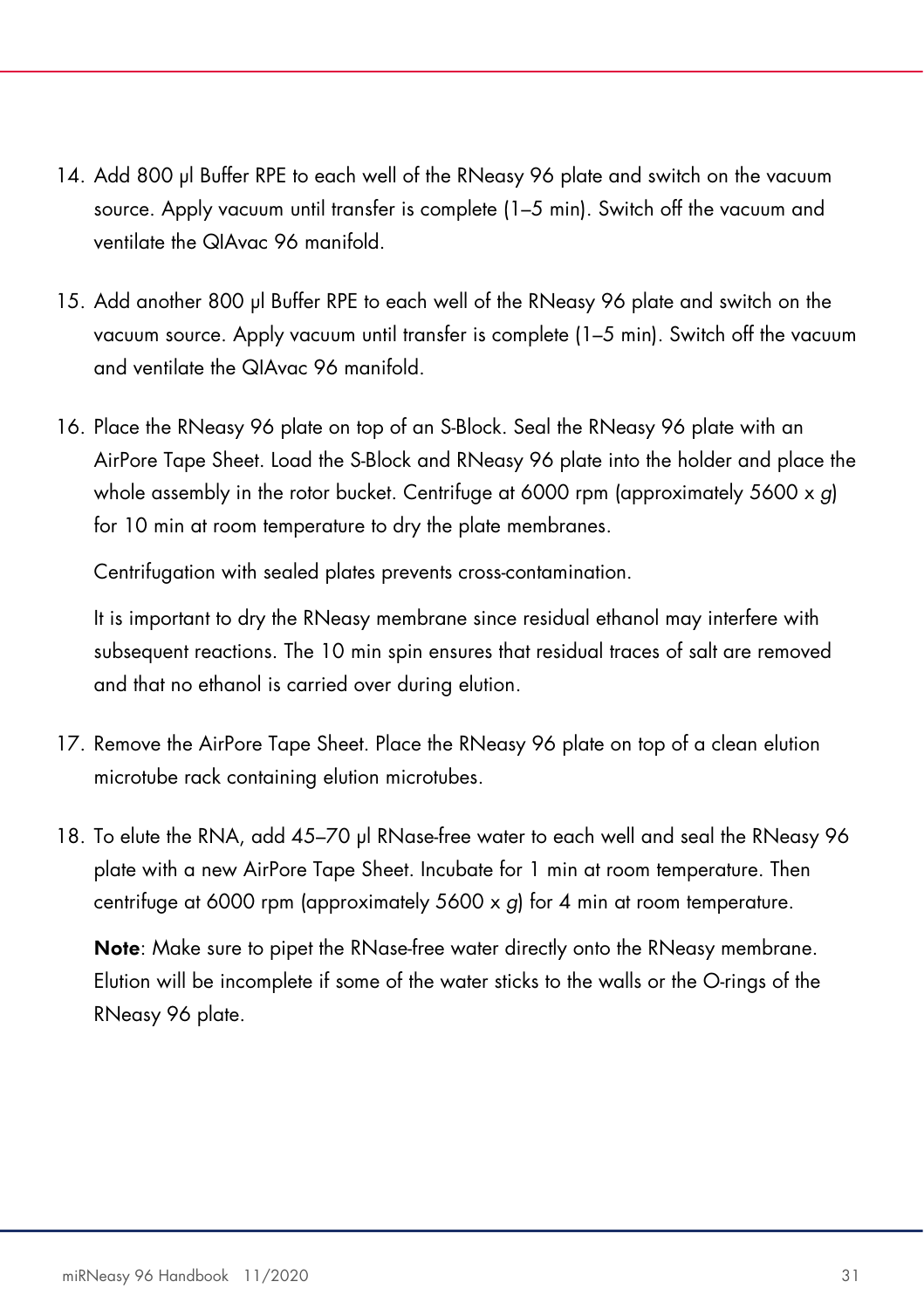19. Remove the AirPore Tape Sheet. Repeat the elution step (step 18) with a second volume of 45–70 µl RNase-free water.

Note: Repeating the elution step is required for complete recovery of RNA.

Use elution microtube caps provided to seal the microtubes for storage. Store RNA at – 15 to –30°C or at –70°C.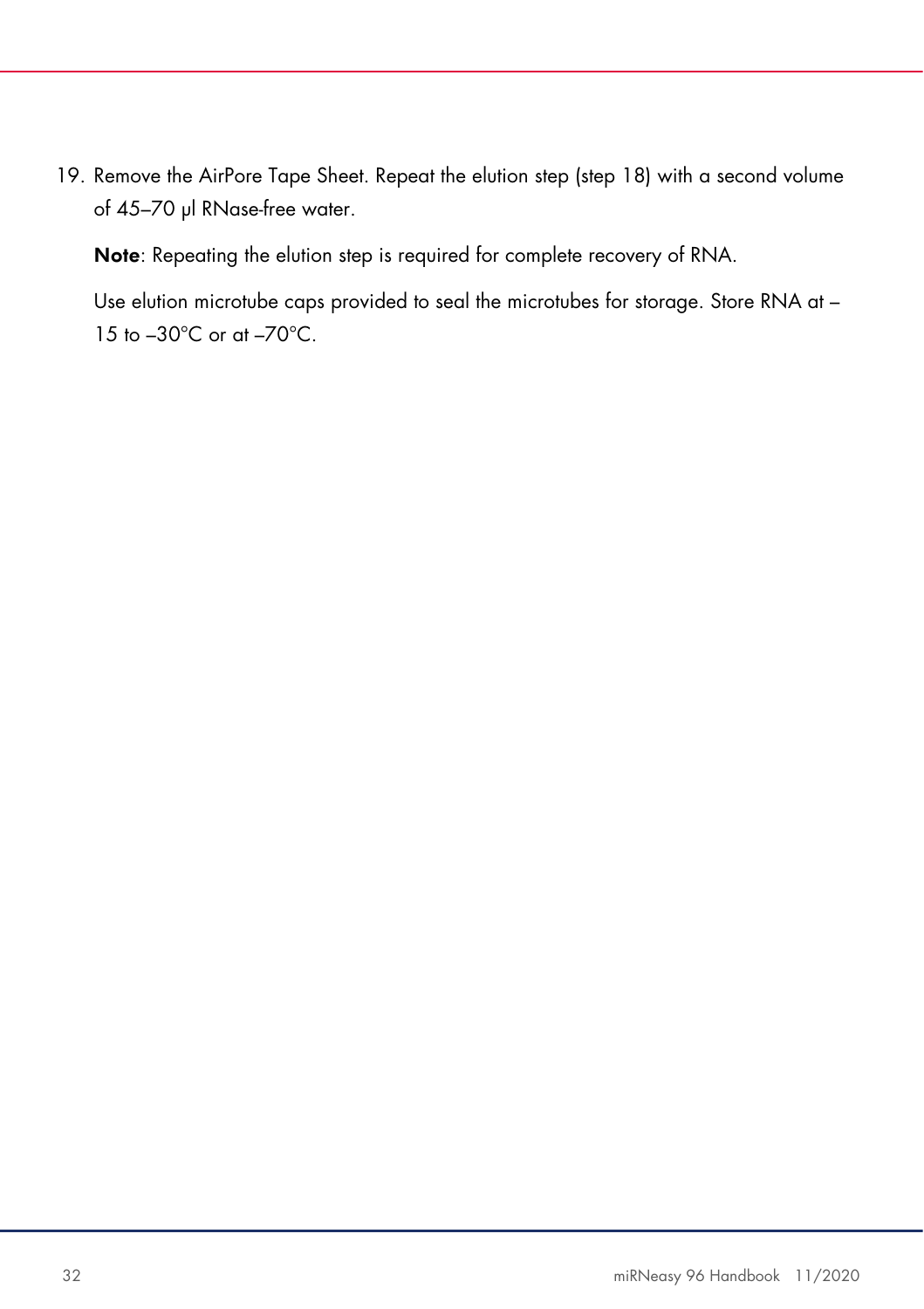## Protocol: Purification of Total RNA, Including Small RNAs, from Animal Cells using Spin **Technology**

Important points before starting

- If using the miRNeasy 96 Kit for the first time, read "Important Notes" (page 18).
- It is important not to overload the RNeasy plate, as overloading will significantly reduce RNA yield and quality and may cause clogging of the plate. Read "Determining the amount of starting material" (page 18).
- If working with RNA for the first time, read Appendix C (page 65).
- Cell pellets can be stored at –70°C for later use or used directly in the procedure. Determine the number of cells before freezing. Frozen cell pellets should be thawed slightly so that they can be dislodged by flicking the tube in step 2. Homogenized cell lysates from step 3 can be stored at  $-70^{\circ}$ C for several months. To process frozen homogenized lysates, incubate at 37ºC in a water bath until completely thawed and salts are dissolved. Avoid prolonged incubation, which may compromise RNA integrity.
- Generally, DNase digestion is not required since the combined QIAzol and RNeasy technologies efficiently remove most of the DNA without DNase treatment. However, further DNA removal may be necessary for certain RNA applications that are sensitive to very small amounts of DNA. In these cases, small residual amounts of DNA can be removed by on-plate DNase digestion (see Appendix B, page 60) or by DNase digestion after RNA purification (please contact QIAGEN Technical Service for a protocol).
- Buffer RWT may form a precipitate upon storage. If necessary, redissolve by warming and then place at room temperature (15–25ºC).
- QIAzol Lysis Reagent and Buffer RWT contain a guanidine salt and are therefore not compatible with disinfecting reagents containing bleach. See page 5 for safety information.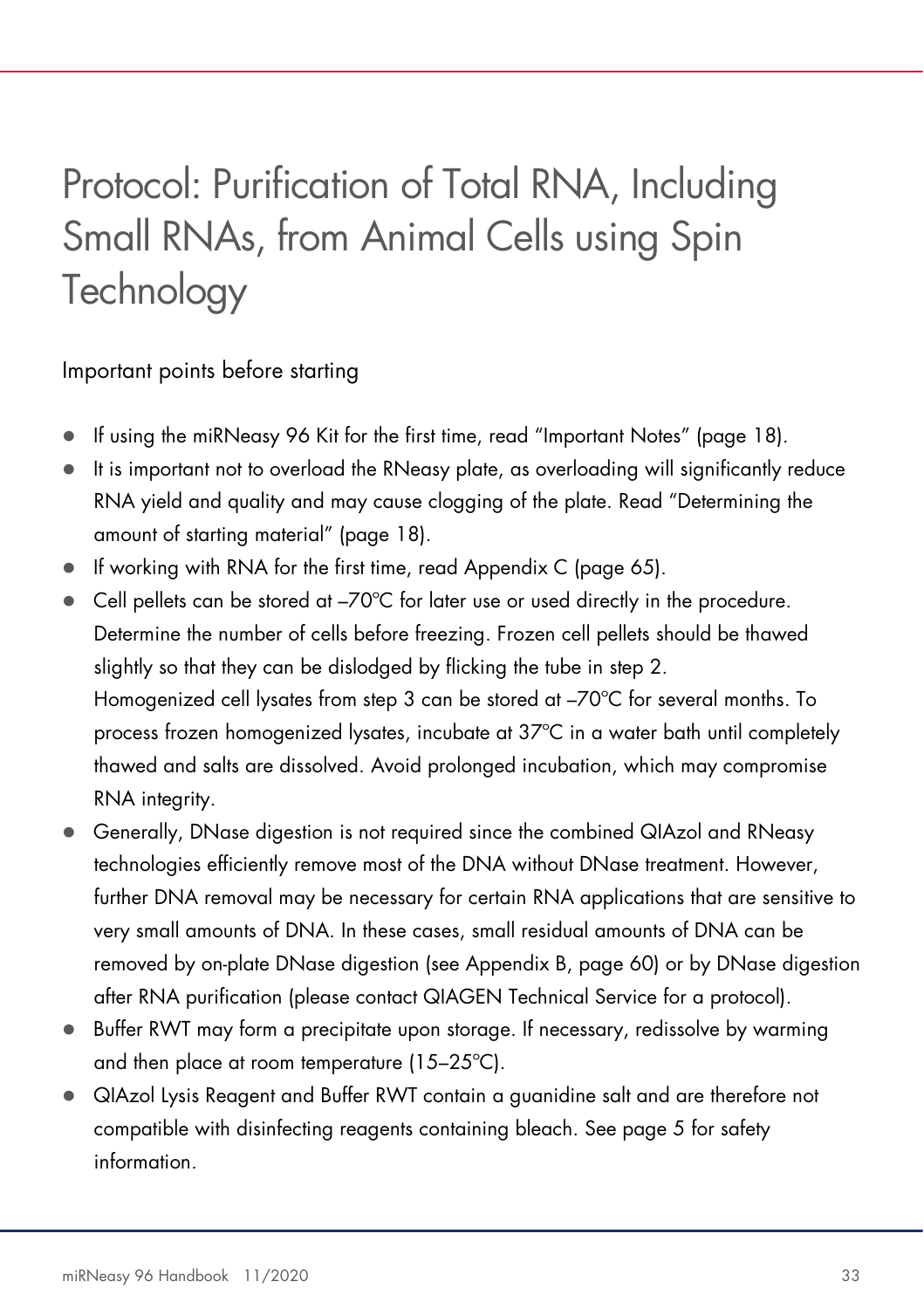- Use of a multichannel pipet is recommended (see page 11). Pour buffers and RNase-free water into reagent reservoirs for multichannel pipets. Use reservoirs from a freshly opened package.
- All centrifugation steps in the protocol are performed in a Centrifuge 4–16K (see page 13).
- The preliminary centrifugation step (step 5) and the centrifugation step to separate the aqueous from the organic phase (step 8) should be carried out at 4°C. All other steps of the miRNeasy 96 protocol should be performed at room temperature (15–25°C). Avoid interruptions during the procedure.

Things to do before starting

- **Buffer RWT and Buffer RPE are supplied as concentrates. Before using for the first time,** add the required volumes of ethanol (96%–100%), as indicated on the bottle, to obtain a working solution.
- $\bullet$  Check that all the buffers are at room temperature (15–25 $\degree$ C). If using the optional onplate DNase digestion, see Appendix B (page 60) for details to prepare the DNase I incubation mix.

#### Procedure

1. Harvest cells according to step 1a. or 1b.

1a. Cells grown in a monolayer:

Cells grown in a monolayer in multiwell cell-culture plates can be lysed directly in the wells (do not use more than 1 x 10<sup>7</sup> cells per well). Completely remove medium by pipetting and continue with step 2.

Note: Incomplete removal of the supernatant will dilute the QIAzol Lysis Reagent. This may lead to reduced RNA yield.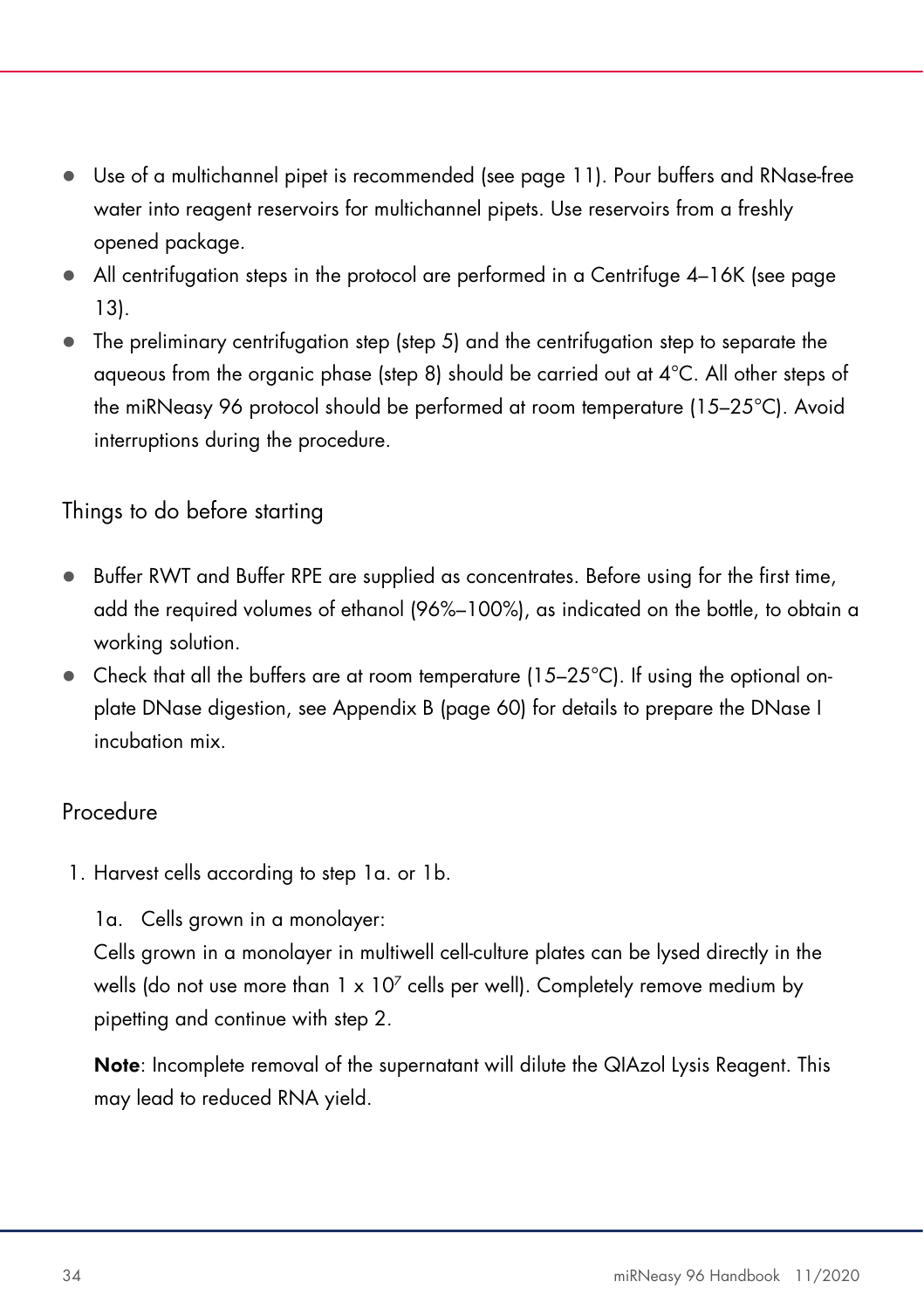1b. Cells grown in suspension:

Transfer aliquots of up to  $1 \times 10^7$  cells into collection microtubes (supplied). Spin cells for 5 min at 300 x g. Completely remove supernatant by pipetting and continue with step 2.

Note: Incomplete removal of the supernatant will dilute the QIAzol Lysis Reagent. This may lead to reduced RNA yield.

2. Disrupt the cells by adding QIAzol Lysis Reagent.

For pelleted cells, loosen the cell pellet thoroughly by flicking the tube. Add 700 µl QIAzol Lysis Reagent to each plate well/collection microtube. Pipet up and down 3 times. If the lysates are in plate wells, transfer to collection microtubes (supplied).

3. Close the collection microtubes using collection microtube caps (supplied). Vortex for 1 min at maximum speed.

Vortexing for 1 min is sufficient for homogenization of up to 3 x 10<sup>6</sup> cells. If the cell number is greater than  $3 \times 10^6$ , the Tissuelyser II should be used to homogenize cells (as described in the protocols for animal tissue).

Note: Homogenized cell lysates can be stored at  $-70^{\circ}$ C for several months.

4. Place the collection microtube rack containing the homogenate on the benchtop at room temperature (15–25°C) for 5 min.

This step promotes dissociation of nucleoprotein complexes.

- 5. Centrifuge at 6000 x g for 1 min at  $4^{\circ}$ C to collect residual liquid from the caps of the tubes.
- 6. Add 140 µl chloroform. Securely cap the collection microtube rack containing the homogenates using new strips of collection microtube caps. Shake the collection microtube rack vigorously for 15 s.

Thorough mixing is important for subsequent phase separation.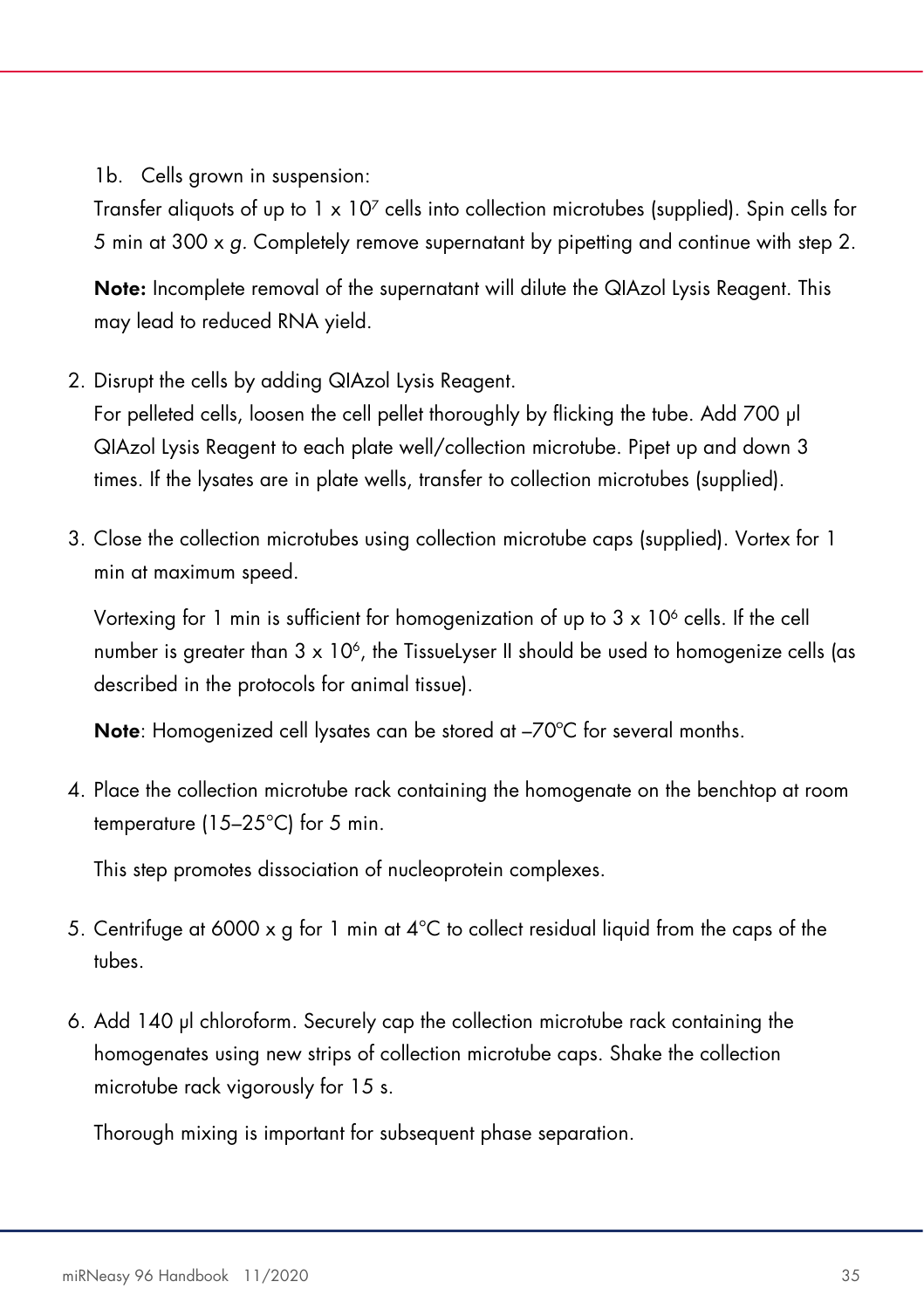- 7. Place the collection microtube rack on the benchtop at room temperature for 2–3 min.
- 8. Centrifuge at 6000  $\times$  g for 15 min at 4°C. After centrifuging, heat the centrifuge to room temperature if the same centrifuge will be used for the next centrifugation steps.

After centrifugation, the sample separates into 3 phases: an upper, colorless, aqueous phase containing RNA; a white interphase; and a lower, red, organic phase. The volume of the aqueous phase should be approximately 350 µl.

Note: If you want to purify a separate miRNA-enriched fraction, follow the steps in Appendix A (page 55) after performing this step.

- 9. Transfer the upper aqueous phases to a new S-Block. Add 1.5 volumes (usually 525 µl) of 100% ethanol and mix by pipetting up and down. Do not centrifuge. Continue without delay with step 10.
- 10. Place an RNeasy 96 plate on top of an S-Block.
- 11. Pipet the samples (approximately 875 µl) from step 9 into the wells of the RNeasy 96 plate.

Take care not to wet the rims of the wells to avoid cross-contamination in subsequent steps.

12. Seal the RNeasy 96 plate with an AirPore Tape Sheet. Load the S-Block and RNeasy 96 plate into the holder and place the whole assembly in the rotor bucket. Centrifuge at 6000 rpm (approximately 5600 x g) for 4 min at room temperature.

Centrifugation with sealed plates prevents cross-contamination.

Optional DNase digestion: If performing optional on-plate DNase digestion (see "Important points before starting"), follow steps 1–4 (page 60) after performing this step.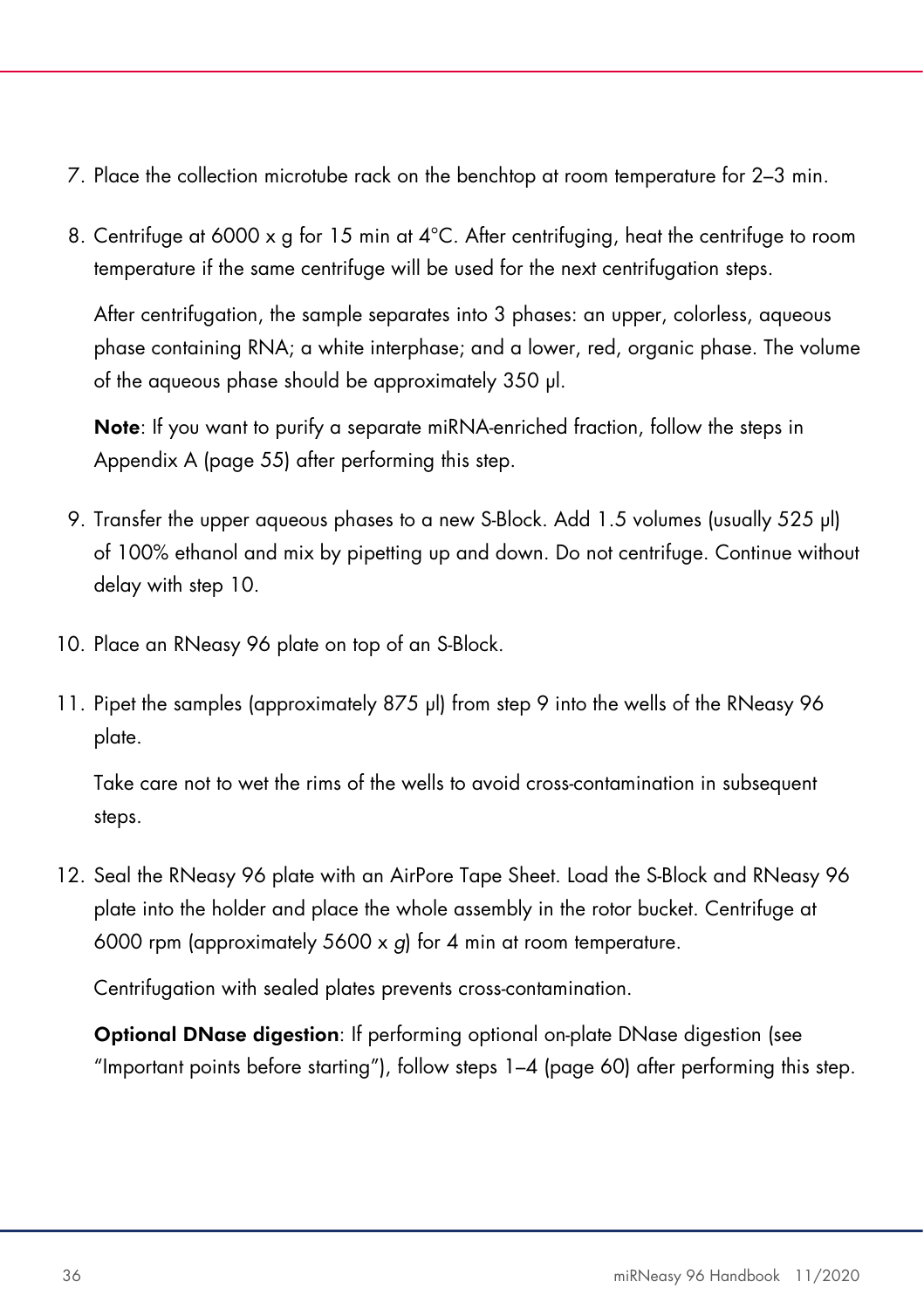13. Empty the S-Block\* and remove the AirPore Tape Sheet. Add 800 µl Buffer RWT to each well of the RNeasy 96 plate. Seal the RNeasy 96 plate with a new AirPore Tape Sheet. Centrifuge at 6000 rpm (approximately 5600 x g) for 4 min at room temperature.

Skip this step if performing the optional on-plate DNase digestion (page 60).

- 14. Empty the S-Block\* and remove the AirPore Tape Sheet. Add 800 µl Buffer RPE to each well of the RNeasy 96 plate. Seal the RNeasy 96 plate with a new AirPore Tape Sheet. Centrifuge at 6000 rpm (approximately 5600 x g) for 4 min at room temperature.
- 15. Empty the S-Block and remove the AirPore Tape Sheet. Add another 800 µl Buffer RPE to each well of the RNeasy 96 plate. Seal the RNeasy 96 plate with a new AirPore Tape Sheet. Centrifuge at 6000 rpm (approximately 5600 x q) for 10 min at room temperature.

It is important to dry the RNeasy membrane since residual ethanol may interfere with subsequent reactions. The 10 min spin ensures that residual traces of salt are removed and that no ethanol is carried over during elution.

- 16. Remove the AirPore Tape Sheet. Place the RNeasy 96 plate on top of a clean elution microtube rack containing elution microtubes.
- 17. To elute the RNA, add 45–70 µl of RNase-free water to each well and seal the RNeasy 96 plate with a new AirPore Tape Sheet. Incubate for 1 min at room temperature. Then centrifuge at 6000 rpm (approximately 5600 x g) for 4 min at room temperature.

Note: Make sure to pipet the RNase-free water directly onto the RNeasy membrane. Elution will be incomplete if some of the water sticks to the walls or the O-rings of the RNeasy 96 plate.

\* Flow-through contains Buffer RWT and is therefore not compatible with bleach. See page 5 for safety information.

<sup>\*</sup> Flow-through contains QIAzol Lysis Reagent and is therefore not compatible with bleach. See page 5 for safety information.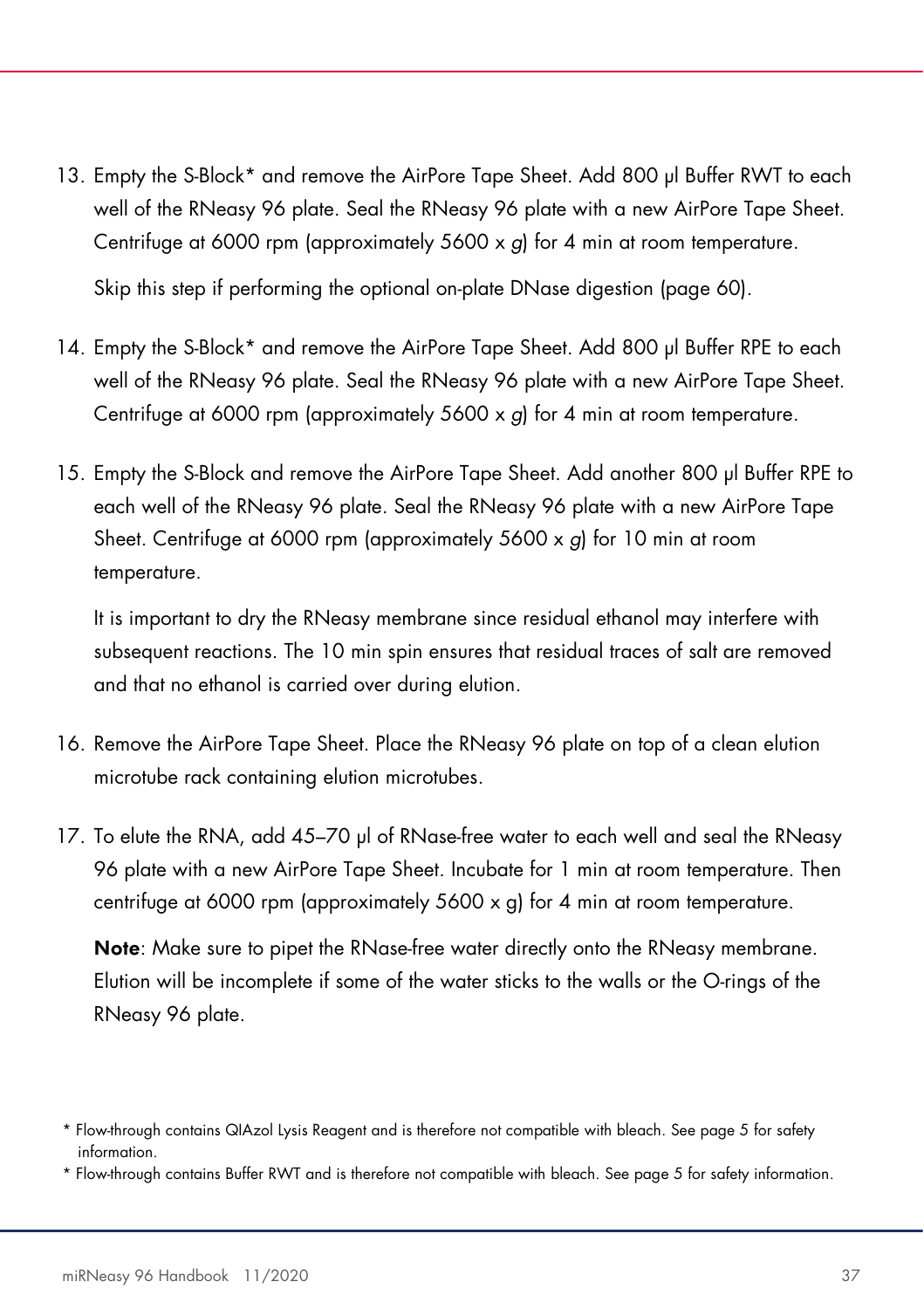18. Remove the AirPore Tape Sheet. Repeat the elution step (step 17) with a second volume of 45–70 µl RNase-free water.

Note: Repeating the elution step is required for complete recovery of RNA.

Use elution microtube caps provided to seal the microtubes for storage. Store RNA at – 15 to –30°C or at –70°C.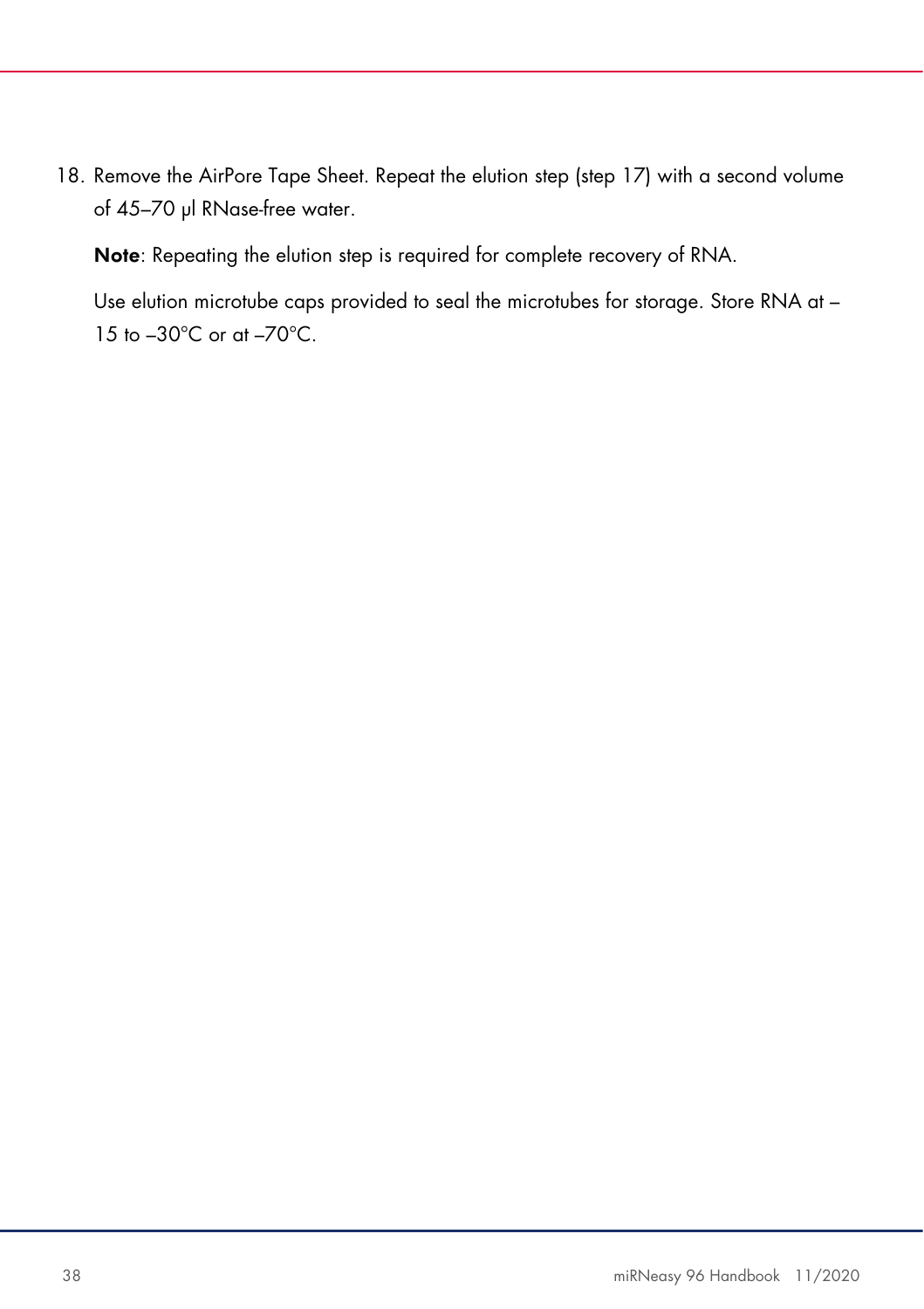## Protocol: Purification of Total RNA, Including Small RNAs, from Animal Tissues using Vacuum/Spin Technology

## Important points before starting

- If using the miRNeasy 96 Kit for the first time, read "Important Notes" (page 18).
- It is important not to overload the RNeasy plate, as overloading will significantly reduce RNA yield and quality and may cause clogging of the plate. Read "Determining the amount of starting material" (page 18).
- If preparing RNA for the first time, read Appendix C (page 65).
- Flash-frozen or RNAprotect-Tissue-stabilized tissue can be used. To freeze tissue for longterm storage, flash-freeze in liquid nitrogen and immediately transfer to –70°C. Tissue can be stored for several months at –70°C. To process, do not allow tissue to thaw during weighing or handling prior to disruption in QIAzol Lysis Reagent. Homogenized tissue lysates can also be stored at –70°C for several months. To process frozen homogenized lysates, thaw samples at room temperature or at 37°C in a water bath until they are completely thawed and salts in the QIAzol Lysis Reagent are dissolved. Avoid extended treatment at 37°C, which can cause chemical degradation of the RNA. Continue with step 9.
- Generally, DNase digestion is not required since the combined QIAzol and RNeasy technologies efficiently remove most of the DNA without DNase treatment. However, further DNA removal may be desirable for certain RNA applications that are sensitive to very small amounts of DNA. In these cases, small residual amounts of DNA can be removed by on-plate DNase digestion (see Appendix B, page 60) or by DNase digestion after RNA purification (please contact QIAGEN Technical Service for a protocol).
- Buffer RWT may form a precipitate upon storage. If necessary, redissolve by warming and then place at room temperature (15–25ºC).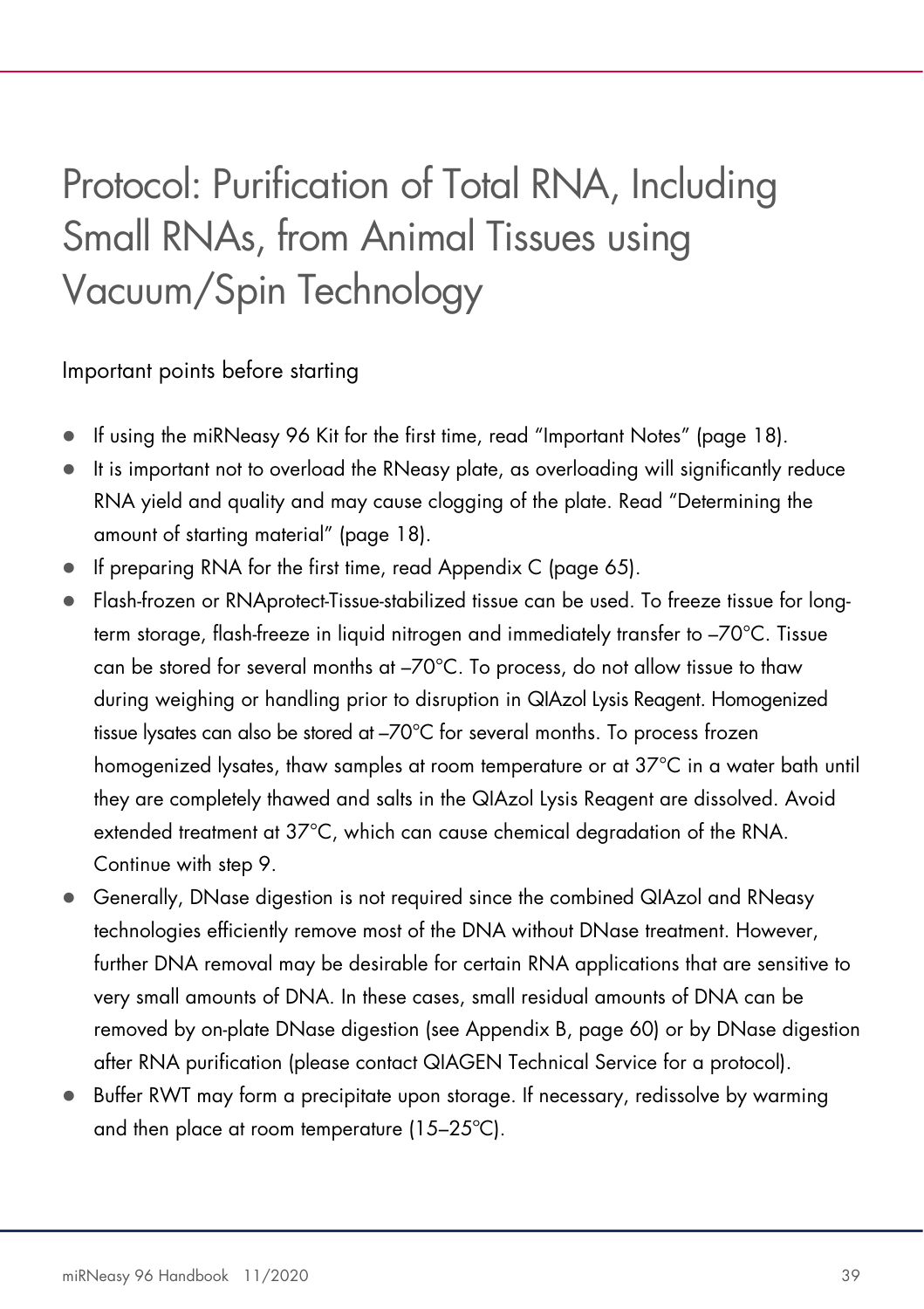- QIAzol Lysis Reagent and Buffer RWT contain a guanidine salt and are therefore not compatible with disinfecting reagents containing bleach. See page 5 for safety information.
- Use of a multichannel pipet is recommended (see page 11). Pour buffers and RNase-free water into reagent reservoirs for multichannel pipets. Use reservoirs from a freshly opened package.
- A vacuum source capable of generating a vacuum pressure of –800 to –900 mbar is necessary (see pages 16–16). The vacuum must be switched off and the manifold ventilated between pipetting steps to maintain uniform conditions for each sample.
- All centrifugation steps in the protocol are performed in a Centrifuge 4–16K (see page 13).
- The preliminary centrifugation step (step 9) and the centrifugation step to separate the aqueous from the organic phase (step 12) should be done at 4°C. All other steps of the miRNeasy 96 protocol should be performed at room temperature (15–25°C). Avoid interruptions during the procedure.

## Things to do before starting

- **Buffer RWT and Buffer RPE are supplied as concentrates. Before using for the first time,** add the required volumes of ethanol (96–100%) as indicated on the bottle to obtain a working solution.
- $\bullet$  Check that all the buffers are at room temperature (15–25 $\degree$ C). If using the optional onplate DNase digestion, see Appendix B (page 60) for details to prepare the DNase I incubation mix.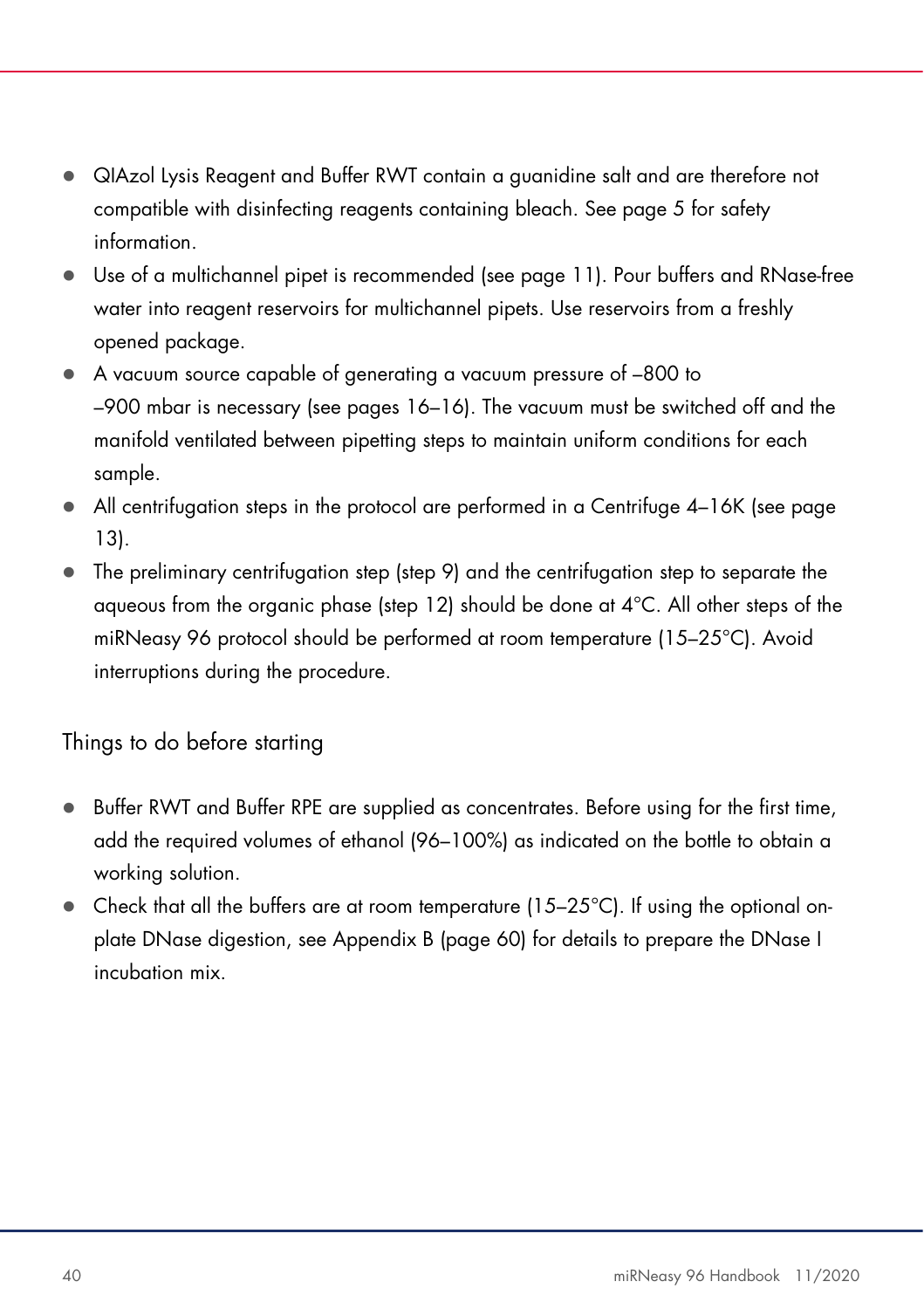## Procedure

1. Preparation of QIAvac 96 vacuum manifold: Place the waste tray inside the QIAvac base. Place the top plate squarely over the base. Place the RNeasy 96 plate in the QIAvac top plate, making sure that the plate is seated tightly. Attach the QIAvac 96 manifold to the vacuum source. Keep vacuum switched off.

Note: Always place the RNeasy 96 plate into the vacuum manifold with the beveled edges pointing to the right-hand side.

2. Place 5 mm stainless steel beads into the collection microtubes (1 bead per tube), and transfer the collection microtube rack to a box with dry ice.

Note: We recommend using the TissueLyser II for disruption and homogenization of up to 192 samples in parallel. Alternatively, a rotor–stator homogenizer can be used for tissue disruption and homogenization. This protocol describes RNA purification from flash-frozen tissue using the TissueLyser II. For RNAprotect-Tissue-stabilized tissue, cooling the collection microtube rack on dry ice is not necessary.

3. Excise the tissue sample from the animal or remove it from storage.

Do not allow unstabilized tissue to thaw before it is placed in QIAzol Lysis Reagent.

4. Determine the amount of tissue. Do not use more than 50 mg flash-frozen tissue, 25 mg liver, thymus, spleen or RNAprotect-Tissue-stabilized tissue or 100 mg adipose tissue. Transfer it immediately to a cooled collection microtube. Repeat this until all required pieces of tissues are placed in the collection microtubes.

See page 18 for guidelines to determine the amount of starting material.

RNA in unstabilized tissues is not protected after harvesting until the sample is flashfrozen or disrupted and homogenized in protocol steps 6 and 7. Frozen animal tissue should not be allowed to thaw during handling. The relevant procedures should be carried out as quickly as possible.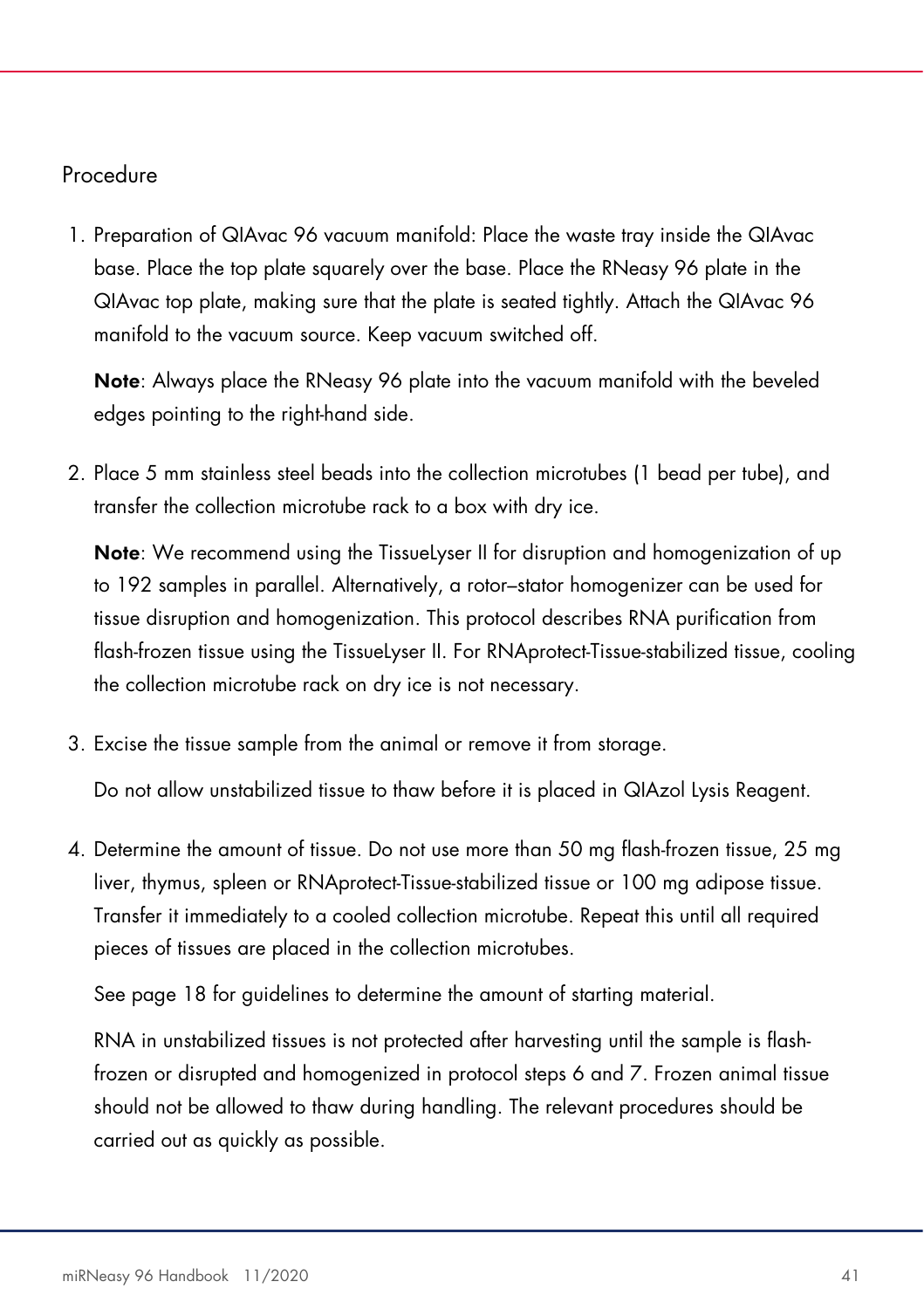- 5. Remove the collection microtube rack from the dry ice and immediately pipet 700 µl QIAzol Lysis Reagent into each collection microtube.
- 6. Close the collection microtube rack using the supplied strips of collection microtube caps and homogenize on the TissueLyser II for 5 min at 25 Hz.
- 7. Rotate the TissueLyser rack to allow even homogenization and homogenize for another 5 min at  $25$  Hz.

Some exceptionally tough tissues (e.g., pig skin) may not be completely homogenized after 2 x 5 min. This does not affect the protocol, however, since undisrupted pieces of tissue are removed after phase separation.

Note: Homogenized tissue lysates can be stored at -70°C for several months.

8. Place the collection microtube rack containing the homogenate on the benchtop at room temperature (15–25°C) for 5 min.

This step promotes dissociation of nucleoprotein complexes.

- 9. Centrifuge at 6000  $\times$  g for 1 min at 4°C to collect residual liquid from the caps of the tubes.
- 10. Add 140 µl chloroform. Securely cap the collection microtube rack containing the homogenates using new strips of collection microtube caps. Shake the collection microtube rack vigorously for 15 s.

Thorough mixing is important for subsequent phase separation.

11. Place the collection microtube rack on the benchtop at room temperature for 2–3 min.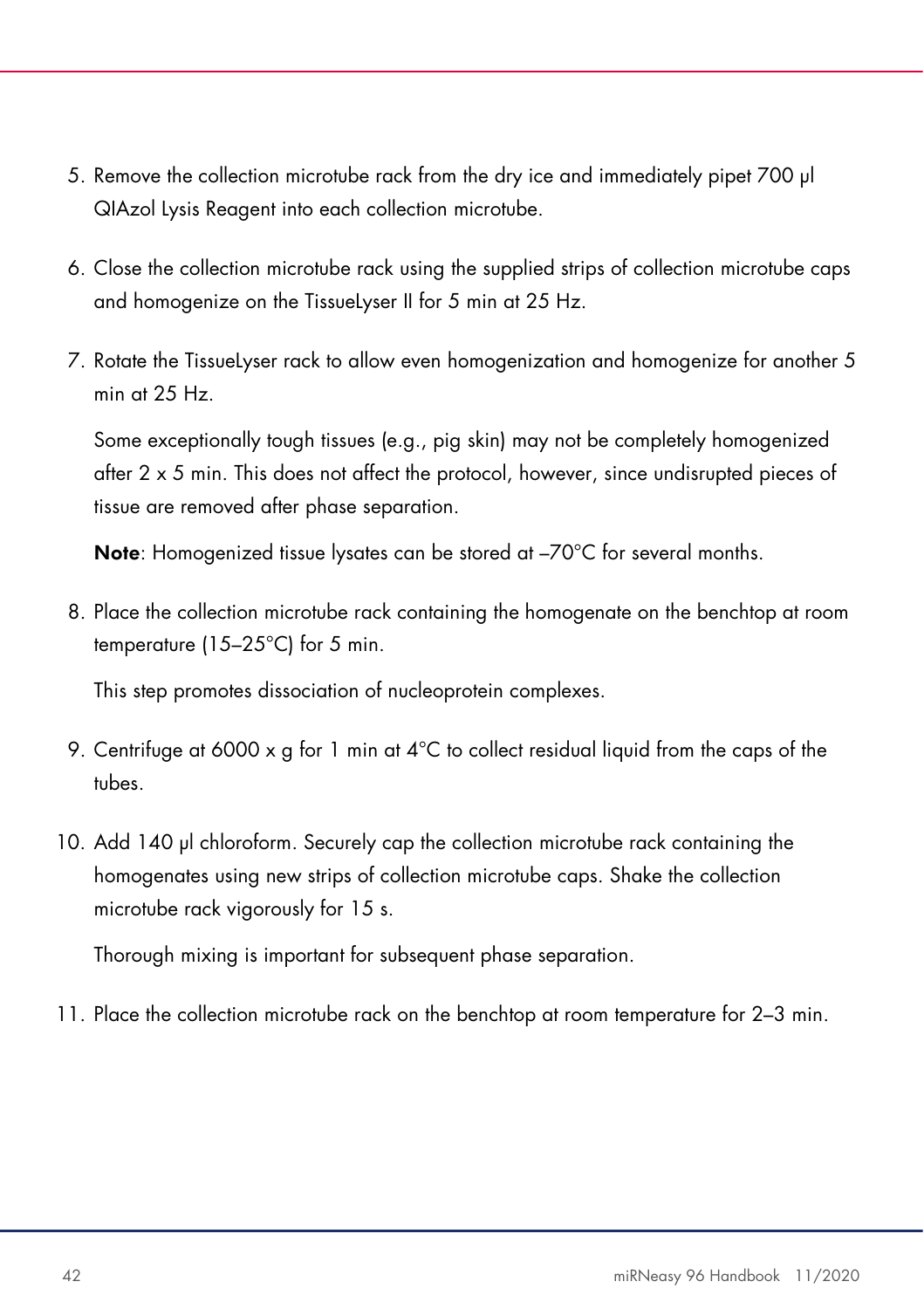12. Centrifuge at 6000 x  $q$  for 15 min at 4°C. After centrifuging, heat the centrifuge to room temperature if the same centrifuge will be used for the next centrifugation steps.

After centrifugation, the sample separates into 3 phases: an upper, colorless, aqueous phase containing RNA; a white interphase; and a lower, red, organic phase. For tissues with an especially high fat content, an additional, clear phase may be visible below the red, organic phase. The volume of the aqueous phase should be approximately 350 µl.

Note: If you want to purify a separate miRNA-enriched fraction, follow the steps in Appendix A (page 55) after performing this step.

- 13. Transfer the upper aqueous phases to a new S-Block. Add 1.5 volumes (usually 525 µl) of 100% ethanol and mix by pipetting up and down. Do not centrifuge. Continue without delay with step 14.
- 14. Pipet the samples (approximately 875 µl) into the wells of the RNeasy 96 plate and switch on the vacuum source. Apply vacuum until transfer is complete (1–5 min). Switch off the vacuum and ventilate the QIAvac 96 manifold.

Make sure that the QIAvac 96 vacuum manifold is assembled correctly before loading. The flow-through is collected in the waste tray. The vacuum must be switched off and the manifold ventilated between pipetting steps to maintain uniform conditions for each sample.

Take care not to wet the rims of the wells to avoid cross-contamination in subsequent steps

Note: Tape unused wells with adhesive tape. Do not use the AirPore Tape Sheets supplied with the miRNeasy 96 Kit. Use either adhesive tape or tape pads (cat. no. 19570) from QIAGEN.

Optional DNase digestion: If performing optional on-plate DNase digestion (see "Important points before starting"), follow steps 1–4 (page 60) after performing this step.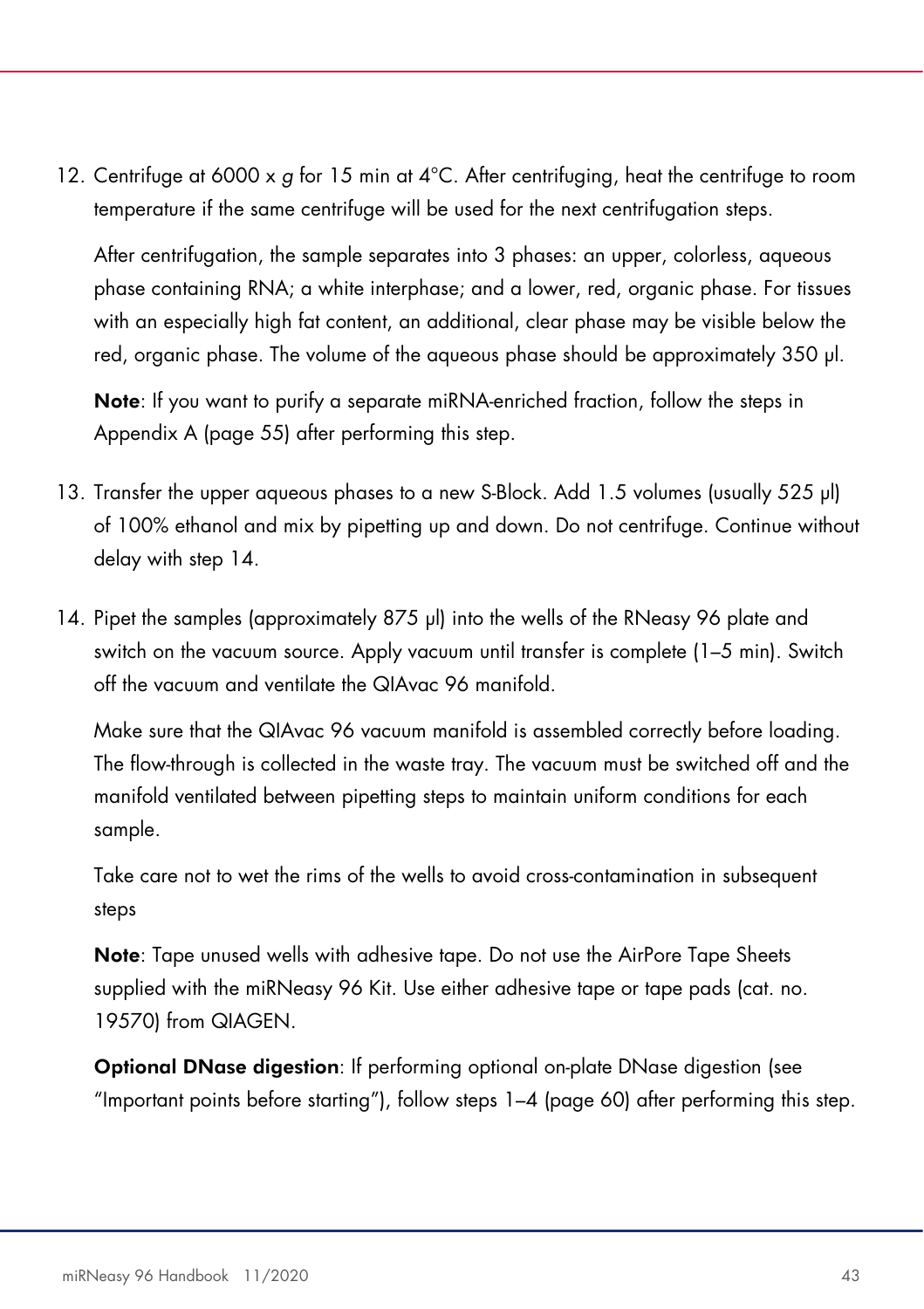15. Add 800 µl Buffer RWT to each well of the RNeasy 96 plate. Switch on the vacuum source and apply vacuum until transfer is complete (1–5 min). Switch off the vacuum and ventilate the QIAvac 96 manifold.

Collect the wash fraction in the same waste tray used in step 14.

Skip this step if performing the optional on-plate DNase digestion (page 60).

- 16. Lift the top plate carrying the RNeasy 96 plate off the base and empty the waste tray.\* Reassemble the QIAvac 96 vacuum manifold.
- 17. Add 800 µl Buffer RPE to each well of the RNeasy 96 plate and switch on the vacuum source. Apply vacuum until transfer is complete (1–5 min). Switch off the vacuum and ventilate the QIAvac 96 manifold.
- 18. Add another 800 µl Buffer RPE to each well of the RNeasy 96 plate and switch on the vacuum source. Apply vacuum until transfer is complete (1–5 min). Switch off the vacuum and ventilate the QIAvac 96 manifold.
- 19. Place the RNeasy 96 plate on top of an S-Block. Seal the RNeasy 96 plate with an AirPore Tape Sheet. Load the S-Block and RNeasy 96 plate into the holder and place the whole assembly in the rotor bucket. Centrifuge at 6000 rpm (approximately 5600  $\times$  g) for 10 min at room temperature to dry the plate membranes.

Centrifugation with sealed plates prevents cross-contamination.

It is important to dry the RNeasy membrane since residual ethanol may interfere with subsequent reactions. The 10 min spin ensures that residual traces of salt are removed and that no ethanol is carried over during elution.

- 20. Remove the AirPore Tape Sheet. Place the RNeasy 96 plate on top of a clean elution microtube rack containing elution microtubes.
- \* Flow-through contains QIAzol Lysis Reagent and Buffer RWT and is therefore not compatible with bleach. See page 5 for safety information.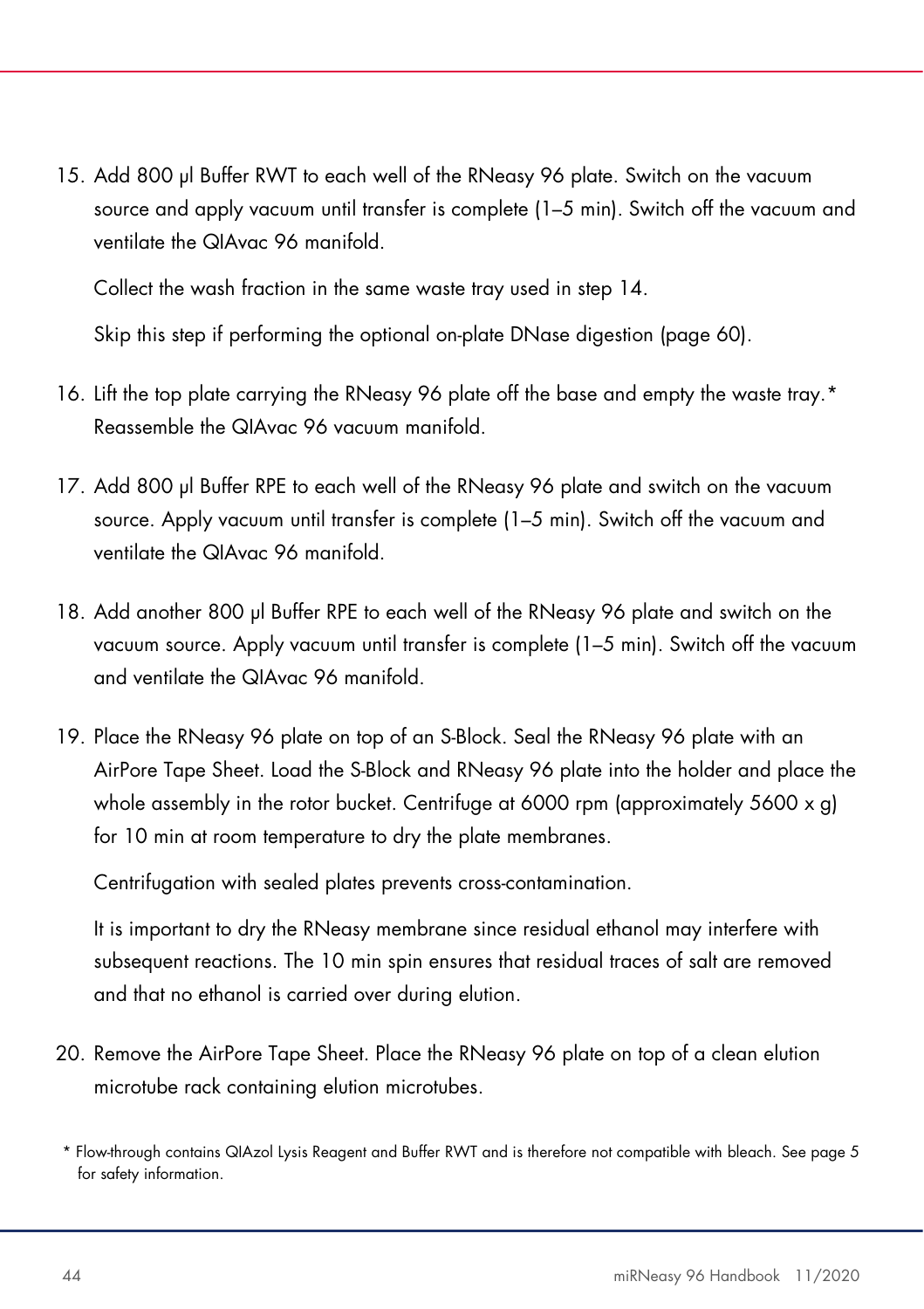21. To elute the RNA, add 45-70 µl RNase-free water to each well and seal the RNeasy 96 plate with a new AirPore Tape Sheet. Incubate for 1 min at room temperature. Then centrifuge at 6000 rpm (approximately 5600 x g) for 4 min at room temperature.

Note: Make sure to pipet the RNase-free water directly onto the RNeasy membrane. Elution will be incomplete if some of the water sticks to the walls or the O-rings of the RNeasy 96 plate.

22. Remove the AirPore Tape Sheet. Repeat the elution step (step 21) once with a second volume of 45-70 µl RNase-free water.

Note: Repeating the elution step is required for complete recovery of RNA.

Use elution microtube caps provided to seal the microtubes for storage. Store RNA at – 15 to –30°C or at –70°C.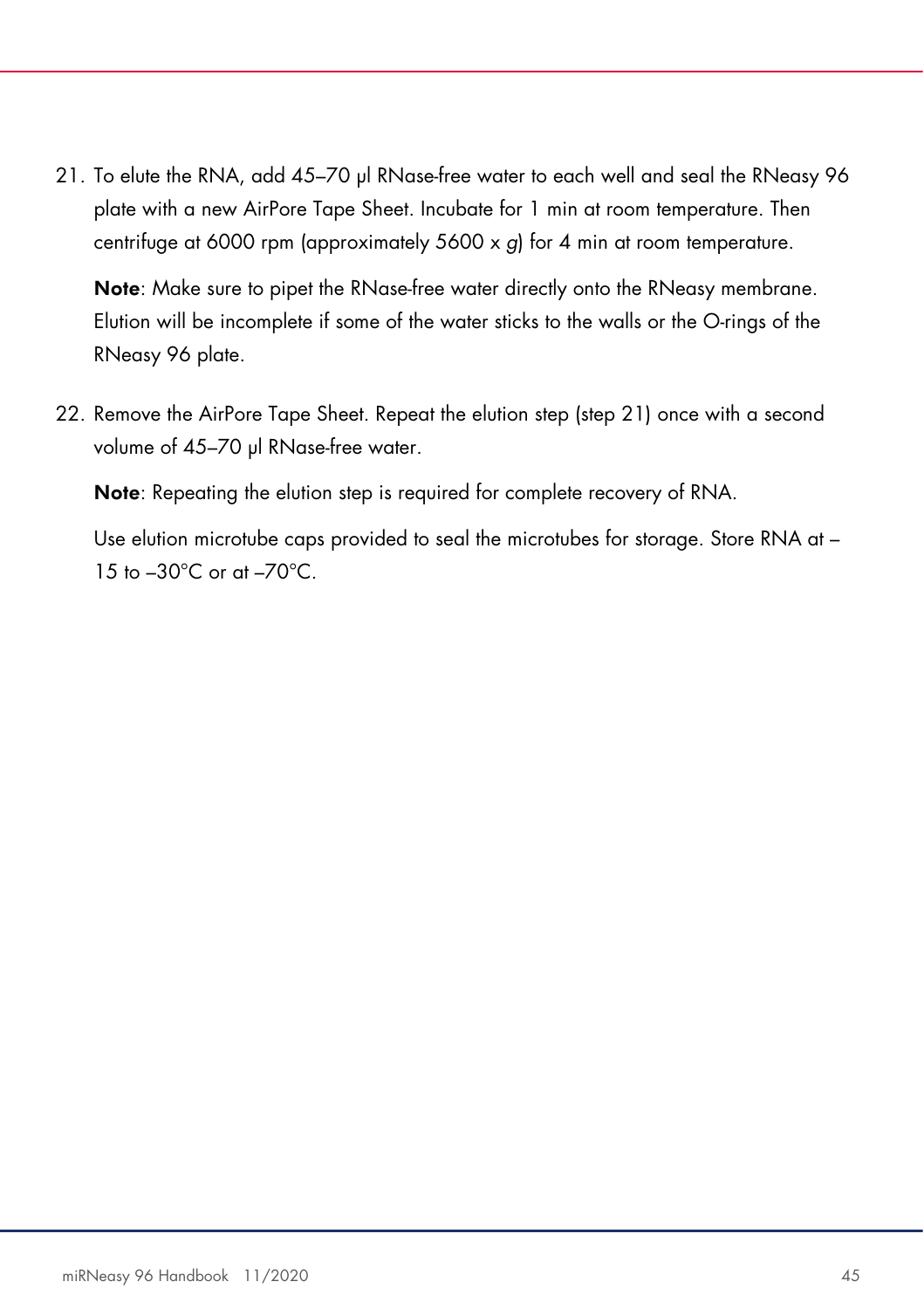## Protocol: Purification of Total RNA, Including Small RNAs, from Animal Tissues using Spin **Technology**

Important points before starting

- If using the miRNeasy 96 Kit for the first time, read "Important Notes" (page 18).
- It is important not to overload the RNeasy plate, as overloading will significantly reduce RNA yield and quality and may cause clogging of the plate. Read "Determining the amount of starting material" (page 18).
- If preparing RNA for the first time, read Appendix C (page 65).
- Flash-frozen or RNAprotect-Tissue-stabilized tissue can be used. To freeze tissue for longterm storage, flash-freeze in liquid nitrogen and immediately transfer to –70°C. Tissue can be stored for several months at –70°C. To process, do not allow tissue to thaw during weighing or handling prior to disruption in QIAzol Lysis Reagent. Homogenized tissue lysates can also be stored at –70°C for several months. To process frozen homogenized lysates, thaw samples at room temperature or at 37°C in a water bath until they are completely thawed and salts in the QIAzol Lysis Reagent are dissolved. Avoid extended treatment at 37°C, which can cause chemical degradation of the RNA. Continue with step 8.
- Generally, DNase digestion is not required since the combined QIAzol and RNeasy technologies efficiently remove most of the DNA without DNase treatment. However, further DNA removal may be desirable for certain RNA applications that are sensitive to very small amounts of DNA. In these cases, small residual amounts of DNA can be removed using by on-plate DNase digestion (see Appendix B, page 60) or by DNase digestion after RNA purification (please contact QIAGEN Technical Service for a protocol).
- Buffer RWT may form a precipitate upon storage. If necessary, redissolve by warming and then place at room temperature (15–25°C).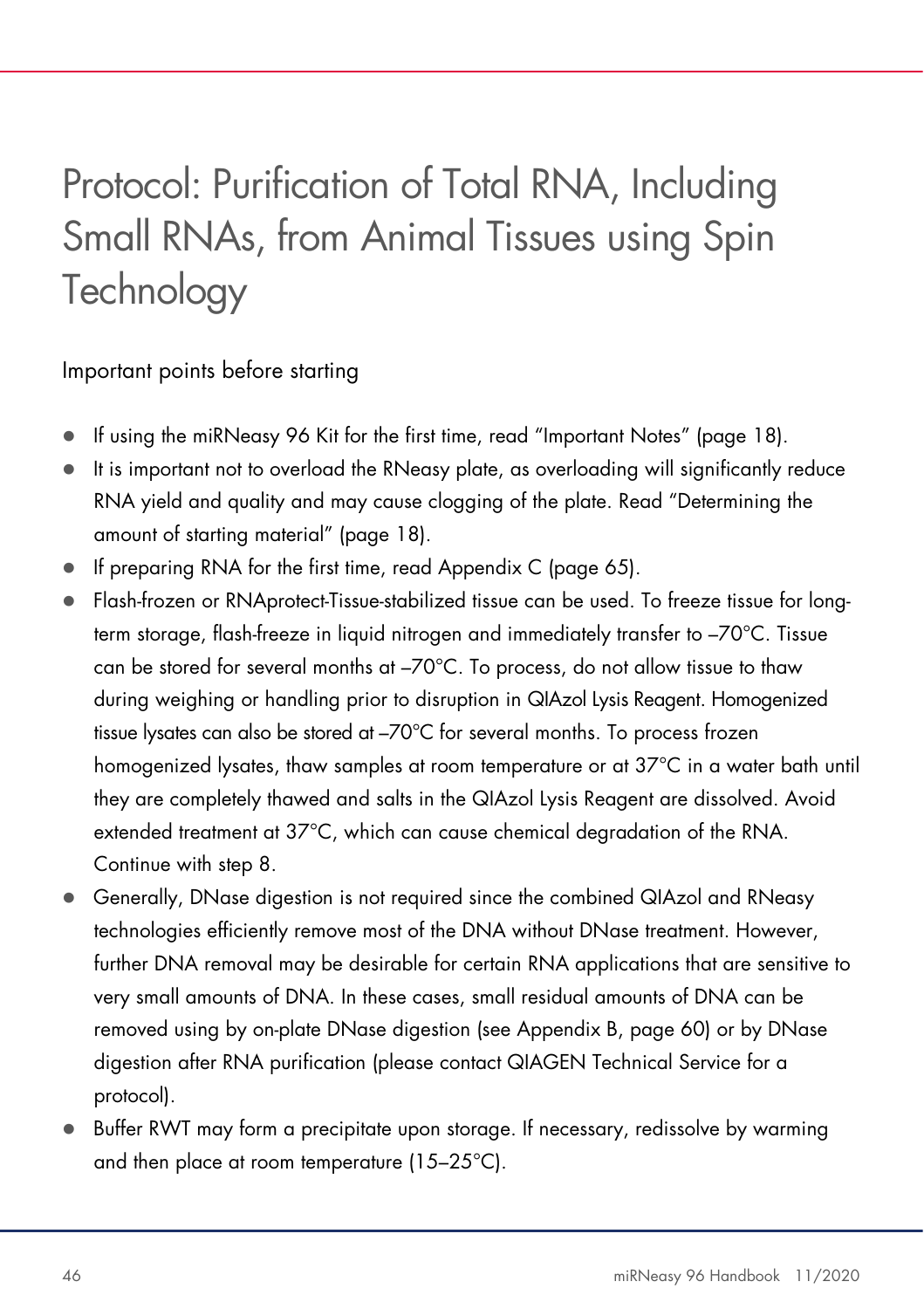- QIAzol Lysis Reagent and Buffer RWT contain a guanidine salt and are therefore not compatible with disinfecting reagents containing bleach. See page 5 for safety information.
- Use of a multichannel pipet is recommended (see page 11). Pour buffers and RNase-free water into reagent reservoirs for multichannel pipets. Use reservoirs from a freshly opened package.
- All centrifugation steps in the protocol are performed in a Centrifuge 4–16K (see page 13).
- The preliminary centrifugation step (step 8) and the centrifugation step to separate the aqueous from the organic phase (step 11) should be done at 4°C. All other steps of the miRNeasy 96 protocol should be performed at room temperature (15–25°C). Avoid interruptions during the procedure.

Things to do before starting

- Buffer RWT and Buffer RPE are supplied as concentrates. Before using for the first time, add the required volumes of ethanol (96–100%) as indicated on the bottle to obtain a working solution.
- $\bullet$  Check that all the buffers are at room temperature (15–25 $\degree$ C). If using the optional onplate DNase digestion, see Appendix B (page 60) for details to prepare the DNase I incubation mix.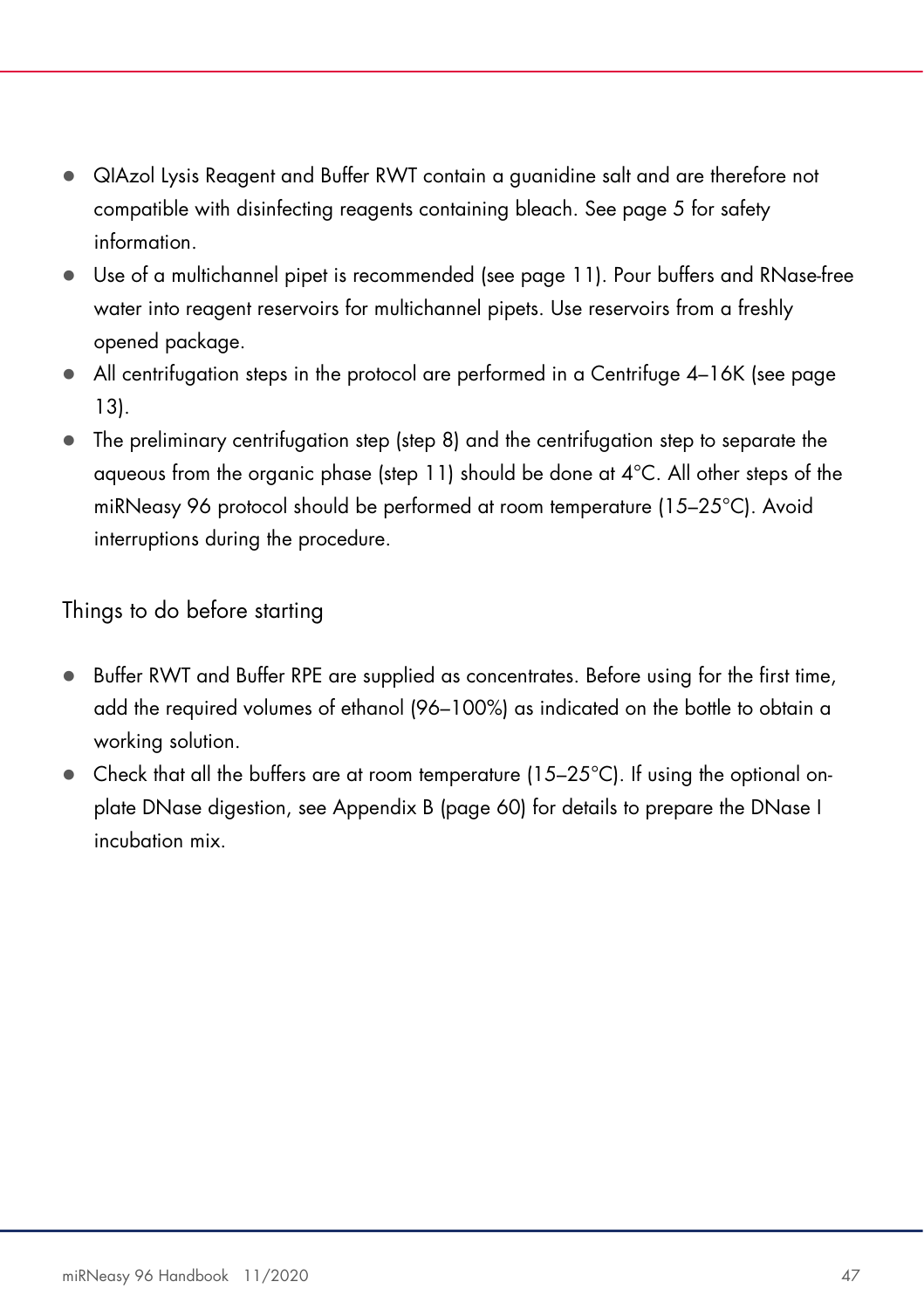## Procedure

1. Place 5 mm stainless steel beads into the collection microtubes (1 bead per tube), and transfer the collection microtube rack to a box with dry ice.

Note: We recommend using the TissueLyser II for disruption and homogenization of up 192 samples in parallel. Alternatively, a rotor–stator homogenizer can be used for tissue disruption and homogenization. This protocol describes RNA purification from flashfrozen tissue using the TissueLyser II. For RNAprotect-Tissue-stabilized tissue, cooling the collection microtube rack on dry ice is not necessary.

2. Excise the tissue sample from the animal or remove it from storage.

Do not allow unstabilized tissue to thaw before it is placed in QIAzol Lysis Reagent.

3. Determine the amount of tissue. Do not use more than 50 mg flash-frozen tissue, 25 mg liver, thymus, spleen or RNAprotect-Tissue-stabilized tissue or 100 mg adipose tissue. Transfer it immediately to a cooled collection microtube. Repeat this until all required pieces of tissues are placed in the collection microtubes.

See page 18 for guidelines to determine the amount of starting material.

RNA in unstabilized tissues is not protected after harvesting until the sample is flashfrozen or disrupted and homogenized in protocol steps 5 and 6. Frozen animal tissue should not be allowed to thaw during handling. The relevant procedures should be carried out as quickly as possible.

- 4. Remove the collection microtube rack from the dry ice and immediately pipet 700 µl QIAzol Lysis Reagent into each collection microtube.
- 5. Close the collection microtube rack using the supplied strips of collection microtube caps and homogenize on the TissueLyser II for 5 min at 25 Hz.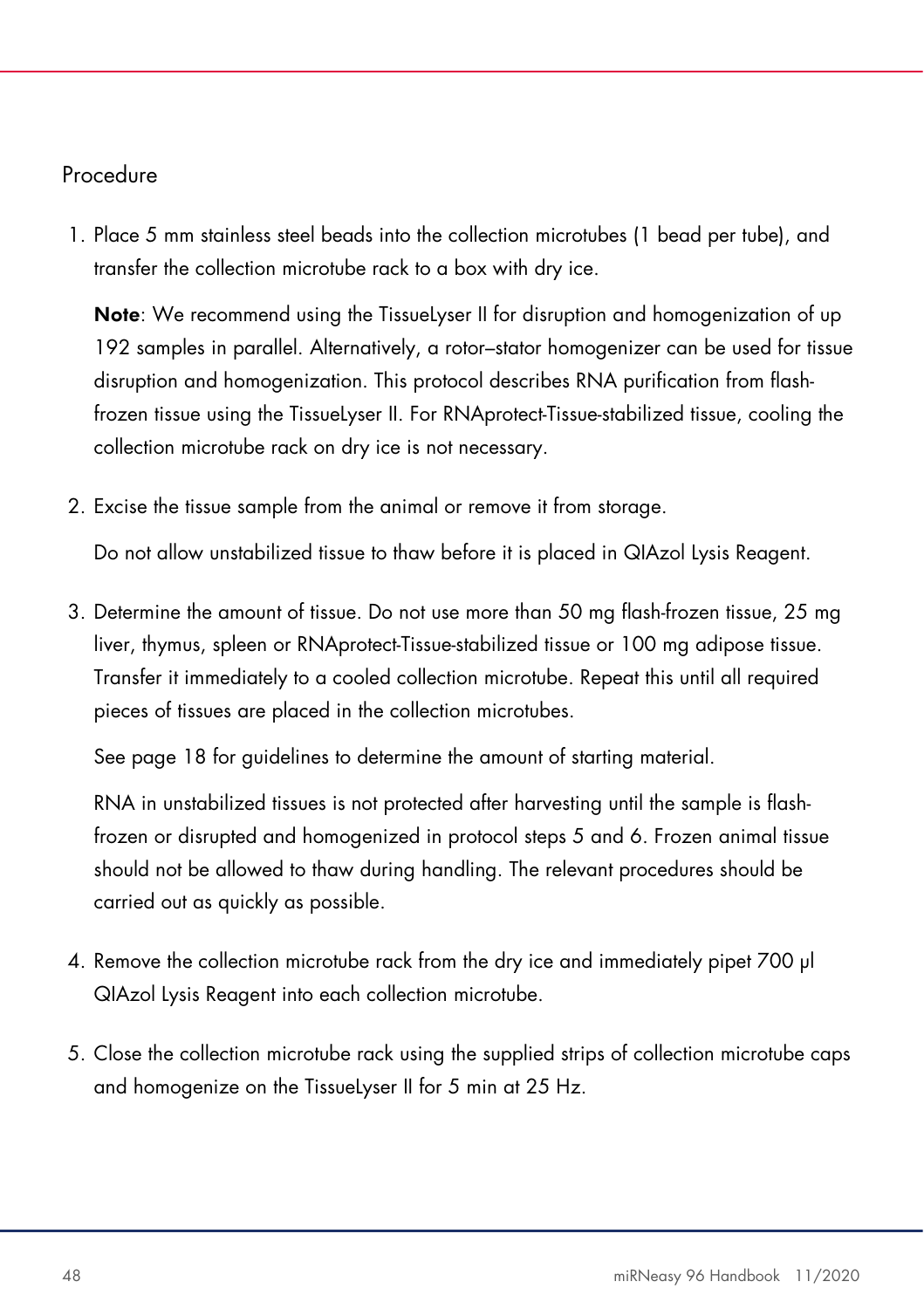6. Rotate the TissueLyser rack to allow even homogenization and homogenize for another 5 min at 25 Hz.

Some exceptionally tough tissues (e.g., pig skin) may not be completely homogenized after 2 x 5 min. This does not affect the protocol, however, since undisrupted pieces of tissue are removed after phase separation.

Note: Homogenized tissue lysates can be stored at -70°C for several months.

7. Place the collection microtube rack containing the homogenate on the benchtop at room temperature (15–25°C) for 5 min.

This step promotes dissociation of nucleoprotein complexes.

- 8. Centrifuge at 6000 x g for 1 min at 4°C to collect residual liquid from the caps of the tubes.
- 9. Add 140 µl chloroform. Securely cap the collection microtube rack containing the homogenates using new strips of caps and shake it vigorously for 15 s.

Thorough mixing is important for subsequent phase separation.

- 10. Place the collection microtube rack on the benchtop at room temperature for 2–3 min.
- 11. Centrifuge at 6000 x  $q$  for 15 min at 4°C. After centrifuging, heat the centrifuge to room temperature if the same centrifuge is to be used for the next centrifugation steps.

After centrifugation, the sample separates into 3 phases: an upper, colorless, aqueous phase containing RNA; a white interphase; and a lower, red, organic phase. For tissues with an especially high fat content, an additional, clear phase may be visible below the red, organic phase. The volume of the aqueous phase should be approximately 350 µl.

Note: If you want to purify a separate miRNA-enriched fraction, follow the steps in Appendix A (page 55) after performing this step.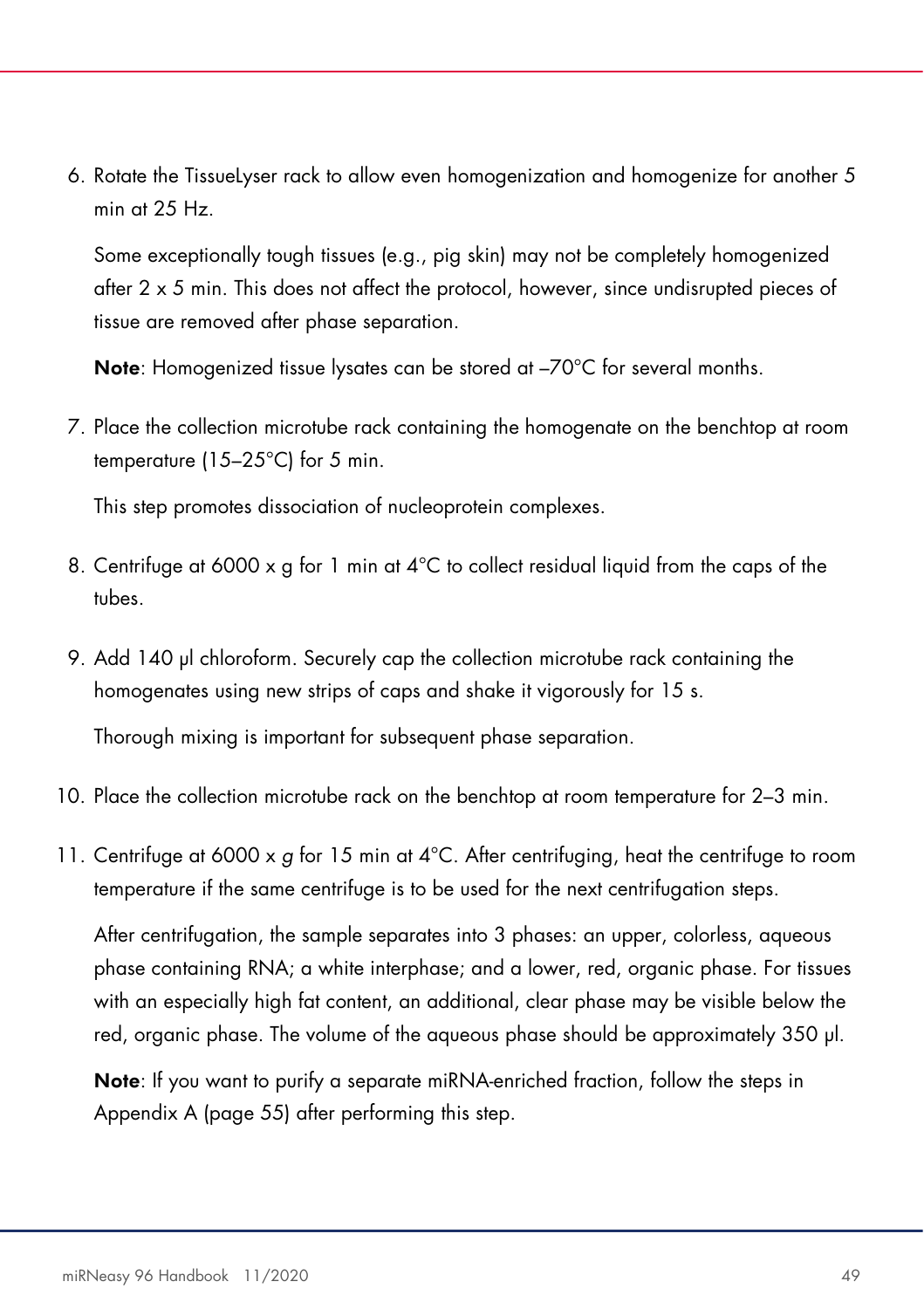- 12. Transfer the upper aqueous phases to a new S-Block. Add 1.5 volumes (usually 525 µl) of 100% ethanol and mix by pipetting up and down. Do not centrifuge. Continue without delay with step 13.
- 13. Place an RNeasy 96 plate on top of an S-Block.
- 14. Pipet the samples (approximately 875 µl) from step 12 into the wells of the RNeasy 96 plate.

Take care not to wet the rims of the wells to avoid cross-contamination in subsequent steps.

15. Seal the RNeasy 96 plate with an AirPore Tape Sheet. Load the S-Block and RNeasy 96 plate into the holder and place the whole assembly in the rotor bucket. Centrifuge at 6000 rpm (approximately 5600 x g) for 4 min at room temperature.

Centrifugation with sealed plates prevents cross-contamination.

Optional DNase digestion: If performing optional on-plate DNase digestion (see "Important points before starting"), follow steps 1–4 (page 60) after performing this step.

16. Empty the S-Block\* and remove the AirPore Tape Sheet. Add 800 µl Buffer RWT to each well of the RNeasy 96 plate. Seal the RNeasy 96 plate with a new AirPore Tape Sheet. Centrifuge at 6000 rpm (approximately 5600 x g) for 4 min at room temperature.

Skip this step if performing the optional on-plate DNase digestion (page 60).

17. Empty the S-Block\* and remove the AirPore Tape Sheet. Add 800 µl Buffer RPE to each well of the RNeasy 96 plate. Seal the RNeasy 96 plate with a new AirPore Tape Sheet. Centrifuge at 6000 rpm (approximately 5600 x g) for 4 min at room temperature.

<sup>\*</sup> Flow-through contains QIAzol Lysis Reagent or Buffer RWT and is therefore not compatible with bleach. See page 5 for safety information.

<sup>\*</sup> Flow-through contains QIAzol Lysis Reagent or Buffer RWT and is therefore not compatible with bleach. See page 5 for safety information.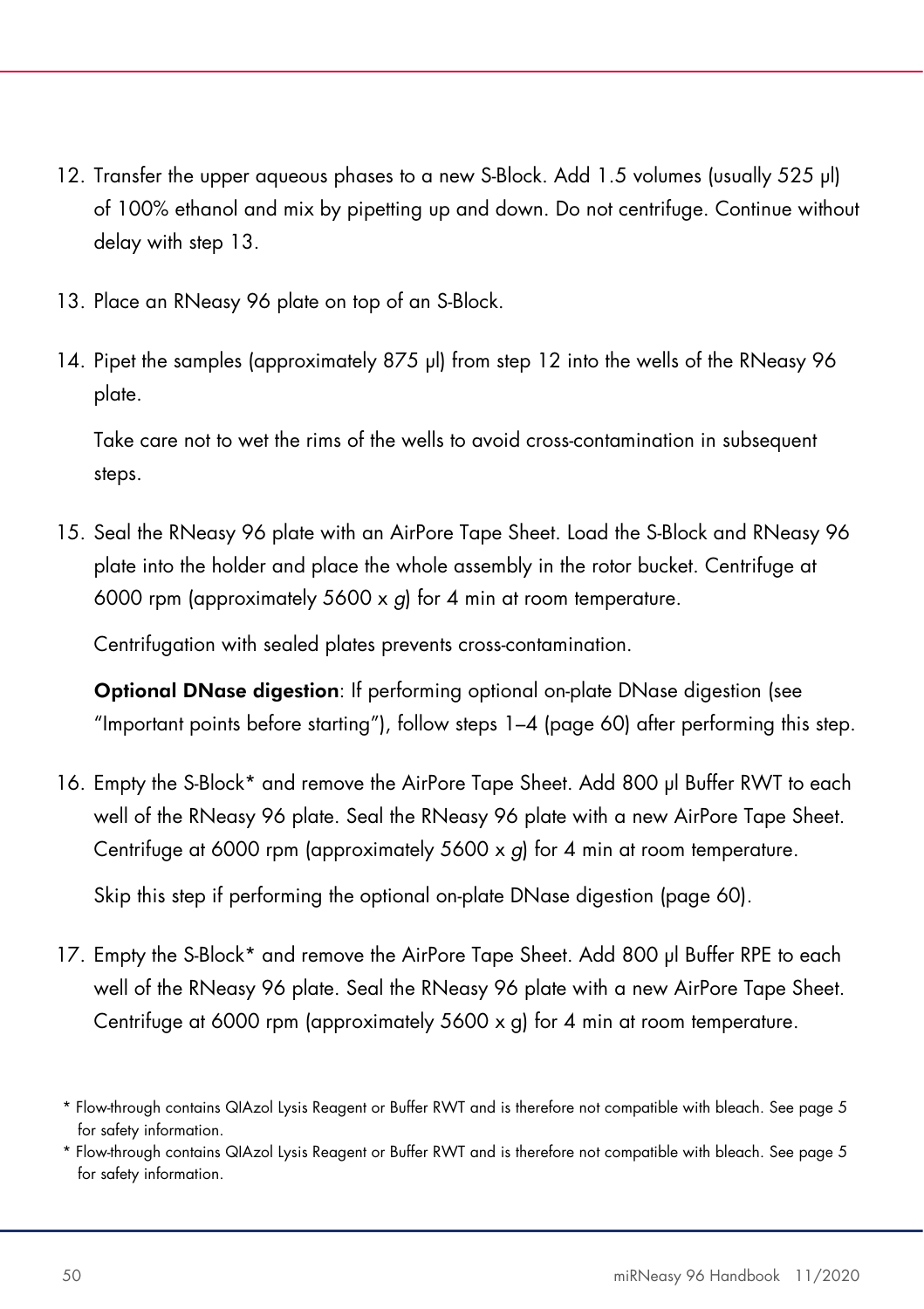18. Empty the S-Block and remove the AirPore Tape Sheet. Add another 800 µl Buffer RPE to each well of the RNeasy 96 plate. Seal the RNeasy 96 plate with a new AirPore Tape Sheet. Centrifuge at 6000 rpm (approximately 5600 x g) for 10 min at room temperature.

It is important to dry the RNeasy membrane since residual ethanol may interfere with subsequent reactions. The 10 min spin ensures that residual traces of salt are removed and that no ethanol is carried over during elution.

- 19. Remove the AirPore Tape Sheet. Place the RNeasy 96 plate on top of a clean elution microtube rack containing elution microtubes.
- 20. To elute the RNA, add 45–70 µl of RNase-free water to each well and seal the RNeasy 96 plate with a new AirPore Tape Sheet. Incubate for 1 min at room temperature. Then centrifuge at 6000 rpm (approximately 5600 x g) for 4 min at room temperature.

Note: Make sure to pipet the RNase-free water directly onto the RNeasy membrane. Elution will be incomplete if some of the water sticks to the walls or the O-rings of the RNeasy 96 plate.

21. Remove the AirPore Tape Sheet. Repeat the elution step (step 20) once with a second volume of 45-70 µl RNase-free water.

Note: Repeating the elution step is required for complete recovery of RNA.

Use elution microtube caps provided to seal the microtubes for storage. Store RNA at – 15 to  $-30^{\circ}$ C or at  $-70^{\circ}$ C.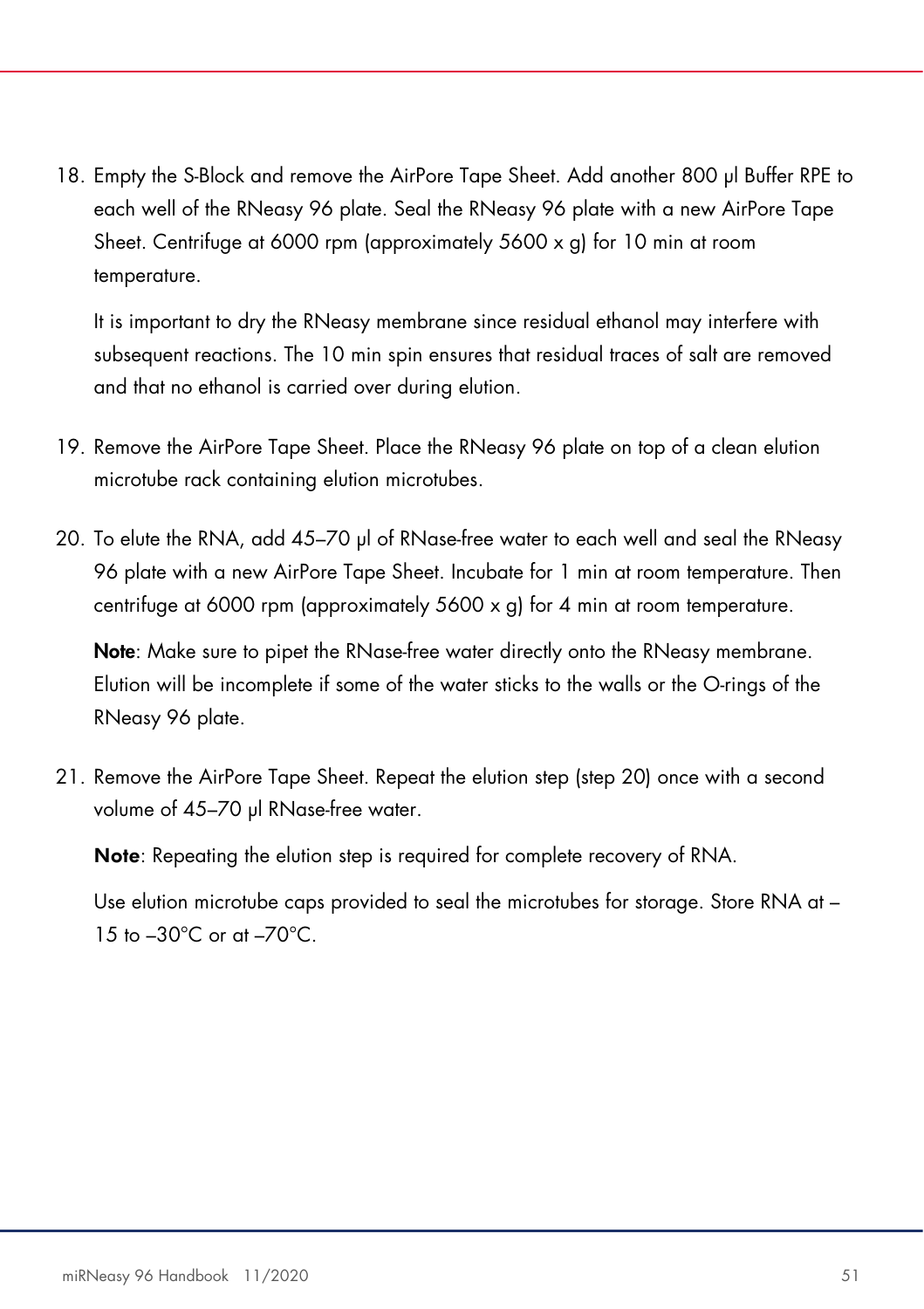## Troubleshooting Guide

This troubleshooting guide may be helpful in solving any problems that may arise. For more information, see also the Frequently Asked Questions page at our Technical Support Center: www.qiagen.com/FAQ/FAQList.aspx. The scientists in QIAGEN Technical Services are always happy to answer any questions you may have about either the information and protocols in this handbook or sample and assay technologies (for contact information, see back cover or visit www.qiagen.com).

|                     |                                                             | <b>Comments and suggestions</b>                                                                                                                                                                                                                                                                                                                                                                                                                                    |
|---------------------|-------------------------------------------------------------|--------------------------------------------------------------------------------------------------------------------------------------------------------------------------------------------------------------------------------------------------------------------------------------------------------------------------------------------------------------------------------------------------------------------------------------------------------------------|
|                     | Phases do not separate completely                           |                                                                                                                                                                                                                                                                                                                                                                                                                                                                    |
| a)                  | No chloroform added or<br>chloroform not pure               | Make sure to add chloroform that does not contain isoamyl alcohol or other<br>additives.                                                                                                                                                                                                                                                                                                                                                                           |
| b)                  | Homogenate not sufficiently<br>mixed before centrifugation  | After addition of chloroform, the homogenate must be vigorously shaken. If the<br>phases are not well separated, shake the tube vigorously for at least 15 s and<br>repeat the incubation and centrifugation.                                                                                                                                                                                                                                                      |
| c)                  | Organic solvents in<br>samples used for RNA<br>purification | Make sure that the starting sample does not contain organic solvents (e.g.,<br>ethanol, DMSO), strong buffers or alkaline reagents. These can interfere with<br>the phase separation.                                                                                                                                                                                                                                                                              |
| Clogged plate wells |                                                             |                                                                                                                                                                                                                                                                                                                                                                                                                                                                    |
| a)                  | Too much starting material                                  | In subsequent preparations, reduce the amounts of starting material. It is<br>essential to use the correct amount of starting material (see page 18).                                                                                                                                                                                                                                                                                                              |
| b)                  | Inefficient disruption<br>and/or homogenization             | See "Disrupting and homogenizing starting materials" (pages 22-22) for a<br>detailed description of homogenization methods.                                                                                                                                                                                                                                                                                                                                        |
|                     |                                                             | Increase g-force and centrifugation time if necessary. In subsequent<br>preparations, reduce the amount of starting material (see page 18) and/or<br>increase the homogenization time.                                                                                                                                                                                                                                                                             |
| c)                  | Centrifugation temperature<br>too low                       | Except for the preliminary centrifugation step and the phase separation step, all<br>centrifugation steps should be performed at room temperature (15-25°C). Some<br>centrifuges may cool to below 20°C even when set at 20°C. This can cause<br>precipitates to form that can clog the RNeasy 96 plate. If this happens, set the<br>centrifugation temperature to 25°C. Warm the ethanol-containing lysate to<br>37°C before transferring to the RNeasy 96 plate. |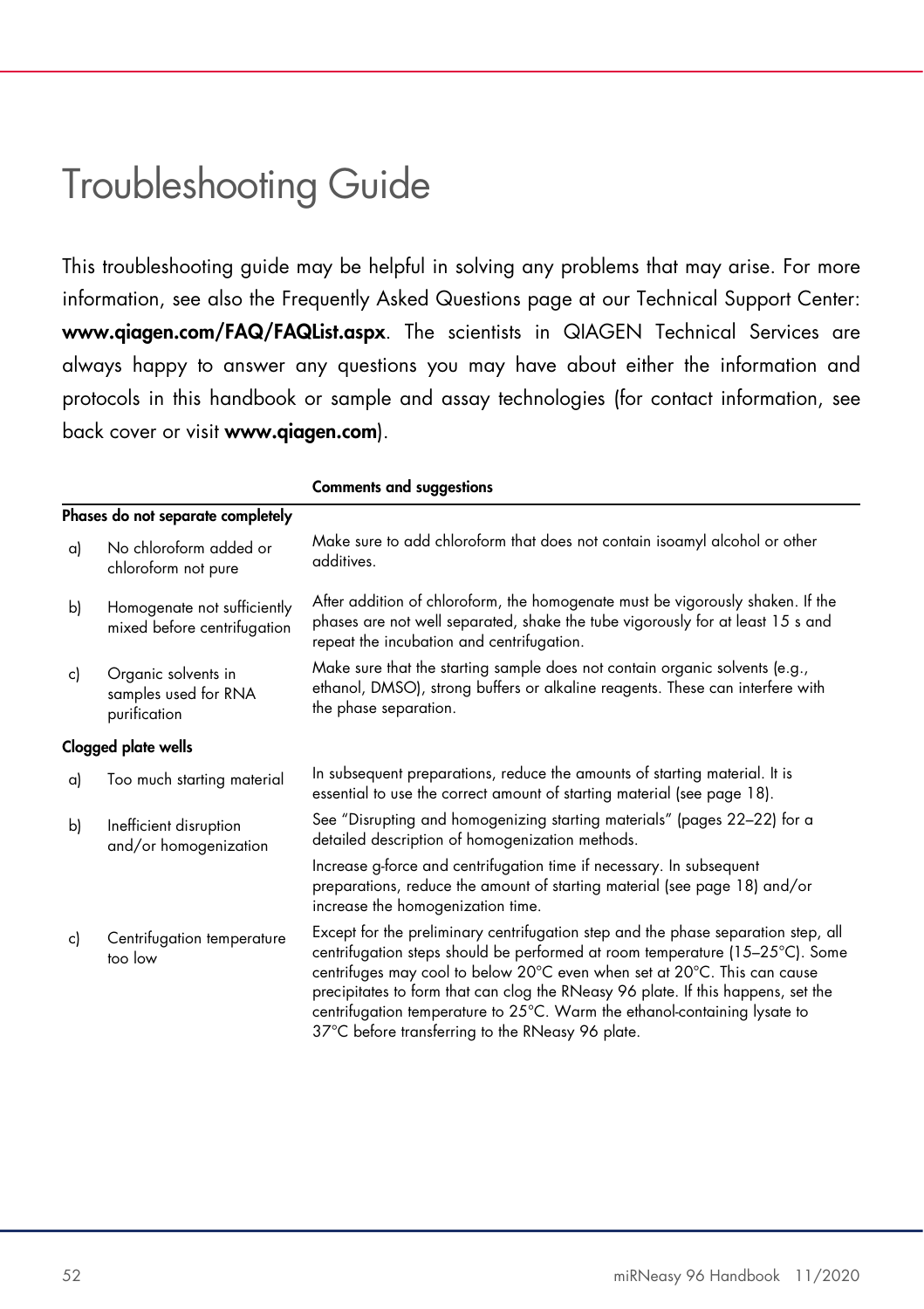|    |                                                               | <b>Comments and suggestions</b>                                                                                                                                                                                                                                                                                                                                                                                                                                                                                     |
|----|---------------------------------------------------------------|---------------------------------------------------------------------------------------------------------------------------------------------------------------------------------------------------------------------------------------------------------------------------------------------------------------------------------------------------------------------------------------------------------------------------------------------------------------------------------------------------------------------|
|    | Little or no RNA eluted                                       |                                                                                                                                                                                                                                                                                                                                                                                                                                                                                                                     |
| a) | Too much starting material                                    | Overloading significantly reduces yield. Reduce the amount of starting material<br>(see page 18). Make sure to use the ethanol concentrations specified in the<br>protocol steps.                                                                                                                                                                                                                                                                                                                                   |
| b) | Inefficient disruption<br>and/or homogenization               | See "Disruption and homogenization of starting materials" (pages 22-22) for a<br>detailed description of homogenization methods.                                                                                                                                                                                                                                                                                                                                                                                    |
| c) | Buffer temperatures too low                                   | All buffers must be at room temperature (15-25°C) throughout the procedure.                                                                                                                                                                                                                                                                                                                                                                                                                                         |
| d) | RNA still bound to the<br>membrane                            | Repeat elution, but incubate the RNeasy 96 plate on the benchtop for 10 min<br>with RNase-free water before centrifuging.                                                                                                                                                                                                                                                                                                                                                                                           |
|    |                                                               | Low miRNA yield or poor performance of miRNA in downstream experiments                                                                                                                                                                                                                                                                                                                                                                                                                                              |
| a) | Incorrect ethanol<br>concentration                            | Be sure to use the ethanol concentrations specified in the protocol steps.                                                                                                                                                                                                                                                                                                                                                                                                                                          |
| b) | Interference from large<br><b>RNAs</b>                        | In some assays, the presence of mRNA and rRNA can result in increased<br>background. In this case, follow the protocol in Appendix A (page 55) to isolate<br>a separate, miRNA-enriched fraction.                                                                                                                                                                                                                                                                                                                   |
|    | Low $A_{260}/A_{280}$ value                                   |                                                                                                                                                                                                                                                                                                                                                                                                                                                                                                                     |
| a) | Not enough QIAzol Lysis<br>Reagent used for<br>homogenization | Reduce the amount of starting material and/or increase the volume of QIAzol<br>Lysis Reagent and the homogenization time.                                                                                                                                                                                                                                                                                                                                                                                           |
| b) | Sample not incubated for 5<br>min after homogenization        | Place the sample at room temperature ( $15-25^{\circ}$ C) for 5 min after<br>homogenization, as indicated in the protocols. This step is important to promote<br>dissociation of nucleoprotein complexes.                                                                                                                                                                                                                                                                                                           |
| c) | Water used to dilute RNA<br>for $A_{260}/A_{280}$ measurement | Use 10 mM Tris.Cl,* pH 7.5, not RNase-free water, to dilute the sample before<br>measuring purity (see Appendix D, page 68).                                                                                                                                                                                                                                                                                                                                                                                        |
|    | RNA degraded                                                  |                                                                                                                                                                                                                                                                                                                                                                                                                                                                                                                     |
| a) | Inappropriate handling of<br>starting material                | Ensure that tissues have been properly handled and that the protocol has been<br>performed without interruptions, especially the initial steps involving tissue lysis<br>and homogenization. Some tissues (e.g., pancreas or intestine) contain high<br>amounts of RNases. Care must be taken to excise these tissues from animals as<br>fast as possible and to stabilize them either by freezing in liquid nitrogen or by<br>immersing them in RNAprotect Tissue Reagent <sup>†</sup> immediately after excision. |
| b) | RNase contamination                                           | Although all buffers have been tested and are guaranteed RNase-free, RNases<br>can be introduced during use. Make sure not to introduce any RNases during<br>the procedure or later handling. See "Appendix C: General Remarks on<br>Handling RNA" (page 65).                                                                                                                                                                                                                                                       |

\* When working with chemicals, always wear a suitable lab coat, disposable gloves, and protective goggles. For more information, consult the appropriate safety data sheets (SDSs), available from the product supplier.

† See the RNAprotect Tissue Reagent Handbook for more information about RNAprotect Tissue Reagent.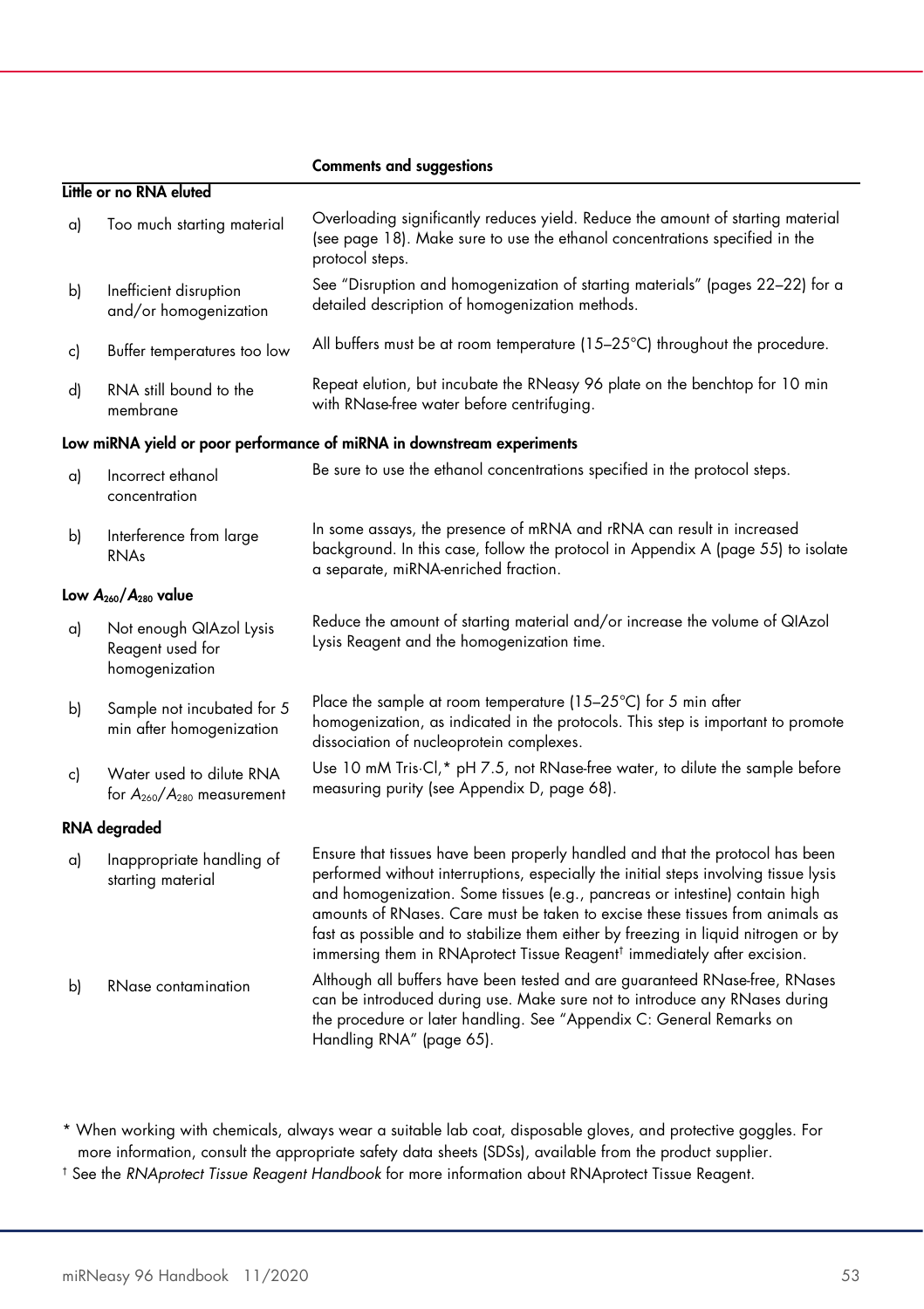#### Comments and suggestions

#### DNA contamination in downstream experiments

| a) | Phase separation<br>performed at too high a<br>temperature | The phase separation should be performed at $4^{\circ}C$ to allow optimal phase<br>separation and removal of genomic DNA from the aqueous phase. Make sure<br>that the centrifuge does not heat above 10°C during the centrifugation.                                                                                         |  |
|----|------------------------------------------------------------|-------------------------------------------------------------------------------------------------------------------------------------------------------------------------------------------------------------------------------------------------------------------------------------------------------------------------------|--|
| b) | Interphase contamination of<br>aqueous phase               | Contamination of the aqueous phase with the interphase results in increased<br>DNA content in the eluate. Make sure to transfer the aqueous phase without<br>interphase contamination.                                                                                                                                        |  |
| c) | No DNase treatment                                         | Follow the optional on-plate DNase digestion using the RNase-Free DNase Set<br>(Appendix B, page 60) at the point indicated in the protocol.                                                                                                                                                                                  |  |
|    |                                                            | Alternatively, after the miRNeasy procedure, DNase digest the eluate containing<br>the RNA. After inactivating DNase by heat treatment, the RNA can be either<br>used directly in the subsequent application without further treatment or<br>repurified using an RNeasy RNA cleanup protocol (see the RNeasy 96<br>Handbook). |  |
|    | RNA concentration too low                                  |                                                                                                                                                                                                                                                                                                                               |  |
|    | Elution volume too high                                    | Elute with less RNase-free water. Although eluting with less water results in<br>increased RNA concentrations, total yields might be reduced.                                                                                                                                                                                 |  |
|    | RNA does not perform well in downstream experiments        |                                                                                                                                                                                                                                                                                                                               |  |
| a) | Salt carryover during<br>elution                           | Ensure that Buffer RPE is at room temperature (15-25°C).                                                                                                                                                                                                                                                                      |  |
| b) | Ethanol carryover                                          | For spin protocols only: during the second Buffer RPE wash, be sure to dry the<br>plate-well membranes by centrifugation at 6000 rpm (approximately 5600 x g)<br>for 10 min at room temperature (15-25°C).                                                                                                                    |  |
| c) | Vacuum/spin protocol:<br>Vacuum pressure too low           | A vacuum source capable of generating a vacuum pressure of -800 to -900 mbar is<br>necessary to achieve efficient RNA binding and washing.                                                                                                                                                                                    |  |
|    | Low well-to-well reproducibility                           |                                                                                                                                                                                                                                                                                                                               |  |
| a) | Elution volume too low                                     | Use elution volumes of $2 \times 50$ µl or $2 \times 75$ µl to improve well-to-well<br>reproducibility.                                                                                                                                                                                                                       |  |
| b) | Vacuum pressure too low                                    | A vacuum source capable of generating a vacuum pressure of -800 to -900 mbar is<br>necessary to achieve efficient RNA binding and washing.                                                                                                                                                                                    |  |
| c) | Incomplete homogenization                                  | Some types of tissues are more difficult to homogenize, resulting in greater                                                                                                                                                                                                                                                  |  |
|    |                                                            | variability from sample to sample.                                                                                                                                                                                                                                                                                            |  |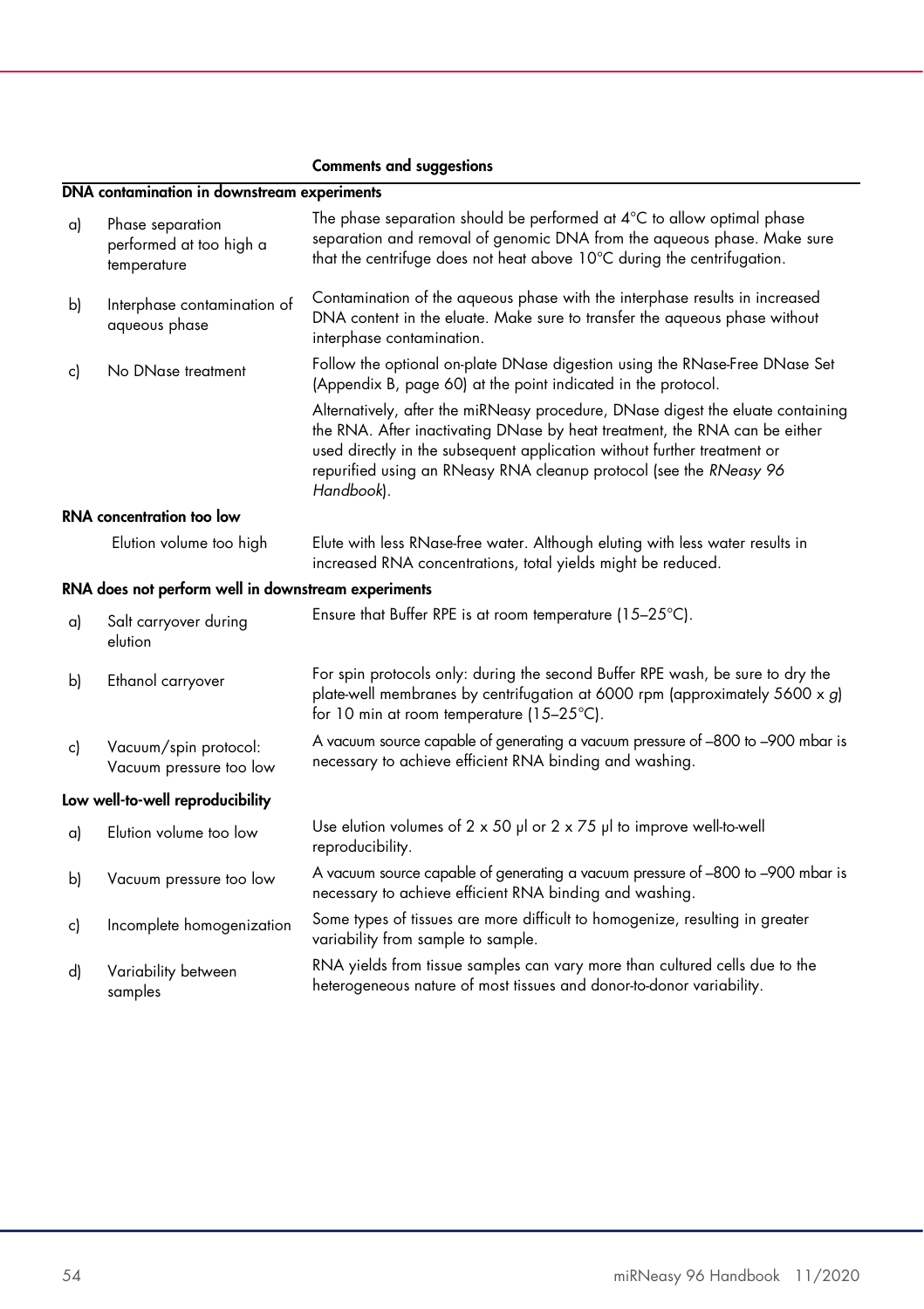## Appendix A: Preparation of miRNA-Enriched Fractions Separate from Larger RNAs (>200 nt)

This protocol allows purification of a separate fraction, enriched in miRNA and other small RNA species. Removal of larger RNAs, such as mRNA and rRNA, may reduce background in certain downstream applications.

For this protocol, an additional RNeasy 96 plate is required. This will reduce the number of possible preparations from one miRNeasy 96 Kit from 4 x 96 to 2 x 96. As an economical alternative, we recommend purchase of an RNeasy 96 Kit (for ordering information, see page 72).

## Quantification of miRNA

The miRNA-enriched fraction obtained using this protocol is enriched in various RNAs of <200 nucleotides (e.g., tRNAs). For this reason, the miRNA yield cannot be quantified by OD measurement or fluorogenic assays. To determine yield, we recommend using quantitative, real-time RT-PCR assays specific for the type of small RNA under study. For example, to estimate miRNA yield, an assay directed against any miRNA known to be adequately expressed in the samples being processed may be used.

## Procedure

Carry out all protocol steps to phase separation. Instead of continuing with the next step of the protocol, follow steps 1–15 below to isolate the miRNA-enriched fraction only or steps 1–22 to isolate separate fractions of small RNA and total RNA >200 nt.

Note: If the vacuum/spin protocol is used, centrifugation in steps 8–12 and 17–19 can be replaced by use of the vacuum. In this case, plates should be dried by centrifuging at 6000 rpm for 10 min prior to elution to avoid carryover of trace amounts of ethanol.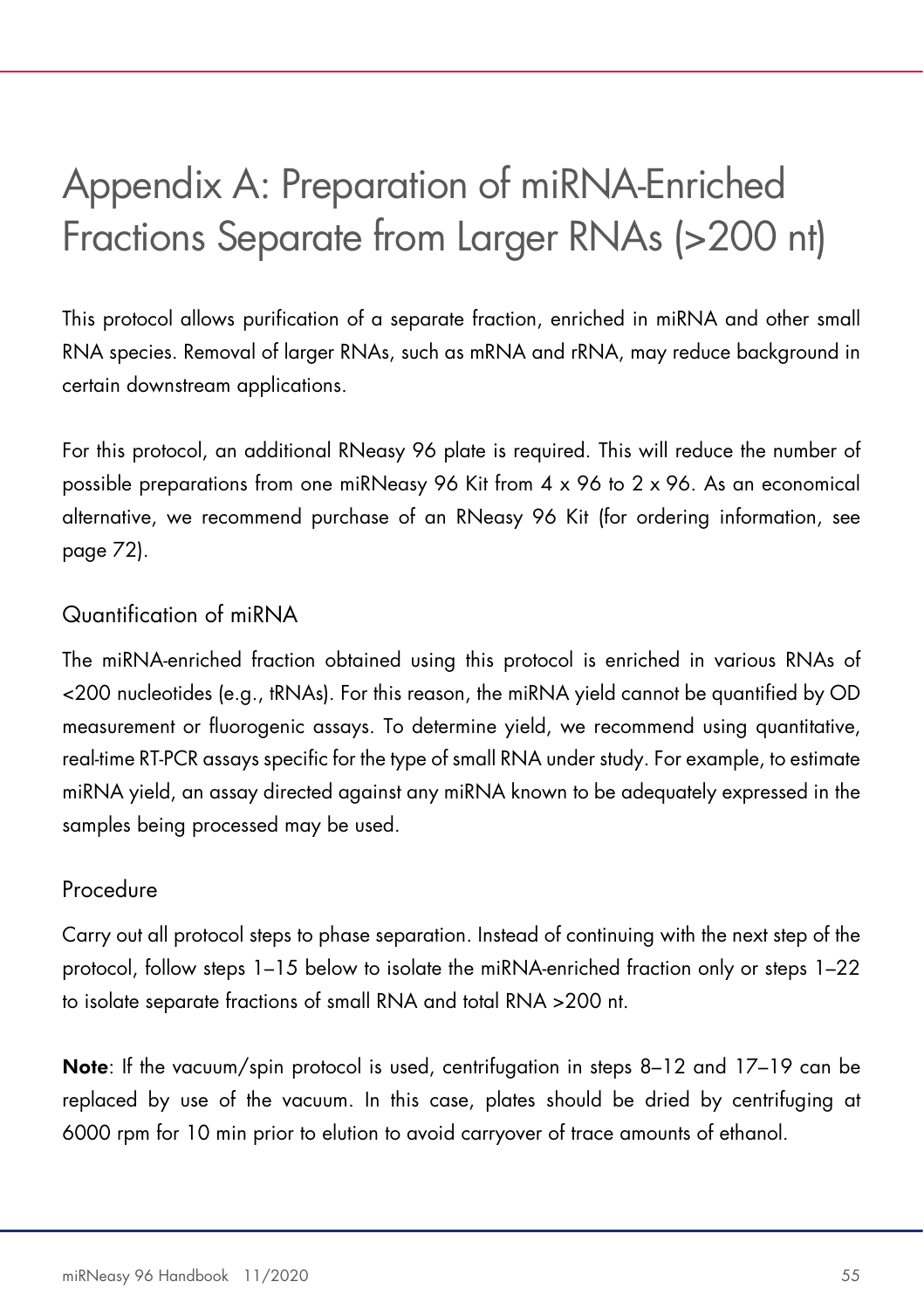- 1. Transfer the upper aqueous phases to a new S-Block. Add 1 volume of 70% ethanol (usually 350 µl) and mix by pipetting up and down. Do not centrifuge. Proceed immediately to step 2.
- 2. Place the RNeasy 96 plate on top of a new S-Block.
- 3. Pipet the samples (approx.  $700$   $\mu$ ), including any precipitates that may have formed, into the wells of the RNeasy 96 plate.
- 4. Seal the RNeasy 96 plate with an AirPore Tape Sheet. Load the S-Block and RNeasy 96 plate into the holder and place the whole assembly in the rotor bucket. Centrifuge at 6000 rpm (approximately 5600 x q) for 4 min at room temperature (15–25 $^{\circ}$ C).

Keep the S-Block with the flow-through for later purification of the miRNA-enriched fraction.

5. If purifying the miRNA-enriched fraction only, discard the RNeasy 96 plate and follow steps 6–15 only.

If purifying both miRNA-enriched fraction and larger RNAs (>200 nt), save the RNeasy 96 plate for use in step 16 (the plate can be stored at 4°C or at room temperature [15–25°C], but not for long periods). Follow steps 6–15 to purify miRNA and then steps 16–22 to purify large RNAs.

### Purifying the miRNA-enriched fraction

- 1. Add 0.65 volumes of 100% ethanol (usually 450 µl) to the S-Block containing the flowthrough from step 4 and mix by pipetting up and down. Do not centrifuge. Proceed immediately to step 7.
- 2. Place a new RNeasy 96 plate on top of an S-Block.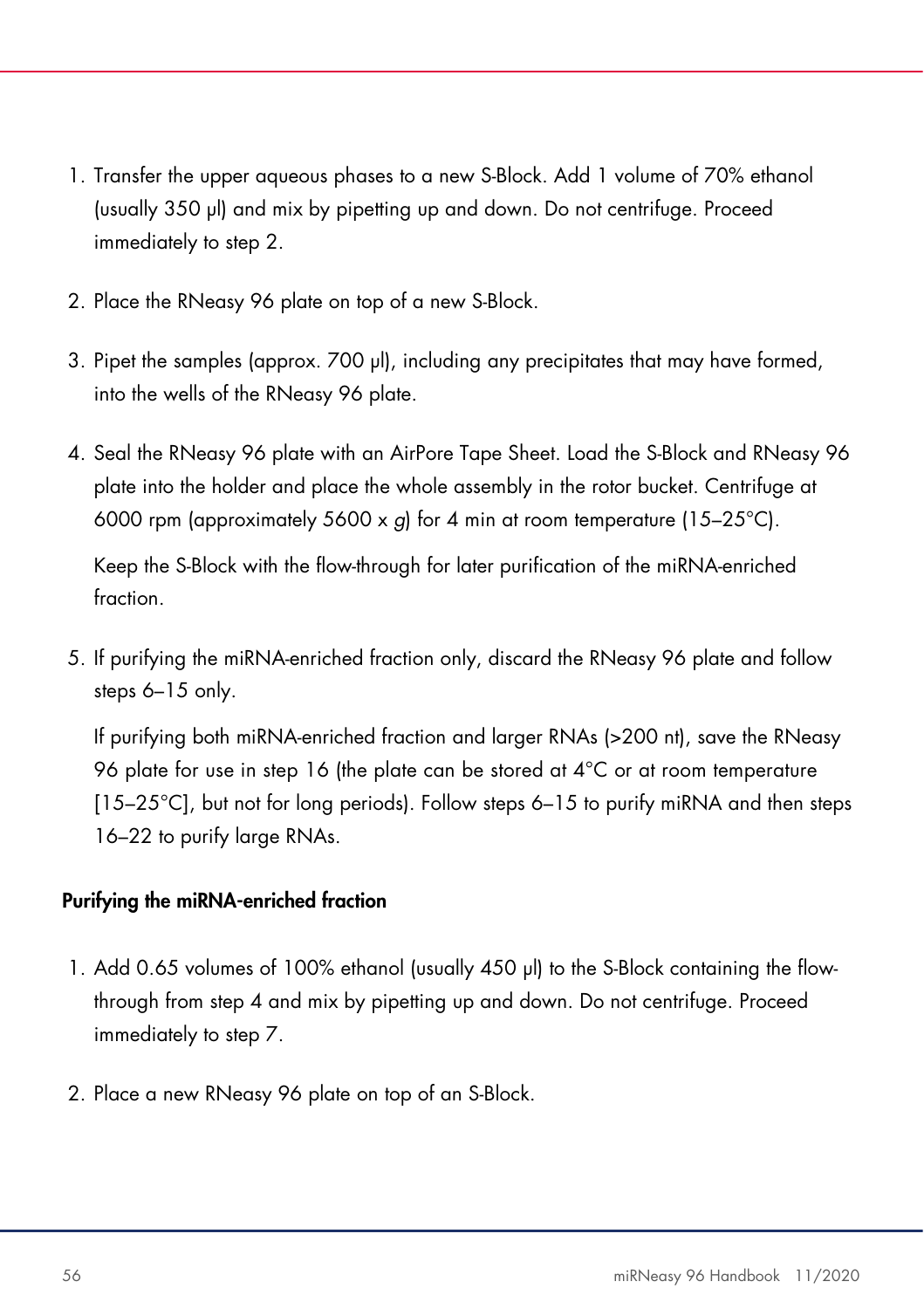- 3. Pipet 900 µl of each sample into the wells of the new RNeasy 96 plate. Seal the RNeasy 96 plate with an AirPore Tape Sheet. Load the S-Block and RNeasy 96 plate into the holder, and place the whole assembly in the rotor bucket. Centrifuge at 6000 rpm (approximately 5600 x g) for 4 min at room temperature (15–25 $^{\circ}$ C).
- 4. Empty the S-Block,\* remove the AirPore Tape Sheet, and repeat step 8 with the remaining sample.
- 5. Optional: Empty the S-Block\* and remove the AirPore Tape Sheet. Add 800 µl Buffer RWT to each well of the RNeasy 96 plate. Seal the RNeasy 96 plate with a new AirPore Tape Sheet. Centrifuge at 6000 rpm (approximately 5600 x g) for 4 min at room temperature.

Do not perform this step if you are purifying both the miRNA-enriched fraction and larger RNAs (>200 nt).

- 6. Empty the S-Block\* and remove the AirPore Tape Sheet. Add 800 µl Buffer RPE to each well of the RNeasy 96 plate. Seal the RNeasy 96 plate with a new AirPore Tape Sheet. Centrifuge at 6000 rpm (approximately 5600 x g) for 4 min at room temperature.
- 7. Empty the S-Block and remove the AirPore Tape Sheet. Add another 800 µl Buffer RPE to each well of the RNeasy 96 plate. Seal the RNeasy 96 plate with a new AirPore Tape Sheet. Centrifuge at 6000 rpm (approximately 5600 x q) for 10 min at room temperature.

It is important to dry the RNeasy membrane since residual ethanol may interfere with subsequent reactions. The 10 min spin ensures that residual traces of salt are removed and that no ethanol is carried over during elution.

- 8. Remove the AirPore Tape Sheet. Place the RNeasy 96 plate on top of a clean elution microtube rack containing elution microtubes.
- \* Flow-through contains QIAzol Lysis Reagent or Buffer RWT and is therefore not compatible with bleach. See page 5 for safety information.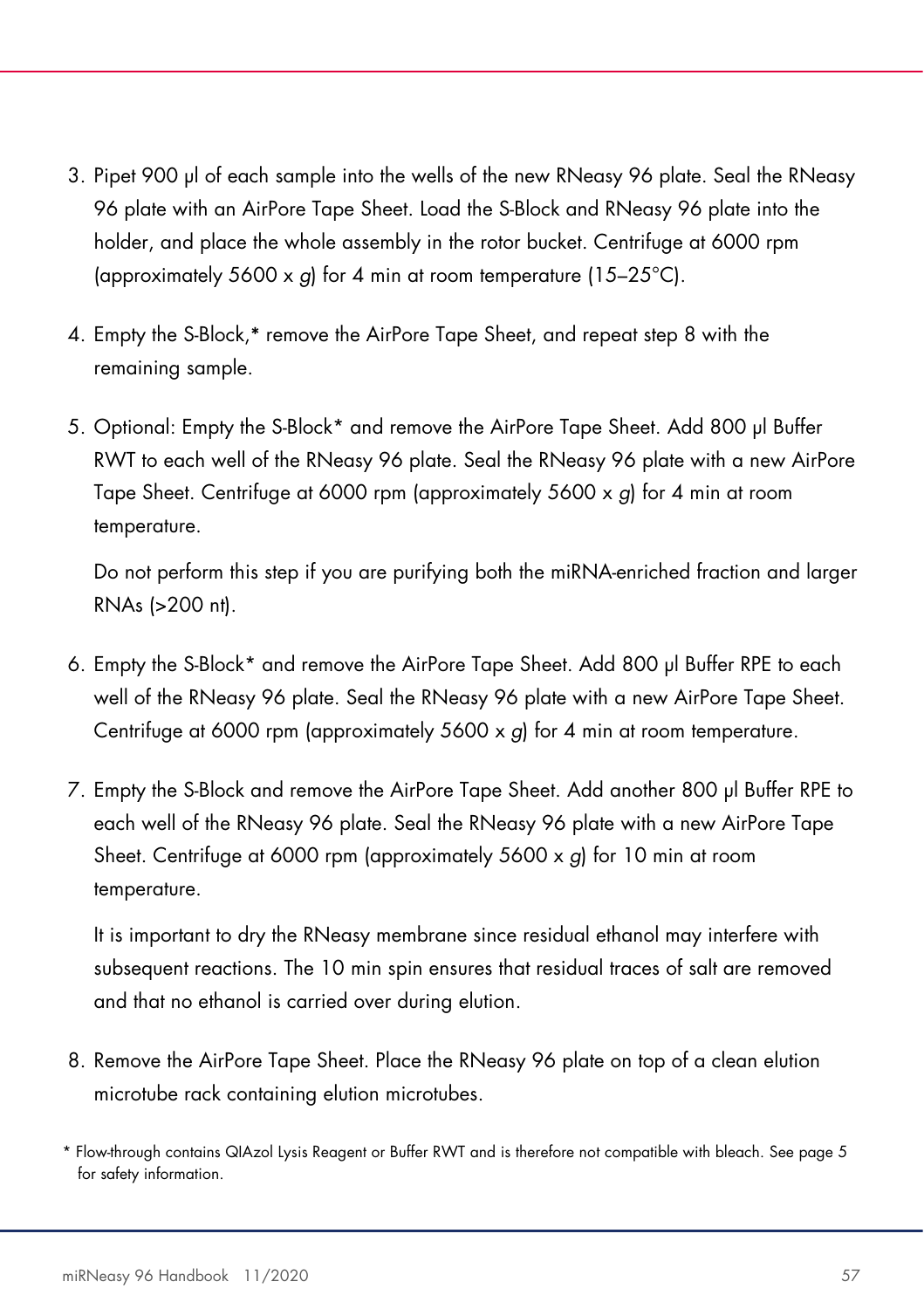- 9. To elute the small RNA fraction, add 45–70 µl of RNase-free water to each well and seal the RNeasy 96 plate with a new AirPore Tape Sheet. Incubate for 1 min at room temperature. Then centrifuge at 6000 rpm (approximately 5600 x g) for 4 min at room temperature.
- 10. Remove the AirPore Tape Sheet. Repeat the elution step (step 14) with a second volume of 45-70 µl RNase-free water.

Note: Repeating the elution step is required for complete recovery of RNA.

#### Purifying total RNA (>200 nt)

- 11. Place the RNeasy 96 plate from step 5 on top of an S-Block.
- 12. Add 800 µl Buffer RWT to each well of the RNeasy 96 plate. Seal the RNeasy 96 plate with a new AirPore Tape Sheet. Centrifuge at 6000 rpm (approximately 5600 x g) for 4 min at room temperature.

Optional: If on-plate DNase digestion using RNase-Free DNase Sets is desired, perform steps 1–4 (Appendix B, page 60) instead of this step. Then proceed to step 18.

13. Empty the S-Block\* and remove the AirPore Tape Sheet. Add 800 µl Buffer RPE to each well of the RNeasy 96 plate. Seal the RNeasy 96 plate with a new AirPore Tape Sheet. Centrifuge at 6000 rpm (approximately 5600 x g) for 4 min at room temperature.

<sup>\*</sup> Flow-through contains Buffer RWT and is therefore not compatible with bleach. See page 5 for safety information.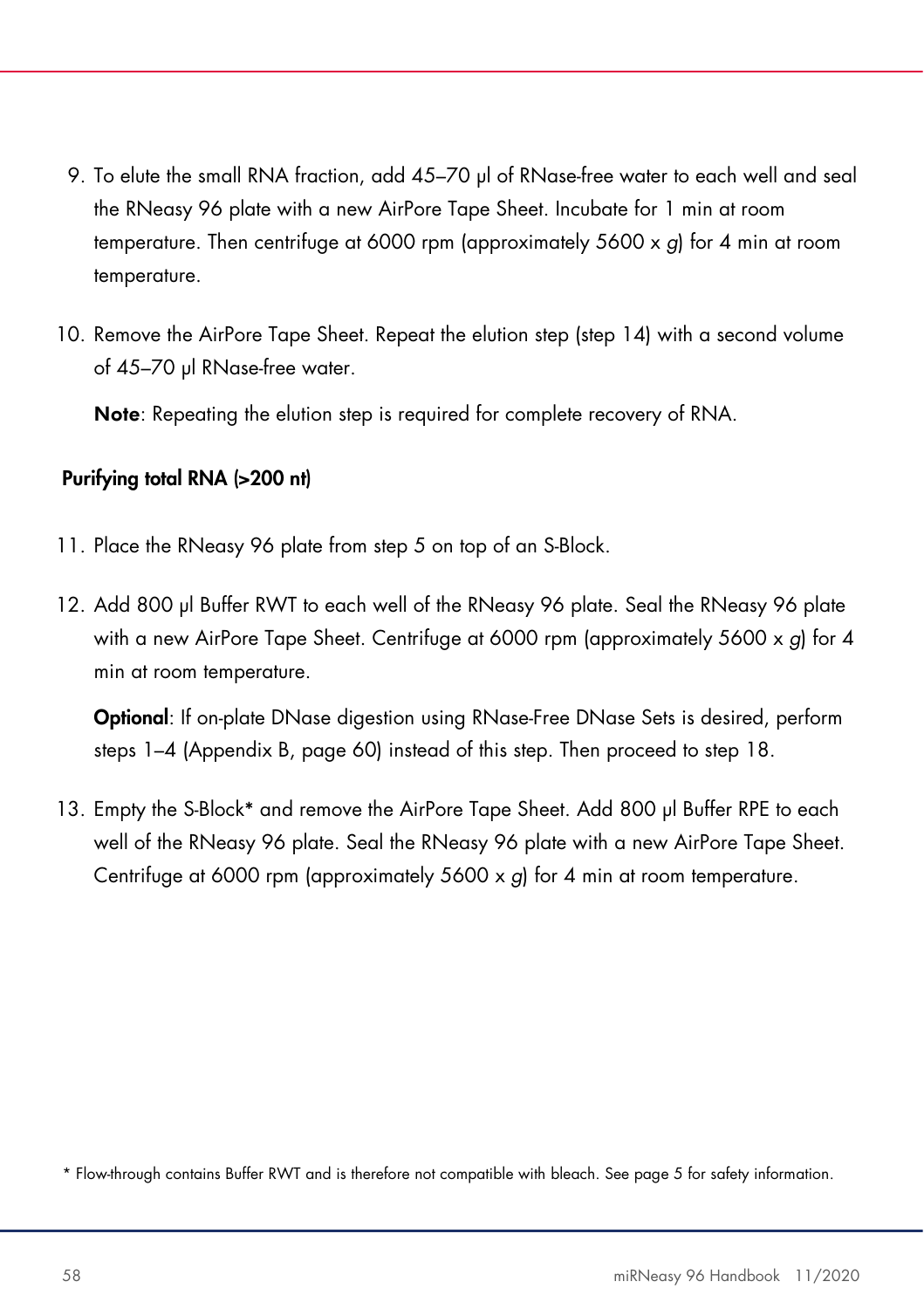14. Empty the S-Block and remove the AirPore Tape Sheet. Add another 800 µl Buffer RPE to each well of the RNeasy 96 plate. Seal the RNeasy 96 plate with a new AirPore Tape Sheet. Centrifuge at 6000 rpm (approximately 5600 x q) for 10 min at room temperature.

It is important to dry the RNeasy membrane since residual ethanol may interfere with subsequent reactions. The 10 min spin ensures that residual traces of salt are removed and that no ethanol is carried over during elution.

- 15. Remove the AirPore Tape Sheet. Place the RNeasy 96 plate on top of a clean elution microtube rack containing elution microtubes.
- 16. To elute the RNA, add 45–70 µl of RNase-free water to each well and seal the RNeasy 96 plate with a new AirPore Tape Sheet. Incubate for 1 min at room temperature. Then centrifuge at 6000 rpm (approximately 5600 x g) for 4 min at room temperature.
- 17. Remove the AirPore Tape Sheet. Repeat the elution step with a second volume of 45– 70 µl RNase-free water.

Note: Repeating the elution step is required for complete recovery of RNA.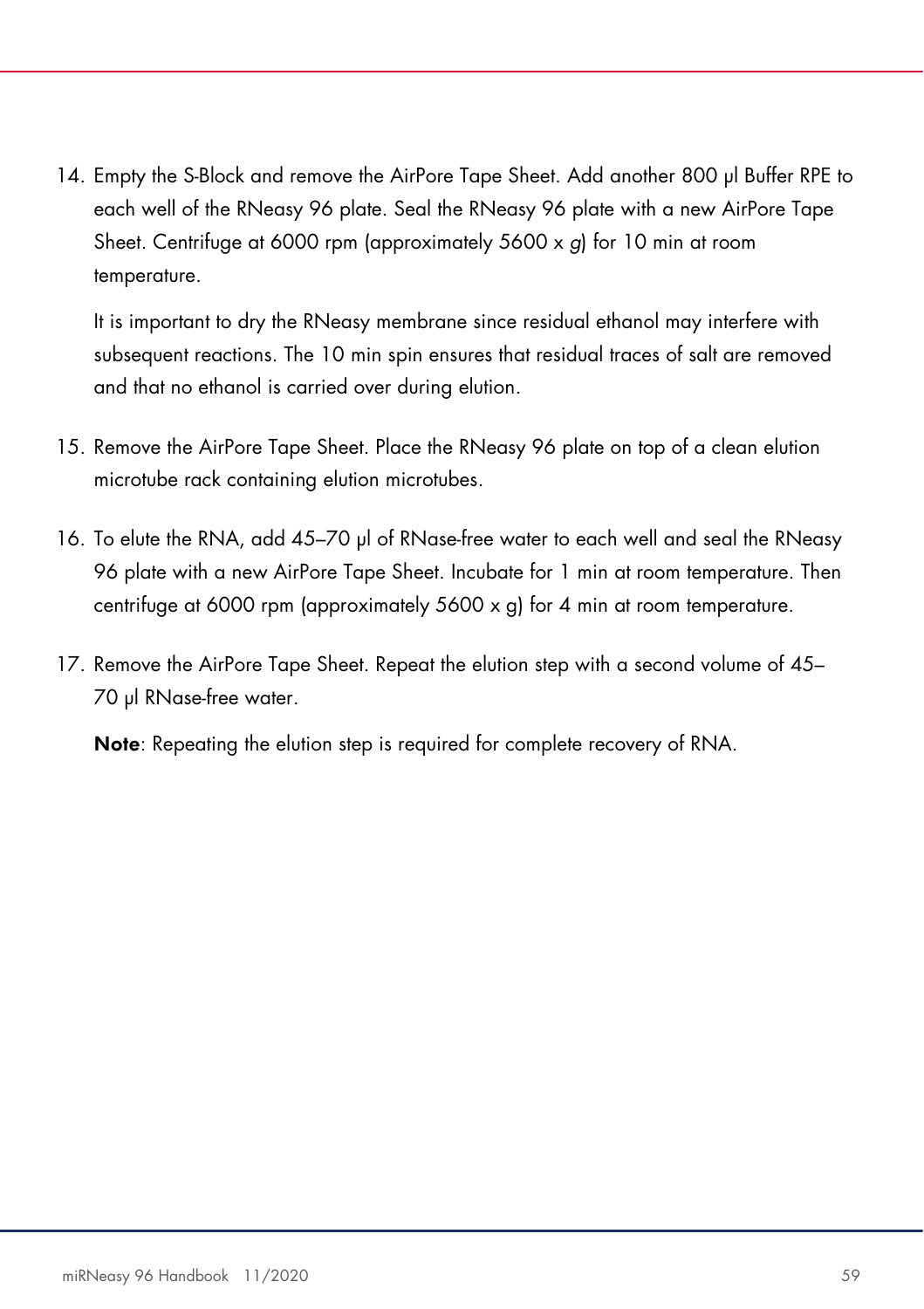## Appendix B: Optional On-Plate DNase Digestion with the RNase-Free DNase Set

The RNase-Free DNase Set (cat. no. 79254) provides efficient on-plate digestion of DNA during RNA purification. The DNase is efficiently removed in subsequent wash steps. The miRNeasy 96 procedure requires 2 RNase-Free DNase Sets per 96-well plate.

Note: Buffer RDD supplied with the RNase-Free DNase Set is specially optimized for on-plate DNase digestion. However, to prevent losses of small RNAs, a modified DNase digestion procedure is recommended for samples containing less than approximately 1 µg total RNA (equivalent to about  $1 \times 10^5$  cells). In the modified procedure, the flow-through after on-plate digestion and washing is reapplied to the membrane. Buffer RWT used in this protocol should be prepared with isopropanol instead of ethanol, as is usually recommended (pages 27, 34, 40 and 47). Therefore, if not all preps will be performed using the procedure for DNase digestion for samples containing <1 µg total RNA approximately, it will be necessary to purchase additional Buffer RWT (cat. no. 1067933), which should be prepared with isopropanol.

For larger sample amounts containing greater than approximately 1 µg total RNA, recovery of tRNA may be reduced by DNase digestion, but miRNA yields are not affected.

Use of DNase buffers other than that supplied with the RNase-Free DNase Set may affect the binding of the RNA to the RNeasy plate, reducing the yield and integrity of the RNA.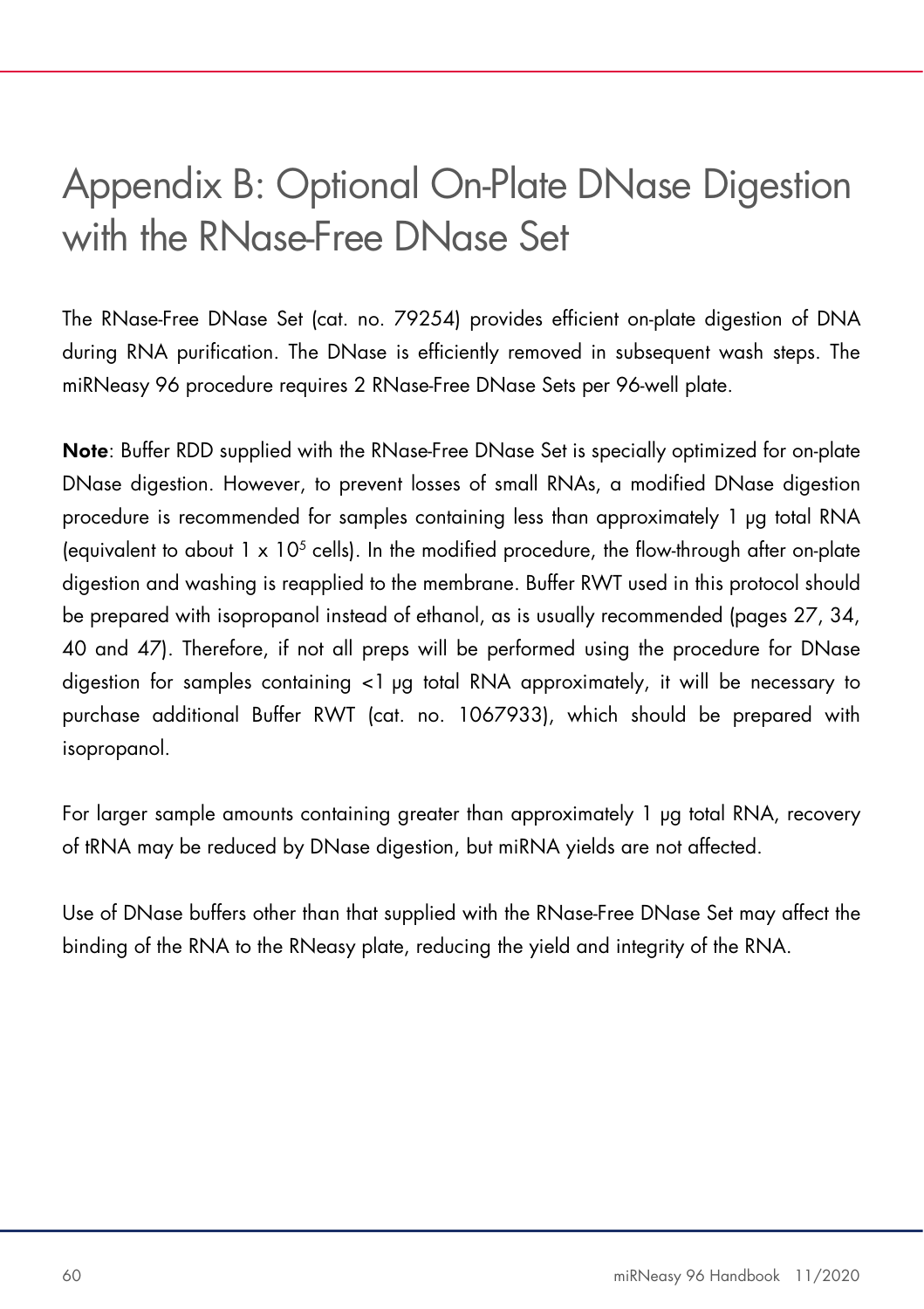## Important points before starting

- Generally, DNase digestion is not required since the integrated QIAzol and RNeasy technologies efficiently remove most of the DNA without DNase treatment. In addition, miRCURY® miRNA qPCR Assays and most other assays for mature miRNA are not affected by the presence of small amounts of genomic DNA. However, further DNA removal may be necessary for certain RNA applications that are sensitive to very small amounts of DNA (e.g., QuantiNova analysis with a low-abundance target). Alternatively, DNA can be removed by a DNase digestion following RNA purification.
- DNase digestion is not necessary for miRNA-enriched fractions prepared using the protocol in Appendix A. This is because any residual DNA not removed in the organic extraction step will be retained together with larger RNAs by the first RNeasy 96 plate (step 2).
- Do not vortex the reconstituted DNase I. DNase I is especially sensitive to physical denaturation. Mixing should only be carried out by gently inverting the tube.

### Things to do before starting

- Prepare DNase I stock solution before using the RNase-Free DNase Set for the first time. The miRNeasy 96 procedure requires 2 RNase-Free DNase Sets per 96-well plate. Dissolve 2 vials of lyophilized DNase I (1500 Kunitz units) in 2 x 550 µl of the RNasefree water provided. To avoid loss of DNase I, do not open the vial. Inject RNase-free water into the vial using an RNase-free needle and syringe. Mix gently by inverting the vial. Do not vortex.
- For long-term storage of reconstituted DNase I, remove the stock solution from the glass vial, divide it into single-use aliquots, and store at  $-15$  to  $-30^{\circ}$ C for up to 9 months. Thawed aliquots can be stored at  $2-8^{\circ}$ C for up to 6 weeks. Do not refreeze the aliquots after thawing.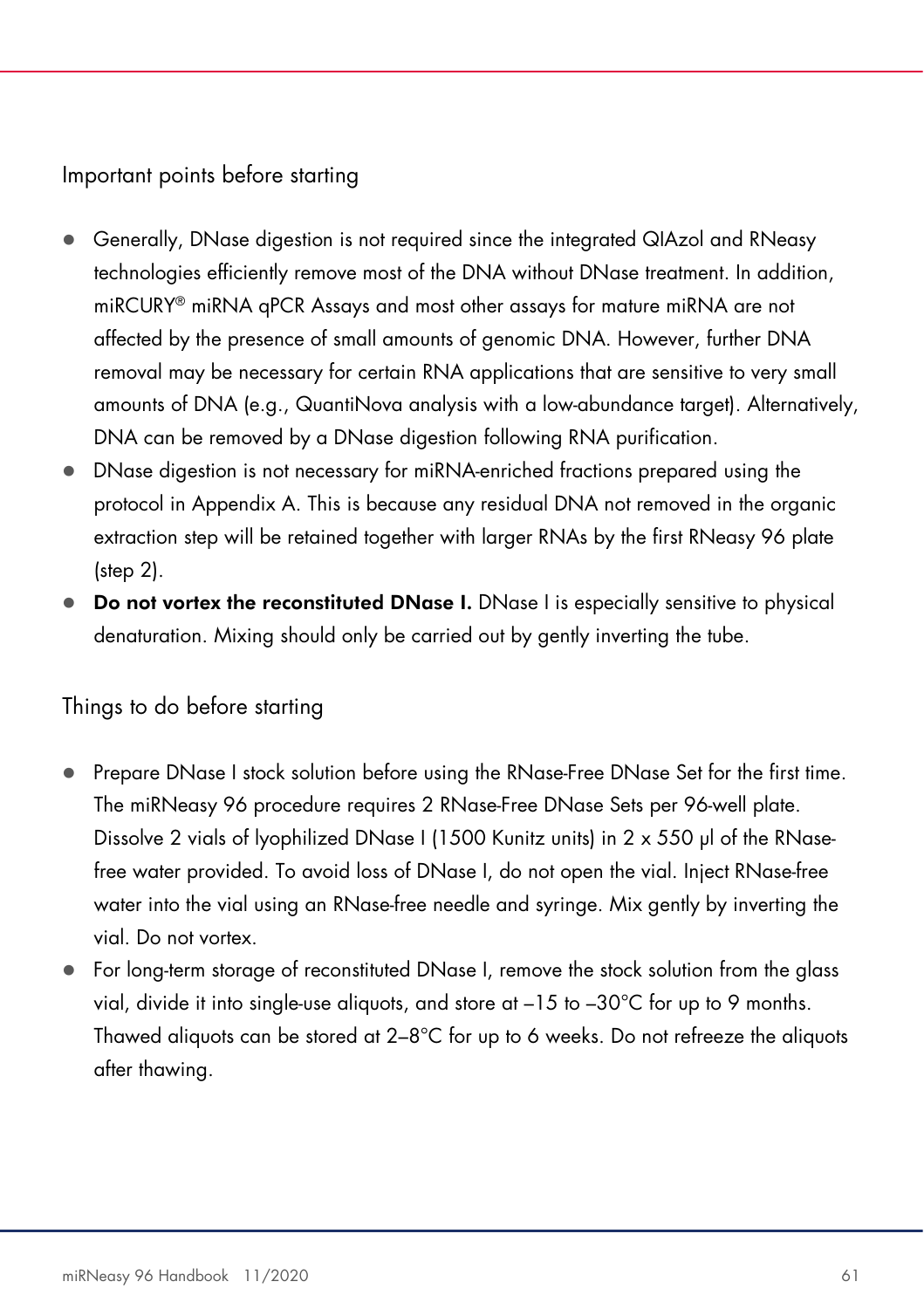Carry out all protocol steps until the aqueous phase has been transferred through the RNeasy 96 plate (steps 1–11 of the animal cells-vacuum/spin protocol; steps 1–12 of the animal cells-spin protocol; steps 1–14 of the animal tissues-vacuum/spin protocol; steps 1–15 of the animal tissues-spin protocol; steps 1–16 of the miRNA-enriched fraction protocol). Then follow steps 1–4 below. If a vacuum/spin protocol is used, centrifugation in steps 1–4 can be replaced by use of the vacuum. For the protocol for samples containing <1 µg total RNA approximately, prepare Buffer RWT by adding 45 ml isopropanol to the concentrate (instead of 30 ml ethanol as usually recommended). Buffer RWT can be ordered separately for this protocol (cat. no. 1067933).

## Procedure: DNase digestion for samples containing >1 µg total RNA approximately

Carry out all protocol steps until the aqueous phase has been transferred through the RNeasy 96 plate (steps 1–11 of the animal cells-vacuum/spin protocol; steps 1–12 of the animal cellsspin protocol; steps 1–14 of the animal tissues-vacuum/spin protocol; steps 1–15 of the animal tissues-spin protocol; steps 1–16 of the miRNA-enriched fraction protocol). Then follow steps 1–4 below. If a vacuum/spin protocol is used, centrifugation in steps 1–4 can be replaced by use of the vacuum.

1. Pipet 400 µl Buffer RWT into each well of the RNeasy 96 plate and centrifuge for 4 min at 6000 rpm (approximately 5600 x g) to wash. Discard the flow-through. $*$ 

Reuse the S-Block in step 4.

2. Add 670 µl DNase I stock solution to 7.3 ml Buffer RDD. Mix by gently inverting the tube. Do not vortex.

Buffer RDD is supplied with the RNase-Free DNase Set.

<sup>\*</sup> Flow-through contains Buffer RWT and is therefore not compatible with bleach. See page 5 for safety information.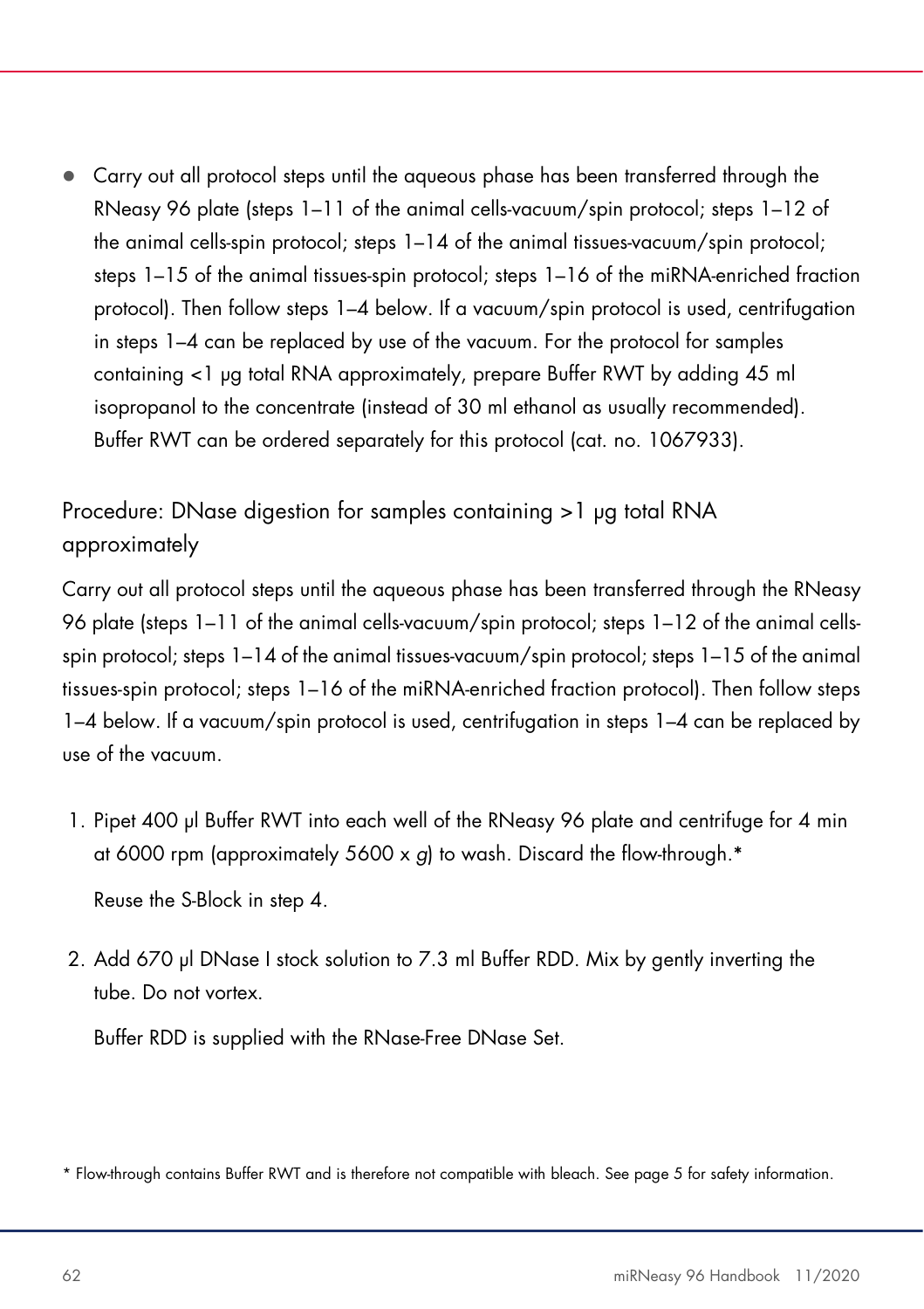3. Pipet the DNase I incubation mix (80 µl per well) directly onto the membrane in each well of the RNeasy 96 plate and place on the benchtop at 20–30°C for 15 min.

Note: Make sure to pipet the DNase I incubation mix directly onto the RNeasy membrane. DNase digestion will be incomplete if part of the mix sticks to the walls or the O-ring of the RNeasy 96 plate wells.

4. Pipet 400 µl Buffer RWT into each well of the RNeasy 96 plate and centrifuge for 4 min at 6000 rpm (approx. 5600 x q). Discard the flow-through.\* Continue with the protocol (at step 13 of the animal cells-vacuum/spin protocol; step 14 of the animal cells-spin protocol; step 16 of the animal tissues-vacuum/spin protocol; step 17 of the animal tissues-spin protocol; step 18 of the miRNA-enriched fraction protocol).

Procedure: DNase digestion for samples containing <1 µg total RNA approximately

Carry out all protocol steps until the aqueous phase has been transferred through the RNeasy 96 plate (steps 1–11 of the animal cells-vacuum/spin protocol; steps 1–12 of the animal cellsspin protocol; steps 1–14 of the animal tissues-vacuum/spin protocol; steps 1–15 of the animal tissues-spin protocol; steps 1–5 of the miRNA-enriched fraction protocol). Then follow steps 1–6 below.

1. Pipet 350 µl Buffer RWT (prepared with isopropanol) into the RNeasy 96 plate and centrifuge for 15 s at  $\geq 8000 \times g$  ( $\geq 10,000$  rpm) to wash. Discard the flow-through.\* Reuse the collection tube in step 4.

2. Add 10 µl DNase I stock solution to 70 µl Buffer RDD. Mix by gently inverting the tube.

Buffer RDD is supplied with the RNase-Free DNase Set.

Do not vortex.

<sup>\*</sup> Flow-through contains Buffer RWT and is therefore not compatible with bleach. See page 5 for safety information.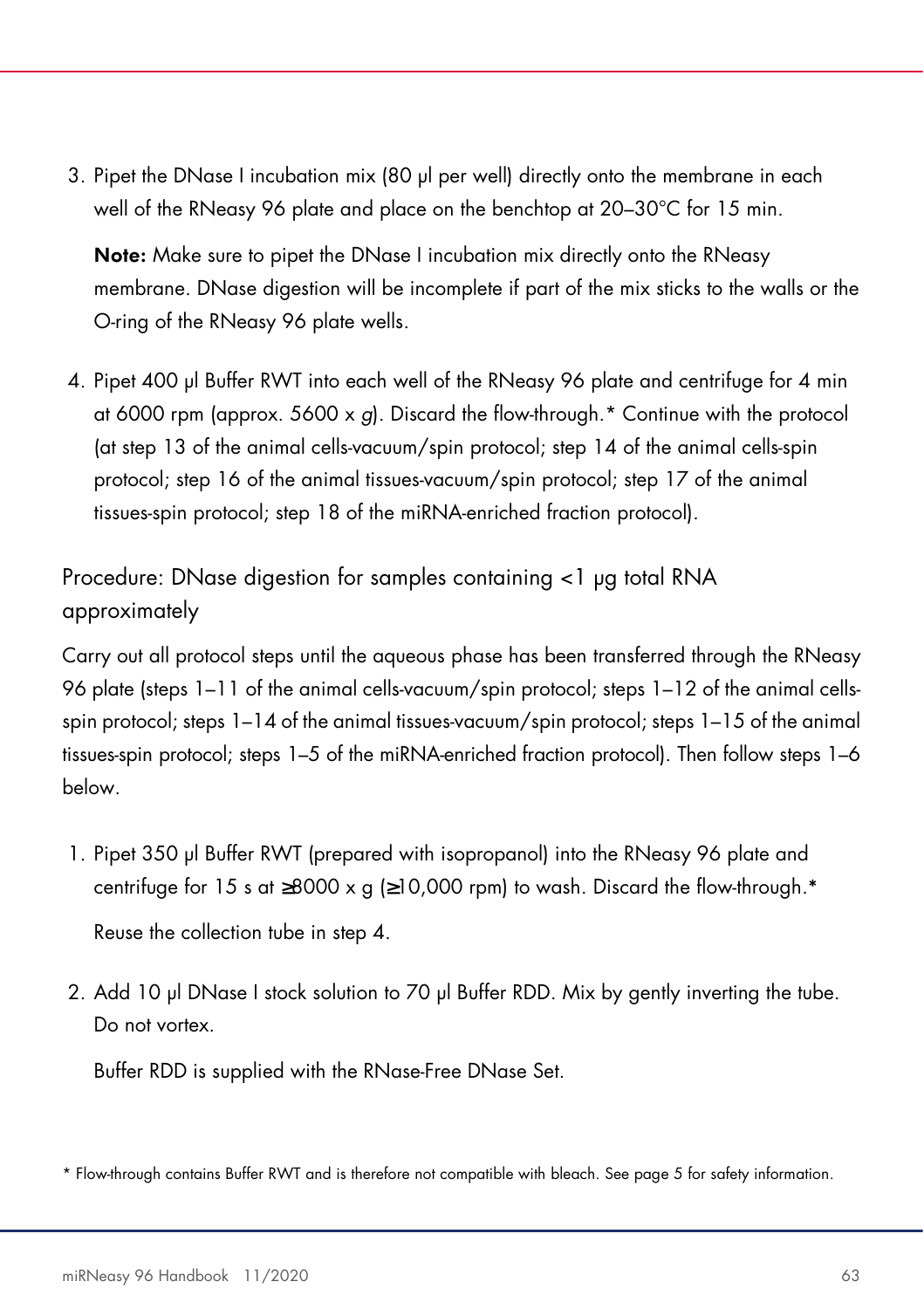3. Pipet the DNase I incubation mix (80 µl) directly onto the RNeasy 96 plate membrane and place on the benchtop at 20–30ºC for 15 min.

Note: Make sure to pipet the DNase I incubation mix directly onto the RNeasy membrane. DNase digestion will be incomplete if part of the mix sticks to the walls or the O-ring of the RNeasy 96 plate.

- 4. Pipet 500 µl Buffer RWT (prepared with isopropanol) into the RNeasy 96 plate and centrifuge for 15 s at  $\geq 8000 \times q \geq 10,000$  rpm). Keep the flow-through.
- 5. Reapply the flow-through to the RNeasy 96 plate and centrifuge for 15 s at ≥8000 x g (≥10,000 rpm). Discard the flow-through.\*
- 6. Continue with step 12 of the protocol or step 18 (if performing the protocol in Appendix A).

\* Flow-through contains Buffer RWT and is therefore not compatible with bleach. See page 5 for safety information.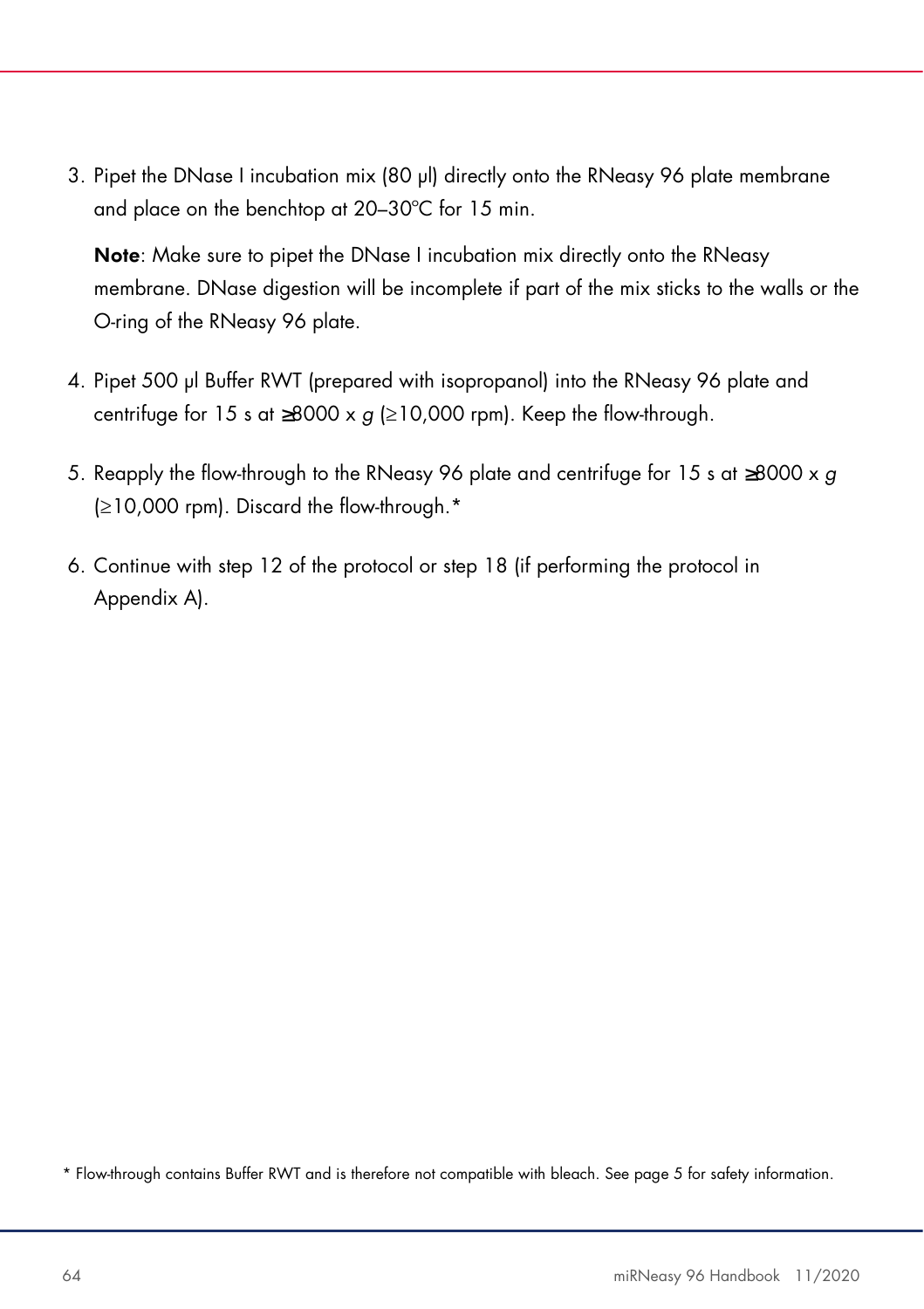## Appendix C: General Remarks on Handling RNA

## Handling RNA

Ribonucleases (RNases) are very stable and active enzymes that generally do not require cofactors to function. Since RNases are difficult to inactivate and even minute amounts are sufficient to destroy RNA, do not use any plasticware or glassware without first eliminating possible RNase contamination. Great care should be taken to avoid inadvertently introducing RNases into the RNA sample during or after the purification procedure. To create and maintain an RNase-free environment, the following precautions must be taken during pretreatment and use of disposable and nondisposable vessels and solutions while working with RNA.

## General handling

Proper microbiological, aseptic technique should always be used when working with RNA. Hands and dust particles may carry bacteria and molds and are the most common sources of RNase contamination. Always wear latex or vinyl gloves while handling reagents and RNA samples to prevent RNase contamination from the surface of the skin or from dusty laboratory equipment. Change gloves frequently and keep tubes closed whenever possible. Keep purified RNA on ice when aliquots are pipetted for downstream applications. To remove RNase contamination from bench surfaces, nondisposable plasticware and laboratory equipment (e.g., pipets and electrophoresis tanks), use general laboratory reagents. To decontaminate plasticware, rinse with 0.1 M NaOH, 1 mM EDTA,\* followed by RNase-free water (see "Solutions", page 66), or rinse with chloroform\* if the plasticware is chloroform-resistant. To decontaminate electrophoresis tanks, clean with detergent (e.g., 0.5% SDS),\* rinse with RNase-free water, then rinse with ethanol (if the tanks are ethanol resistant) and allow to dry.

<sup>\*</sup> When working with chemicals, always wear a suitable lab coat, disposable gloves and protective goggles. For more information, consult the appropriate safety data sheets (SDSs), available from the product supplier.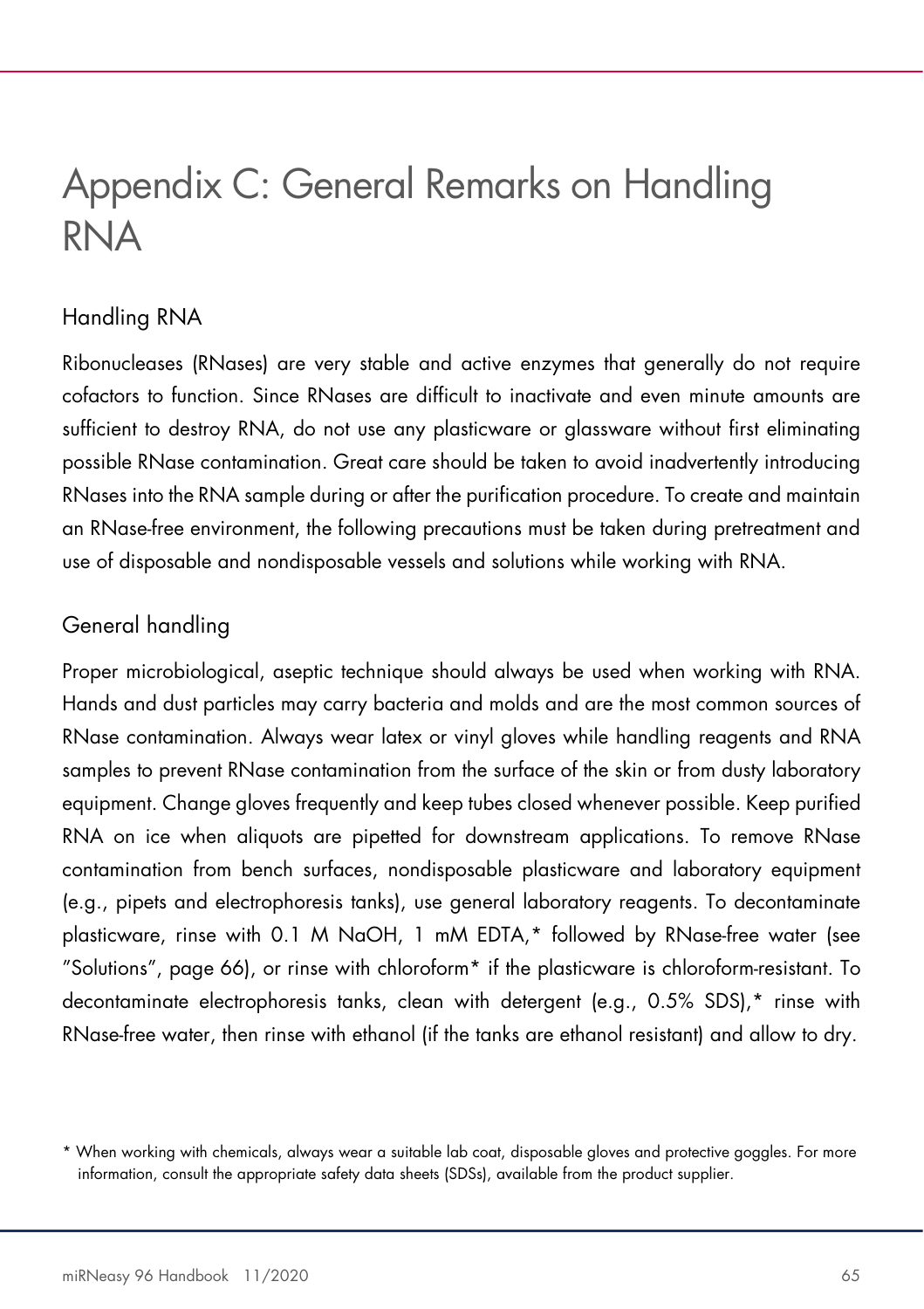## Disposable plasticware

The use of sterile, disposable polypropylene tubes is recommended throughout the procedure. These tubes are generally RNase-free and do not require pretreatment to inactivate RNases.\* When working with chemicals, always wear a suitable lab coat, disposable gloves and protective goggles. For more information, consult the appropriate safety data sheets (SDSs), available from the product supplier. Glassware should be treated before use to ensure that it is RNase-free. Glassware used for RNA work should be cleaned with a detergent,\* thoroughly rinsed and oven baked at 240ºC for at least 4 hours (overnight, if more convenient) before use. Autoclaving alone will not fully inactivate many RNases. Alternatively, glassware can be treated with diethyl pyrocarbonate (DEPC)\*, as described in "Solutions" below.

## Solutions

Solutions (water and other solutions) should be treated with 0.1% DEPC. DEPC is a strong, but not absolute, inhibitor of RNases. It is commonly used at a concentration of 0.1% to inactivate RNases on glass or plasticware or to create RNase-free solutions and water. DEPC inactivates RNases by covalent modification. Add 0.1 ml DEPC to 100 ml of the solution to be treated and shake vigorously to bring the DEPC into solution. Let the solution incubate for 12 hours at 37ºC. Autoclave for 15 minutes to remove any trace of DEPC. DEPC will react with primary amines and cannot be used directly to treat Tris\* buffers. DEPC is highly unstable in the presence of Tris buffers and decomposes rapidly into ethanol and CO2. When preparing Tris buffers, treat water with DEPC first, and then dissolve Tris to make the appropriate buffer. Trace amounts of DEPC will modify purine residues in RNA by carbethoxylation. Carbethoxylated RNA is translated with very low efficiency in cell-free systems. However, its ability to form DNA:RNA or RNA:RNA hybrids is not seriously affected unless a large fraction of the purine residues has been modified. Residual DEPC must always be eliminated from solutions or vessels by autoclaving or heating to 100°C for 15 minutes.

<sup>\*</sup> When working with chemicals, always wear a suitable lab coat, disposable gloves and protective goggles. For more information, consult the appropriate safety data sheets (SDSs), available from the product supplier.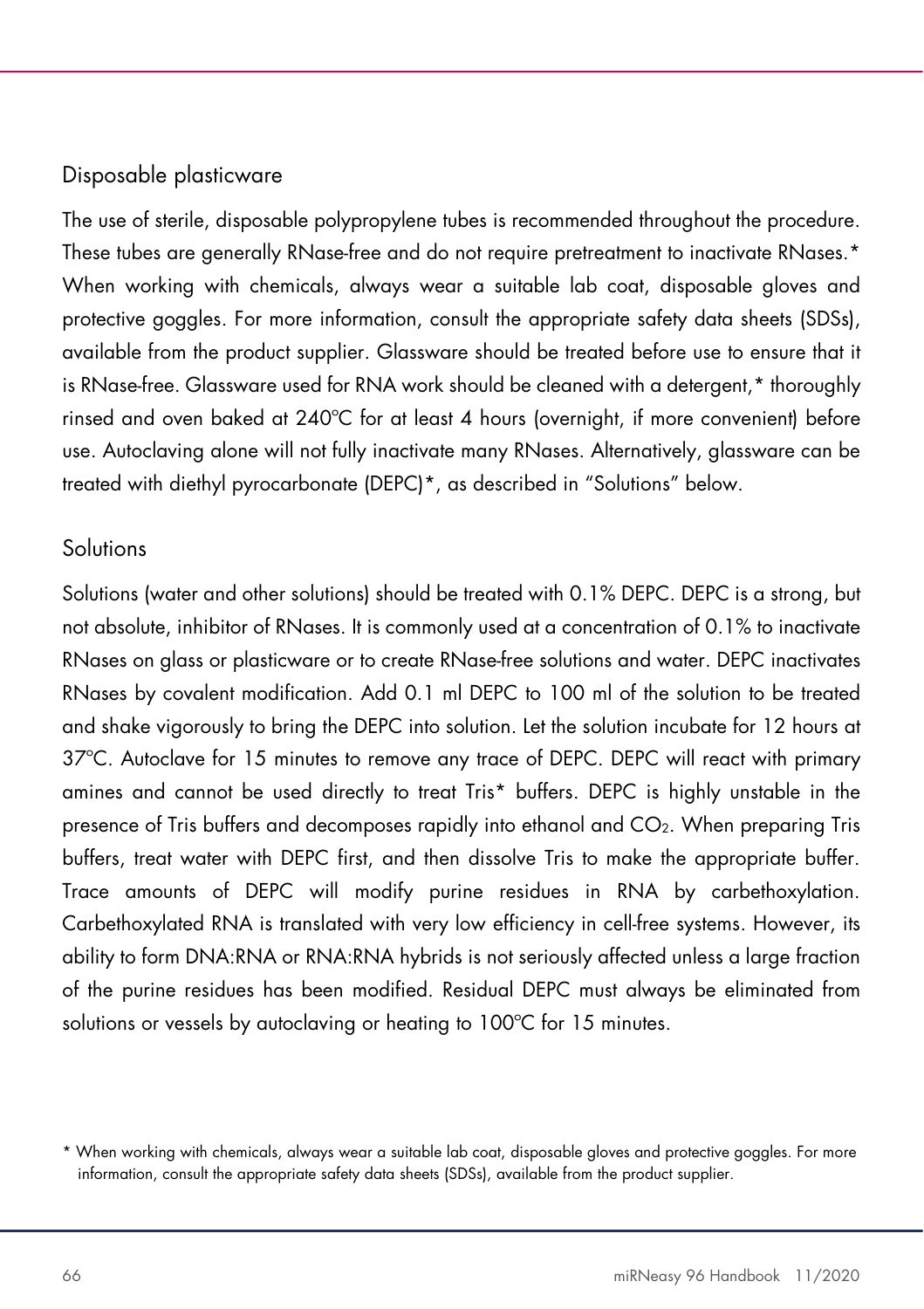Note: RNeasy buffers are guaranteed RNase-free without using DEPC treatment and are therefore free of any DEPC contamination.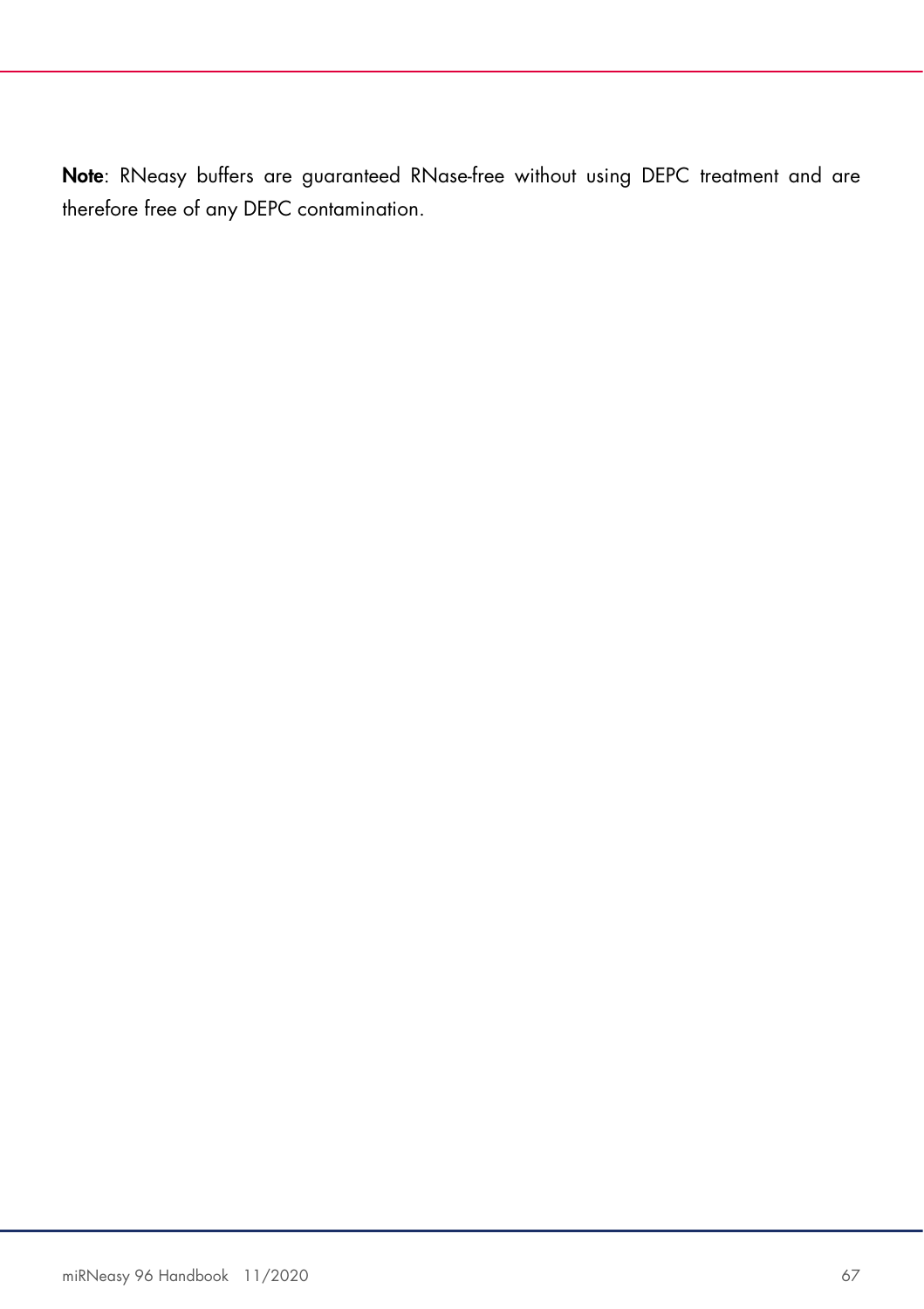## Appendix D: Storage, Quantification and Determination of Quality of RNA

## Storage of RNA

Purified RNA may be stored at –70ºC to –15ºC in RNase-free water. Under these conditions, no degradation of RNA is detectable after 1 year.

## Quantification of RNA

The concentration of RNA should be determined by measuring the absorbance at 260 nm (A260) in a spectrophotometer (see "Spectrophotometric quantification of RNA" below). For small amounts of RNA, however, it may be difficult to determine amounts photometrically. Small amounts of RNA can be quantified using quantitative RT-PCR or fluorometric quantification.

Spectrophotometric quantification of RNA

## Using the QIAxpert UV/VIS Spectrophotometer for microvolume analysis

To determine the concentration of your RNA sample purified with RNeasy QIAGEN kit, use the corresponding RNeasy App on the QIAxpert. For more information, see the QIAxpert product page (www.qiagen.com/qiaxpert-system).

### Using a standard spectrophotometer

To ensure significance,  $A_{260}$  readings should be greater than 0.15. An absorbance of 1 unit at 260 nm corresponds to 44 µg of RNA per ml  $(A_{260} = 1 \rightarrow 4 \text{ µg/ml})$ . This relation is valid only for measurements at a neutral pH. Therefore, if it is necessary to dilute the RNA sample,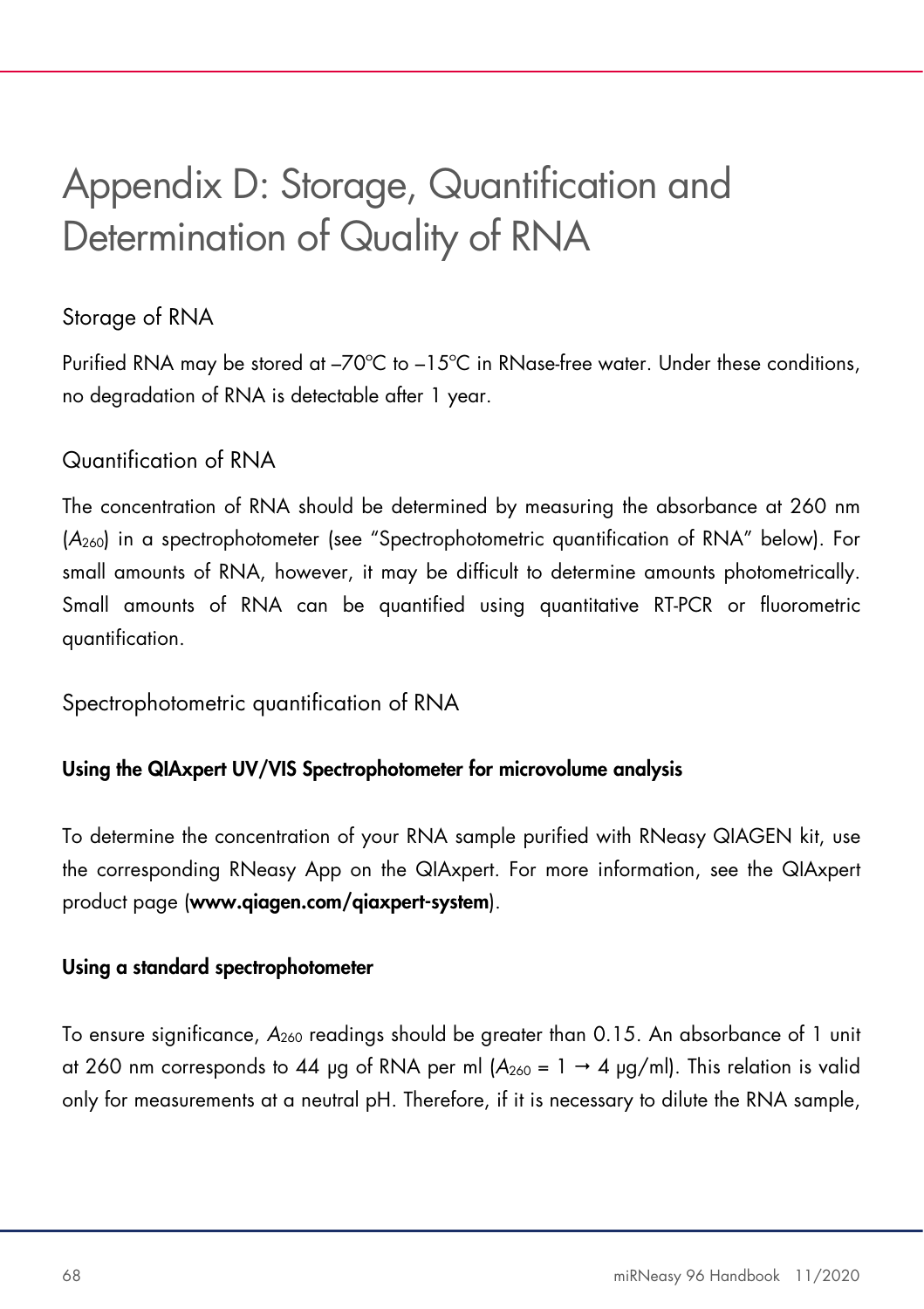this should be done in a buffer with neutral pH.\* As discussed below (see "Purity of RNA", page 69), the ratio between the absorbance values at 260 and 280 nm gives an estimate of RNA purity. When measuring RNA samples, be certain that cuvettes are RNase-free, especially if the RNA is to be recovered after spectrophotometry. This can be accomplished by washing cuvettes with 0.1 M NaOH, 1 mM EDTA,\* followed by washing with RNase-free water (see "Solutions", page 66). Use the buffer in which the RNA is diluted to zero the spectrophotometer. An example of the calculation involved in RNA quantification is shown below:

Volume of RNA sample  $= 100 \mu$ Dilution  $= 10 \text{ pl of RNA sample} + 490 \text{ pl of 10 mM Tris·Cl, * pH 7.0}$ (1/50 dilution)

Measure absorbance of diluted sample in a 1 ml cuvette (RNase-free)

| A <sub>260</sub>            | $= 0.2$                                                                                 |
|-----------------------------|-----------------------------------------------------------------------------------------|
| Concentration of RNA sample | $= 44$ µg/ml x $A_{260}$ x dilution factor<br>$= 44$ µg/ml x 0.2 x 50                   |
|                             | $= 440$ µg/ml                                                                           |
| Total amount                | $=$ concentration x volume in milliliters<br>$= 440$ µg/ml x 0.1 ml<br>$= 44$ µg of RNA |

## Purity of RNA

The assessment of RNA purity will be performed routinely, when using the QIAxpert with the corresponding RNeasy App. See the QIAxpert user manual for more information (www.qiagen.com/qiaxpert-system/user manual)

<sup>\*</sup> When working with chemicals, always wear a suitable lab coat, disposable gloves and protective goggles. For more information, consult the appropriate safety data sheets (SDSs), available from the product supplier.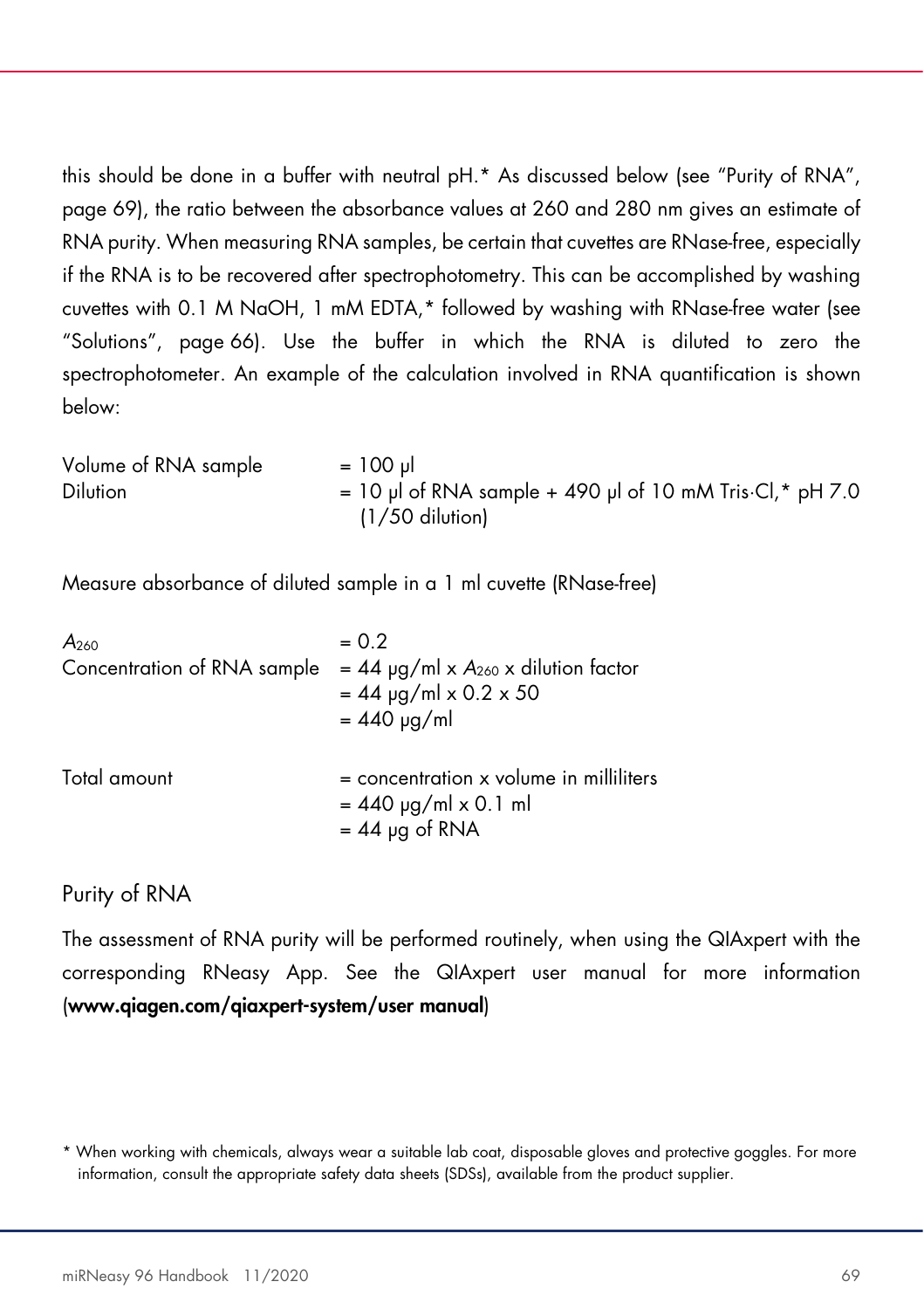For standard photometric measurements, the ratio of the readings at 260 nm and 280 nm (A260/A280) provides an estimate of the purity of RNA with respect to contaminants, such as protein, that absorb in the UV spectrum. However, the  $A_{260}/A_{280}$  ratio is influenced considerably by pH. Since water is not buffered, the pH and the resulting  $A_{260}/A_{280}$  ratio can vary greatly when using pure water. Lower pH results in a lower  $A_{260}/A_{280}$  ratio and reduced sensitivity to protein contamination.\* For accurate values, we recommend measuring absorbance in 10 mM Tris·Cl, pH 7.5. Pure RNA has an A260/A280 ratio of 1.9–2.1† in 10 mM Tris·Cl, pH 7.5. Always be sure to calibrate the spectrophotometer with the same solution used for dilution. For determination of RNA concentration, however, we recommend dilution of the sample in a buffer with neutral pH since the relationship between absorbance and concentration ( $A_{260}$  reading of 1 = 44  $\mu$ g/ml RNA) is based on an extinction coefficient calculated for RNA at neutral pH (see "Spectrophotometric quantification of RNA", page 68).

### DNA contamination

No currently available purification method can guarantee that RNA is completely free of DNA, even when it is not visible on an agarose gel. RNeasy Kits will, however, remove the vast majority of cellular DNA. gDNA Eliminator Solution helps to further reduce genomic DNA contamination; however, trace amounts of genomic DNA may still remain, depending on the amount and nature of the sample. For analysis of very low abundance targets, any interference by residual DNA contamination can be detected by performing real-time RT-PCR control experiments in which no reverse transcriptase is added prior to the PCR step.

To prevent any interference by DNA in real-time RT-PCR applications, such as with Applied Biosystems® and Rotor-Gene® instruments, we recommend designing primers that anneal at intron splice junctions so that genomic DNA will not be amplified. QuantiTect® Primer Assays from QIAGEN are designed for SYBR® Green-based real-time RT-PCR analysis of RNA sequences (without detection of genomic DNA) where possible (see www.qiagen.com/GeneGlobe). For real-time RT-PCR assays where amplification of genomic

<sup>\*</sup> Wilfinger, W.W., Mackey, M., and Chomczynski, P. (1997) Effect of pH and ionic strength on the spectrophotometric assessment of nucleic acid purity. BioTechniques 22, 474.

<sup>†</sup> Values up to 2.3 are routinely obtained for pure RNA (in 10 mM Tris·Cl, pH 7.5) with some spectrophotometers.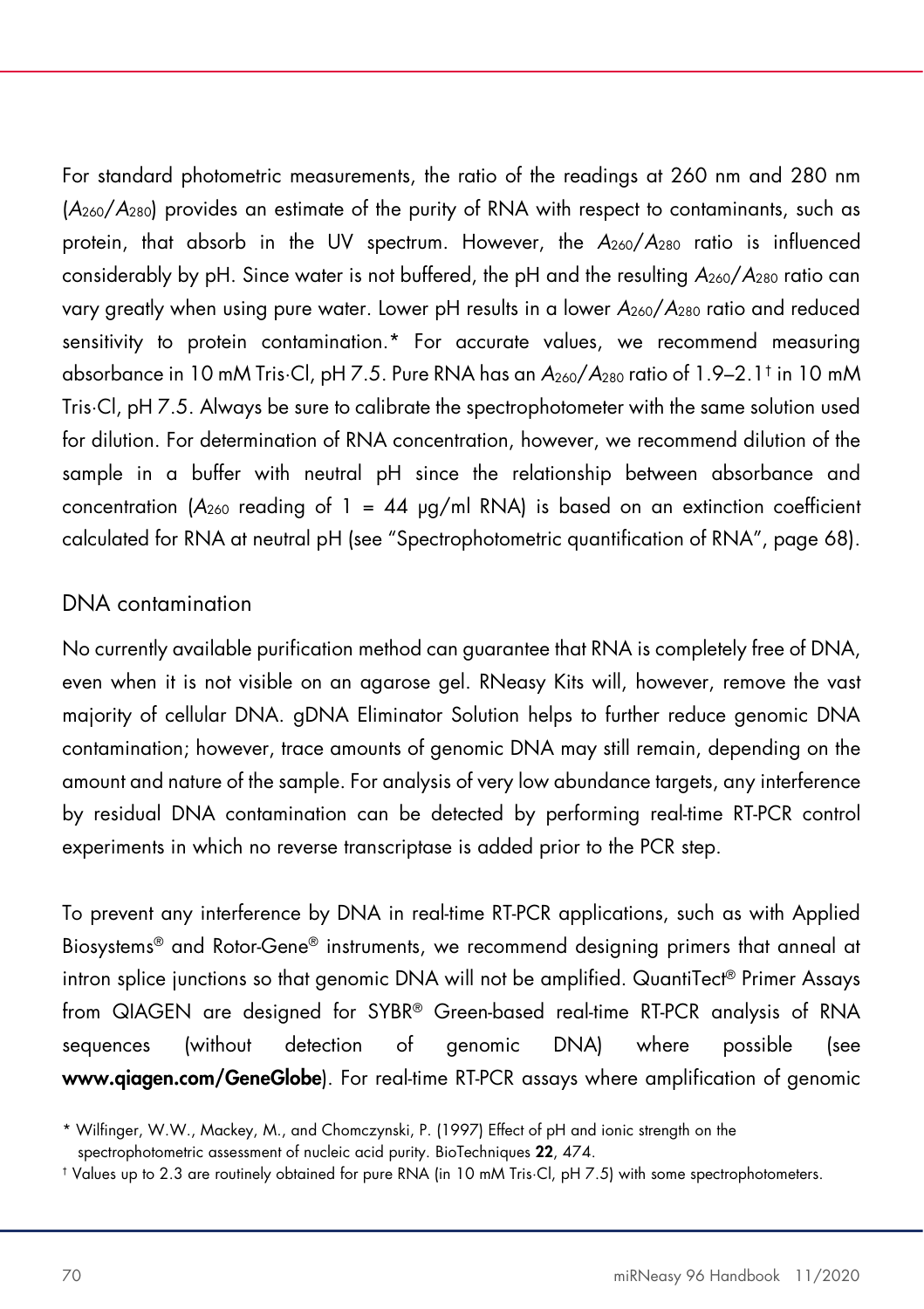DNA cannot be avoided, we recommend using the QuantiTect Reverse Transcription Kit for reverse transcription. The kit integrates fast cDNA synthesis with rapid removal of genomic DNA contamination (see ordering information, page 72).

## Integrity of RNA

The integrity and size distribution of total RNA purified with RNeasy Plus Universal Kits can be checked by denaturing agarose gel electrophoresis and ethidium bromide staining\* or by using the QIAxcel system or Agilent® 2100 Bioanalyzer®. Ribosomal RNAs should appear as sharp bands or peaks. The apparent ratio of 28S rRNA to 18S rRNA should be approximately 2:1. If the ribosomal bands or peaks of a specific sample are not sharp, but appear as a smear towards smaller sized RNAs, it is likely that the sample suffered major degradation either before or during RNA purification. As a useful measure of RNA integrity, the QIAxcel® Advanced system and the Agilent 2100 Bioanalyzer provide an RNA integrity score (RIS) and an RNA integrity number (RIN), respectively. Ideally, the value should be close to 10, but in many cases (particularly with tissue samples), RNA quality is greatly influenced by how well the original sample was preserved.

<sup>\*</sup> When working with chemicals, always wear a suitable lab coat, disposable gloves and protective goggles. For more information, consult the appropriate safety data sheets (SDSs), available from the product supplier.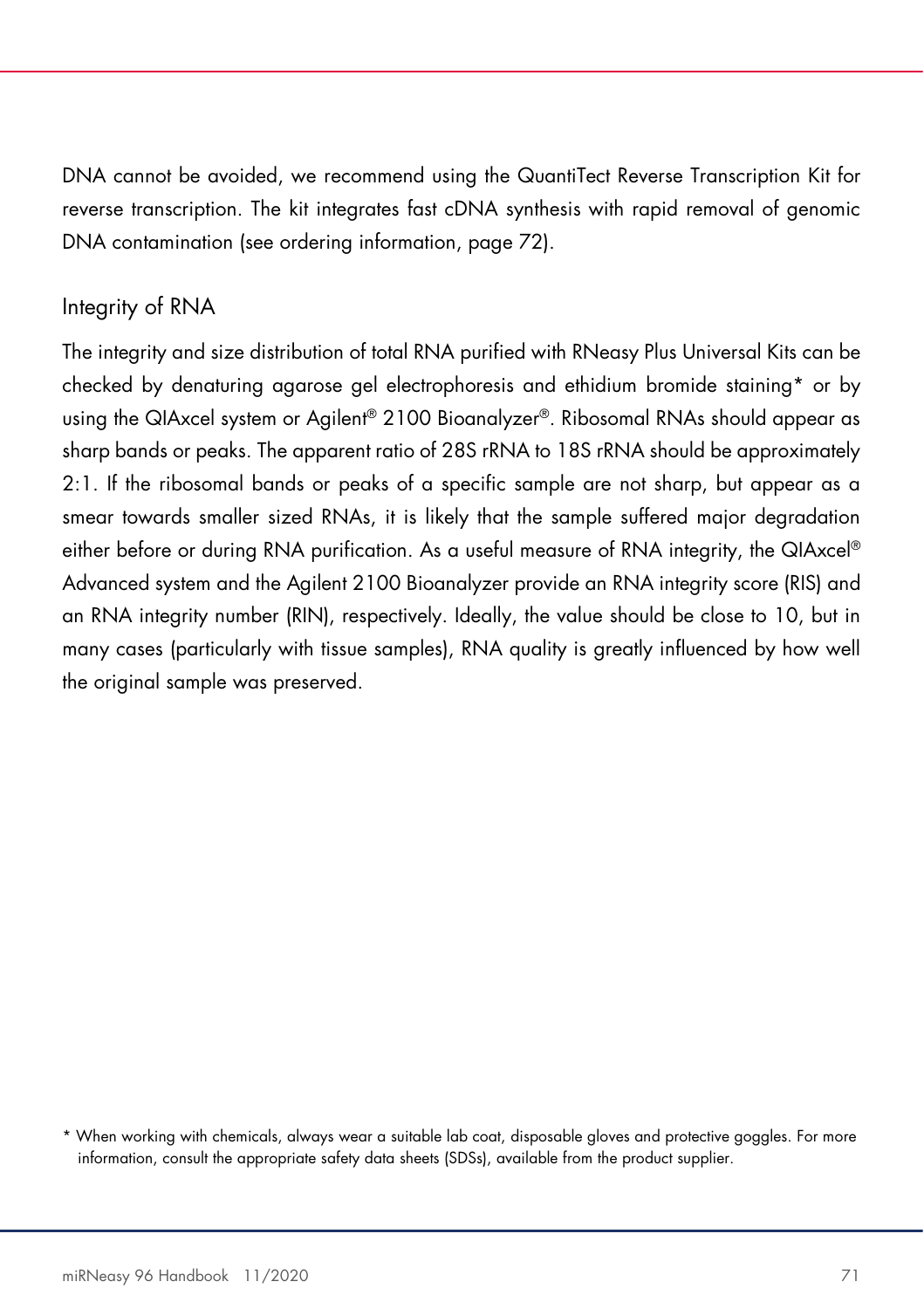# Ordering Information

| Product                                         | <b>Contents</b>                                                                                                                                                                                            | Cat. no. |
|-------------------------------------------------|------------------------------------------------------------------------------------------------------------------------------------------------------------------------------------------------------------|----------|
| miRNeasy 96 Kit (4)                             | For 4 x 96 preps: 4 RNeasy 96 plates,<br>Collection Microtubes (racked), Elution<br>Microtubes CL, Caps, S-Blocks, AirPore Tape<br>Sheets, QIAzol Lysis Reagent, RNase-Free<br><b>Reagents and Buffers</b> | 217061   |
| <b>Related products</b>                         |                                                                                                                                                                                                            |          |
| miRNeasy Tissue/Cells<br>Advanced Mini Kit (50) | For 50 preps: RNeasy Mini Spin Columns,<br>gDNA Eliminator Spin Columns, Collection<br>Tubes, RNase-Free Water and Buffers                                                                                 | 217604   |
| RNeasy 96 Kit (4)*                              | For 4 x 96 preps: 4 RNeasy 96 Plates,<br>Elution Microtubes CL, Caps, S-Blocks,<br>AirPore Tape Sheets, RNase-Free Reagents<br>and Buffers                                                                 | 74181    |
| miRNeasy FFPE Kit (50)                          | 50 RNeasy MinElute® Spin Columns,<br>Collection Tubes, Proteinase K, RNase-<br>Free DNase I, DNase Booster Buffer,<br>RNase-Free Buffers, RNase-Free Water                                                 | 217504   |
| miRNeasy Micro Kit (50)                         | For 50 total RNA preps: 50 RNeasy MinElute<br>Spin Columns, Collection Tubes (1.5 ml and<br>2 ml), QIAzol Lysis Reagent, RNase-free<br><b>Reagents and Buffers</b>                                         | 217084   |
| miRNeasy Serum/Plasma<br>Advanced Kit (50)      | For 50 total RNA preps: 50 RNeasy MinElute<br>Spin Columns, Collection Tubes (1.5 ml and<br>2 ml), RNase-Free Reagents and Buffers                                                                         | 217204   |
| miRNeasy 96 Advanced<br>QIAcube HT Kit (5)      | For 480 preps: RNeasy 96 plates, RNase-free<br>water, buffers                                                                                                                                              | 217261   |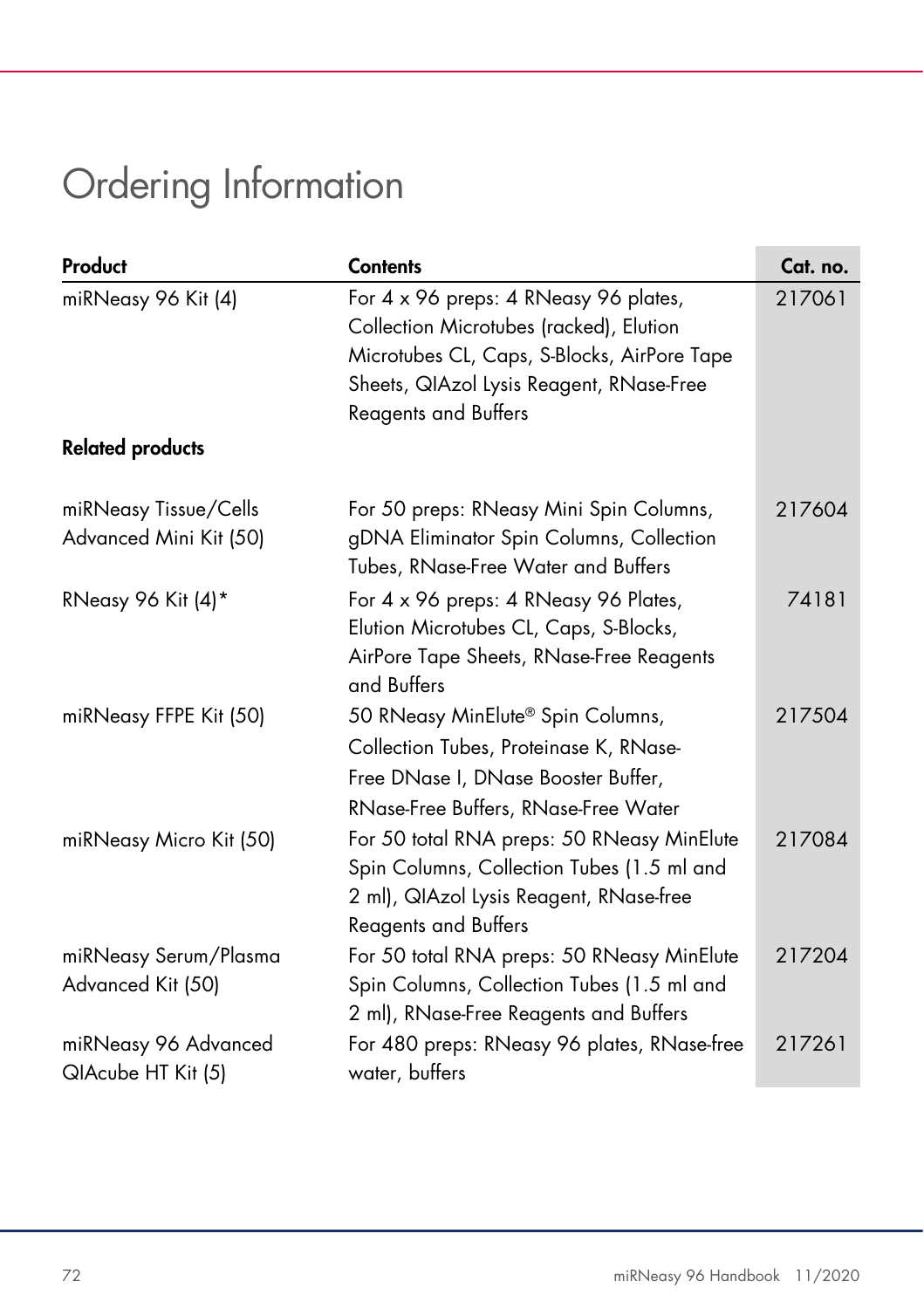| Product                                                        | <b>Contents</b>                                                                                                                                                     | Cat. no. |
|----------------------------------------------------------------|---------------------------------------------------------------------------------------------------------------------------------------------------------------------|----------|
| <b>Accessories</b>                                             |                                                                                                                                                                     |          |
| TissueLyser II                                                 | Bead mill; requires the TissueLyser Adapter<br>Set 2 x 24 or Tissuelyser Adapter Set 2 x 96<br>(available separately)                                               | Various  |
| Tissuelyser Adapter Set 2 x 96                                 | 2 sets of Adapter Plates for use with collection<br>microtubes (racked) on the TissueLyser                                                                          | 69984    |
| Stainless Steel Beads, 5 mm<br>(200)                           | Stainless Steel Beads, suitable for use with the<br>Tissuelyser system                                                                                              | 69989    |
| TissueLyser 5 mm Bead<br>Dispenser, 96-Well                    | For dispensing 96 beads (5 mm diameter) in<br>parallel                                                                                                              | 69975    |
| Centrifuge 4-16K                                               | Refrigerated universal laboratory centrifuge<br>with brushless motor                                                                                                | Various  |
| Plate Rotor 2 x 96                                             | Rotor for 2 QIAGEN 96 plates, for use with<br><b>QIAGEN Centrifuges</b>                                                                                             | 81031    |
| <b>RNAprotect Cell Reagent</b><br>(250 ml)                     | 250 ml RNAprotect Cell Reagent                                                                                                                                      | 76526    |
| <b>RNAprotect Tissue Reagent</b><br>(50 ml)                    | 50 ml RNAprotect Tissue Reagent for<br>stabilization of RNA in 25 x 200 mg tissue<br>samples                                                                        | 76104    |
| <b>RNAprotect Tissue Reagent</b><br>(250 ml)                   | 250 ml RNAprotect Tissue Reagent for<br>stabilization of RNA in 125 x 200 mg tissue<br>samples                                                                      | 76106    |
| <b>RNAprotect Tissue Tubes</b><br>$(50 \times 1.5 \text{ ml})$ | For stabilization of RNA in $50 \times 50$ mg tissue<br>samples: 50 screw-top tubes containing 1.5<br>ml RNAprotect Tissue Reagent each                             | 76154    |
| <b>RNAprotect Tissue Tubes</b><br>$(20 \times 5 \text{ ml})$   | For stabilization of RNA in 20 x 500 mg<br>tissue samples: 20 screw-top tubes containing<br>5 ml RNAprotect Tissue Reagent each                                     | 76163    |
| QIAvac 96                                                      | Vacuum manifold for processing QIAGEN<br>96-well plates: includes QIAvac 96 Top Plate,<br>Base, Waste Tray, Plate Holder, Rack of<br>Collection Microtubes (1.2 ml) | 19504    |
| Vacuum Regulator                                               | For use with QIAvac manifolds                                                                                                                                       | 19530    |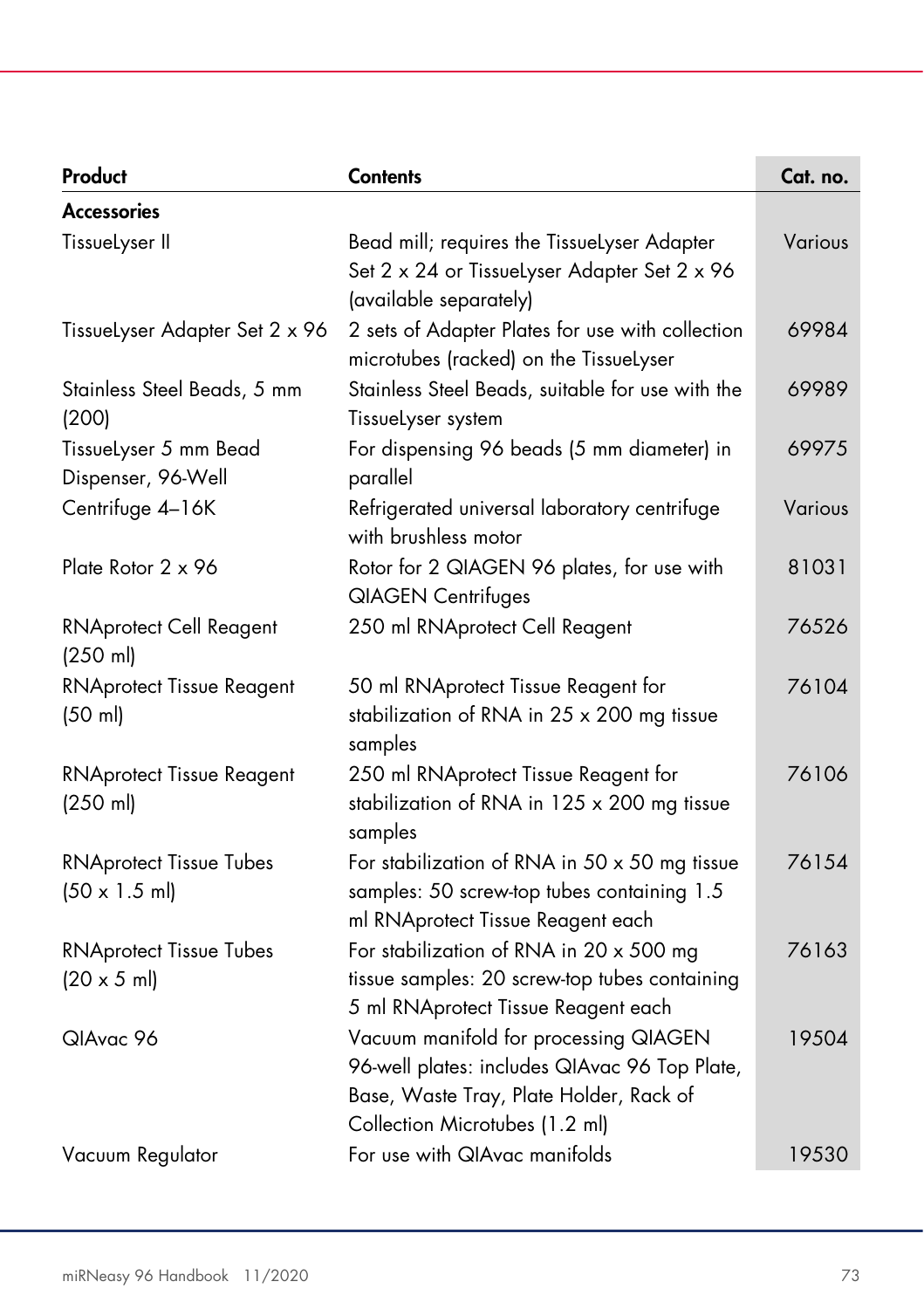| Product                                             | <b>Contents</b>                                                                                                                                                               | Cat. no. |  |
|-----------------------------------------------------|-------------------------------------------------------------------------------------------------------------------------------------------------------------------------------|----------|--|
| Vacuum Pump                                         | Universal vacuum pump (capacity 34 L/min,<br>8 mbar vacuum abs.)                                                                                                              | Various  |  |
| RNase-Free DNase Set (50)                           | 1500 units RNase-free DNase I, RNase-Free<br>Buffer RDD and RNase-Free Water for 50                                                                                           | 79254    |  |
|                                                     | RNA minipreps                                                                                                                                                                 |          |  |
| QIAzol Lysis Reagent (200 ml)                       | 200 ml QIAzol Lysis Reagent                                                                                                                                                   | 79306    |  |
| S-Blocks (24)                                       | 96-well blocks with 2.2 ml wells, 24 per case                                                                                                                                 | 19585    |  |
| Elution Microtubes CL (24 x 96)                     | Nonsterile polypropylene tubes (0.85 ml<br>maximum capacity, less than 0.7 ml storage<br>capacity, 0.4 ml elution capacity); 2304 in<br>racks of 96; includes cap strips      | 19588    |  |
| Collection Microtubes (racked)                      | Nonsterile polypropylene tubes (1.2 ml), 960<br>in racks of 96                                                                                                                | 19560    |  |
| <b>Collection Microtube Caps</b>                    | Nonsterile polypropylene caps for collection<br>microtubes (1.2 ml) and round-well blocks,<br>960 in strips of 8                                                              | 19566    |  |
| Tape pads (5)                                       | Adhesive tape sheets for sealing multiwell<br>plates and blocks: 25 sheets per pad, 5 pads<br>per pack                                                                        | 19570    |  |
| AirPore Tape Sheets (50)                            | Microporous tape sheets for covering 96-well<br>blocks: 50 sheets per pack                                                                                                    | 19571    |  |
| Related products for quantitative, real-time RT-PCR |                                                                                                                                                                               |          |  |
| miRCURY LNA® RT Kit                                 | For 8-64 cDNA synthesis reactions: 5x RT<br>SYBR Green Reaction Buffer, 5x RT Probe<br>Reaction Buffer, 10x RT Enzyme Mix, UniSp6,<br>RNA Spike-in template, RNase-Free Water | 339340   |  |
| miRCURY LNA SYBR® Green                             | For 200 reactions: 2X miRCURY SYBR Green                                                                                                                                      | 339345   |  |
| PCR Kit (200)                                       | Master Mix, RNase-Free Water                                                                                                                                                  |          |  |
| miRCURY LNA miRNA PCR<br>Assay                      | Contains forward and reverse primers for<br>200 reactions                                                                                                                     | 339306   |  |
| miRCURY LNA miRNA Focus<br><b>PCR Panels</b>        | miRCURY LNA miRNA PCR Panels for<br>application-based miRNome profiling,<br>available in 96-well or 384-well format                                                           | 339325   |  |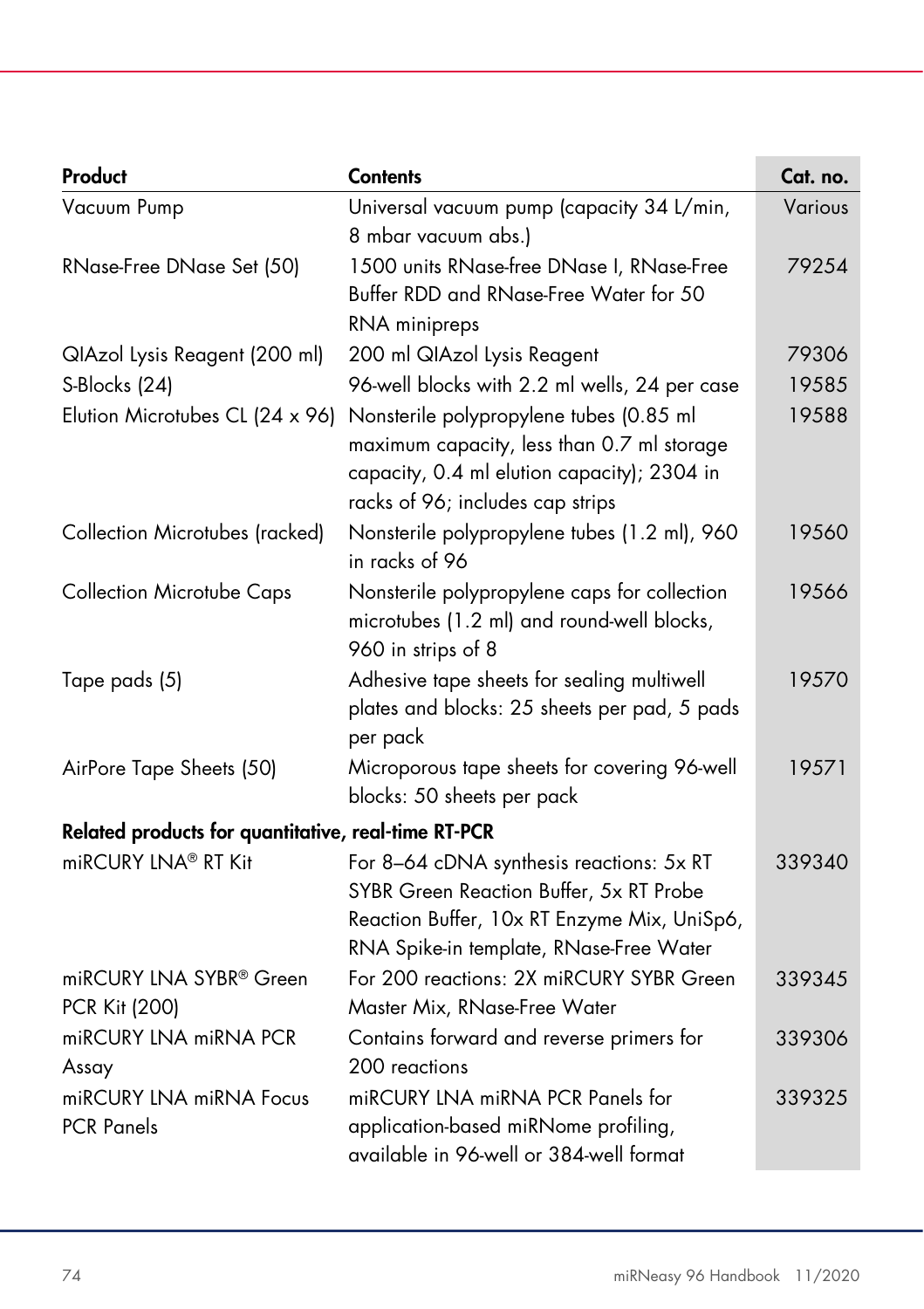| Product                                | <b>Contents</b>                                                                                                                                                                              | Cat. no.            |
|----------------------------------------|----------------------------------------------------------------------------------------------------------------------------------------------------------------------------------------------|---------------------|
| miRCURY LNA miRNA                      | miRCURY LNA miRNA PCR Panels for PCR-                                                                                                                                                        | 339322              |
| miRNome PCR Panels                     | based miRNome profiling, available in 384-<br>well format                                                                                                                                    |                     |
| QuantiTect Primer Assay (200)          | Lyophilized primer mix of forward and<br>reverse primers for SYBR Green based real-<br>time RT-PCR.                                                                                          | Varies <sup>†</sup> |
| QuantiNova SYBR Green PCR<br>Kit (500) | For 500 x 20 µl reactions: $3 \times 1.7$ ml 2x<br>QuantiNova SYBR Green PCR Master Mix,<br>500 µl QuantiNova Yellow Template Dilution<br>Buffer, 1 ml QN ROX Reference Dye, 1.9 ml<br>Water | 208054              |

\* Other kit sizes are available; see www.qiagen.com.

† Visit www.qiagen.com/GeneGlobe to search for and order these products.

For up-to-date licensing information and product-specific disclaimers, see the respective QIAGEN kit handbook or user manual. QIAGEN kit handbooks and user manuals are available at www.qiagen.com or can be requested from QIAGEN Technical Services or your local distributor.

## Document Revision History

| Date          | Changes                                      |
|---------------|----------------------------------------------|
| November 2020 | Updated branding of RNA protection products. |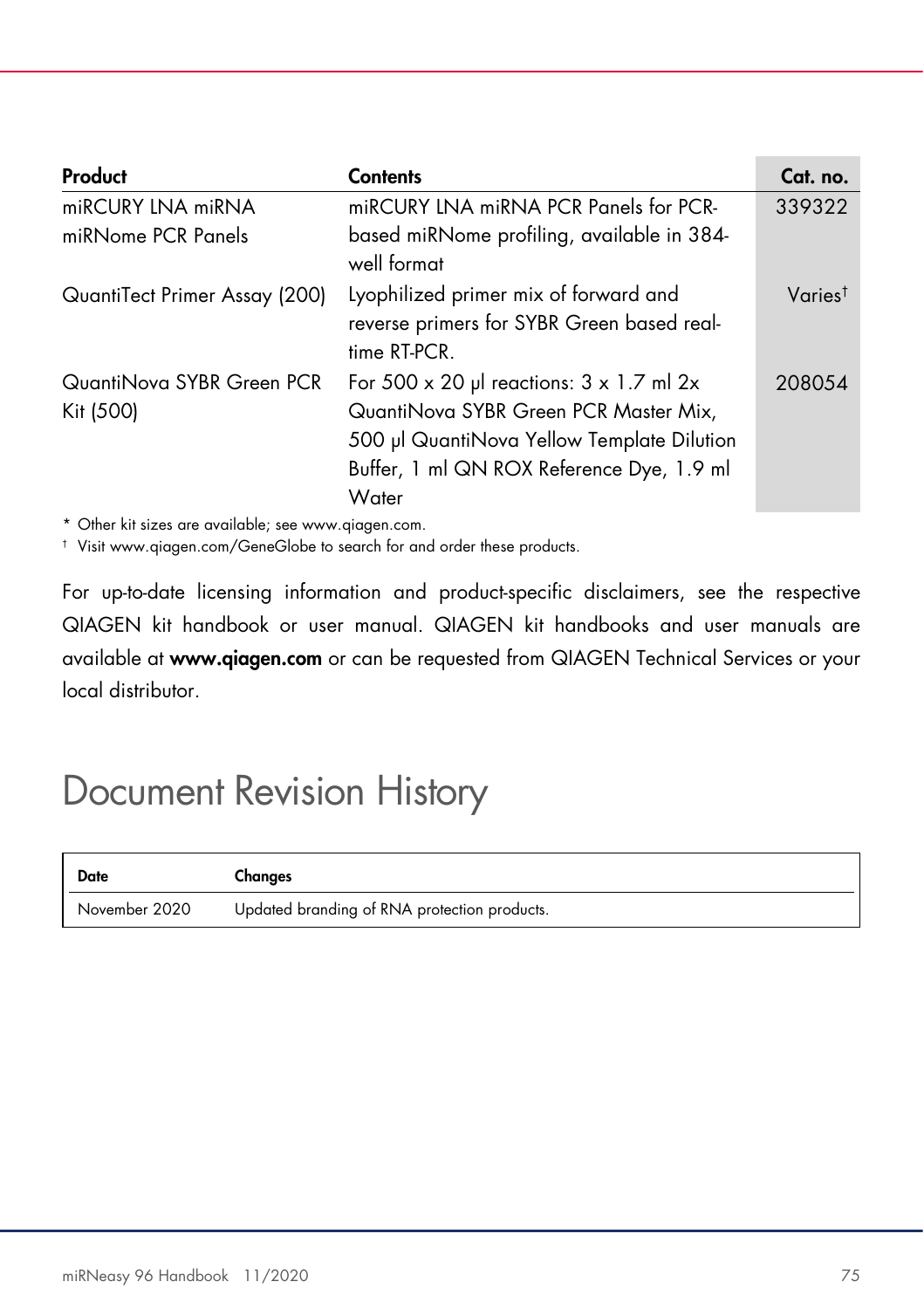## Limited License Agreement for miRNeasy 96 Kit

Use of this product signifies the agreement of any purchaser or user of the product to the following terms:

- 1. The product may be used solely in accordance with the protocols provided with the product and this handbook and for use with components contained in the kit only. QIAGEN grants no license under any of its intellectual property to use or incorporate the enclosed components of this kit with any components not included within this kit except as described in the protocols provided with the product, this handbook, and additional protocols available at www.qiagen.com. Some of these additional protocols have been provided by QIAGEN users for QIAGEN users. These protocols have not been thoroughly tested or optimized by QIAGEN. QIAGEN neither guarantees them nor warrants that they do not infringe the rights of third-parties.
- 2. Other than expressly stated licenses, QIAGEN makes no warranty that this kit and/or its use(s) do not infringe the rights of third-parties.<br>3. This kit and its components are licensed for one-time use and may not be reu
- This kit and its components are licensed for one-time use and may not be reused, refurbished, or resold.
- 4. QIAGEN specifically disclaims any other licenses, expressed or implied other than those expressly stated.<br>5. The nurchaser and user of the kit garee not to take or permit anyone else to take any steps that could lead
- 5. The purchaser and user of the kit agree not to take or permit anyone else to take any steps that could lead to or facilitate any acts prohibited above. QIAGEN may enforce the prohibitions of this Limited License Agreement in any Court, and shall recover all its investigative and Court costs, including attorney fees, in any action to enforce this Limited License Agreement or any of its intellectual property rights relating to the kit and/or its components.

For updated license terms, see www.qiagen.com.

Trademarks: QIAGEN®, Sample to Insight®, QIAxcel®, QIAzol®, Allprotect®, GeneGlobe®, LNA®, miRCURY®, MinElute®, QuantiNova®, QuantiTect®, RNAprotect®, Rotor-Gene®, RNeasy® (QIAGEN Group); Applied Biosystems (Life Technologies Corporation); Impact®, Matrix® (Matrix Technologies Corp.); Agilent®, Bioanalyzer®,<br>(Agilent Technologies, Inc.); SYBR® (Molecular Probes, Inc.). R not to be considered unprotected by law.

HB-1253-003 © 2020 QIAGEN, all rights reserved.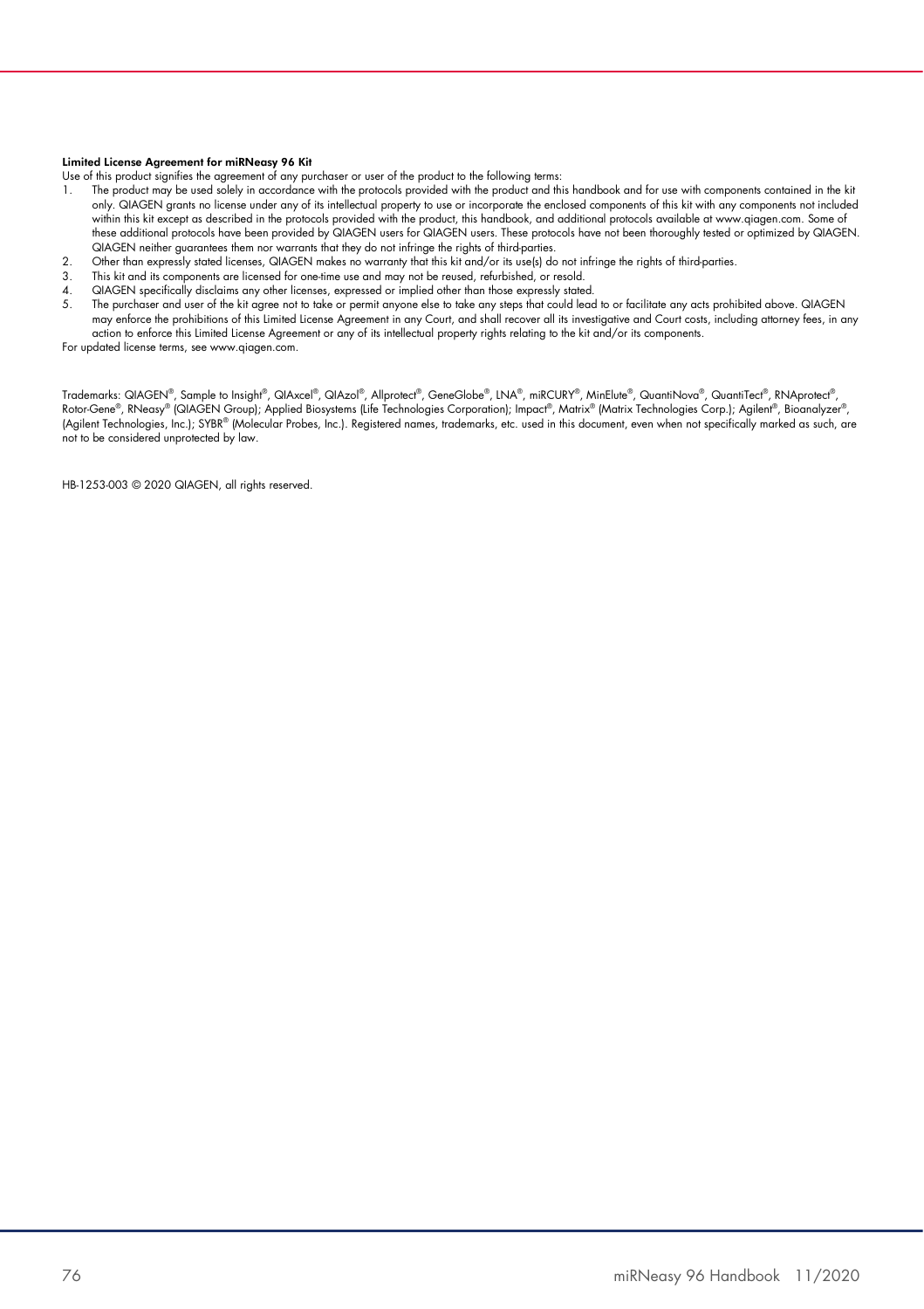**Notes**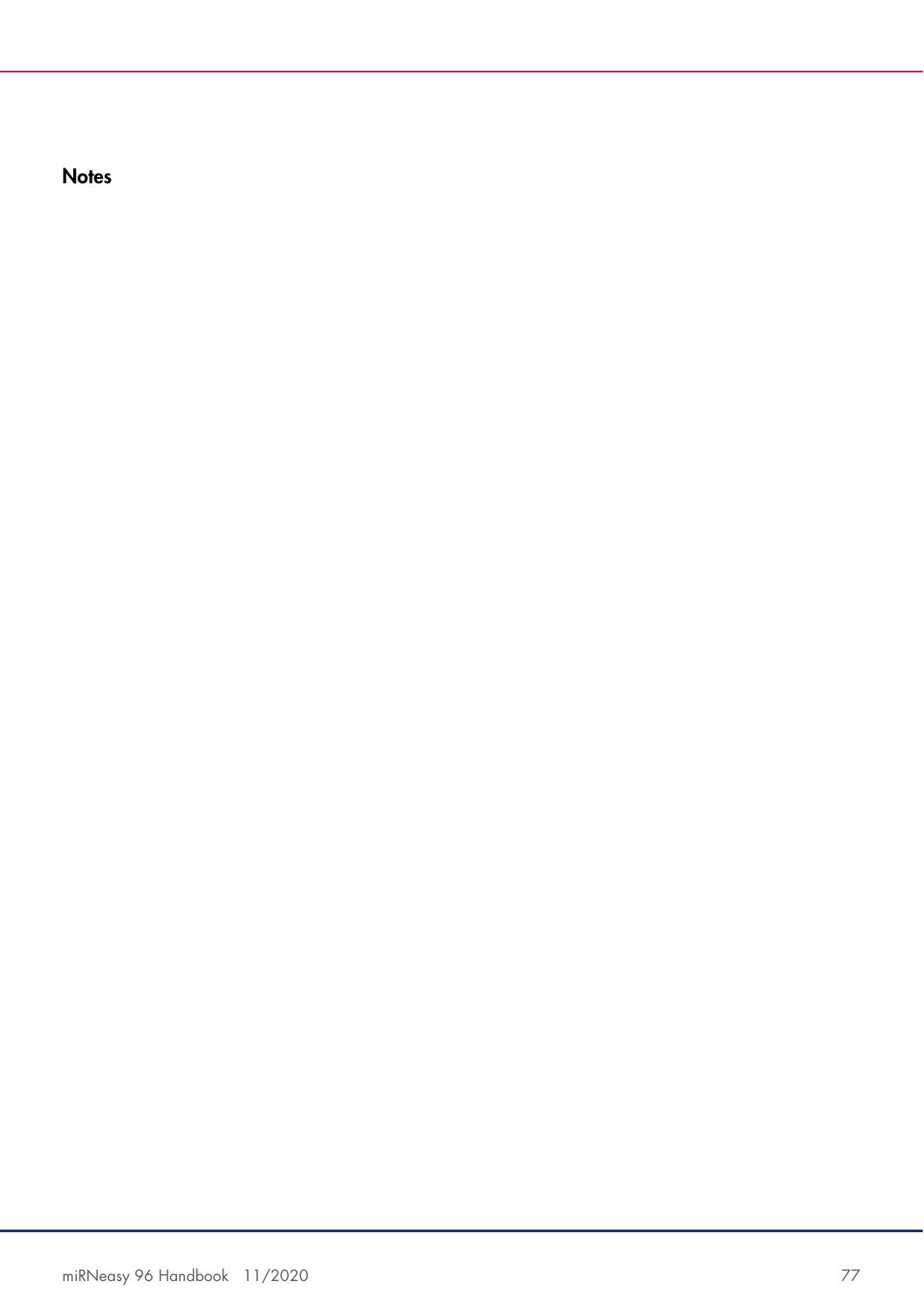**Notes**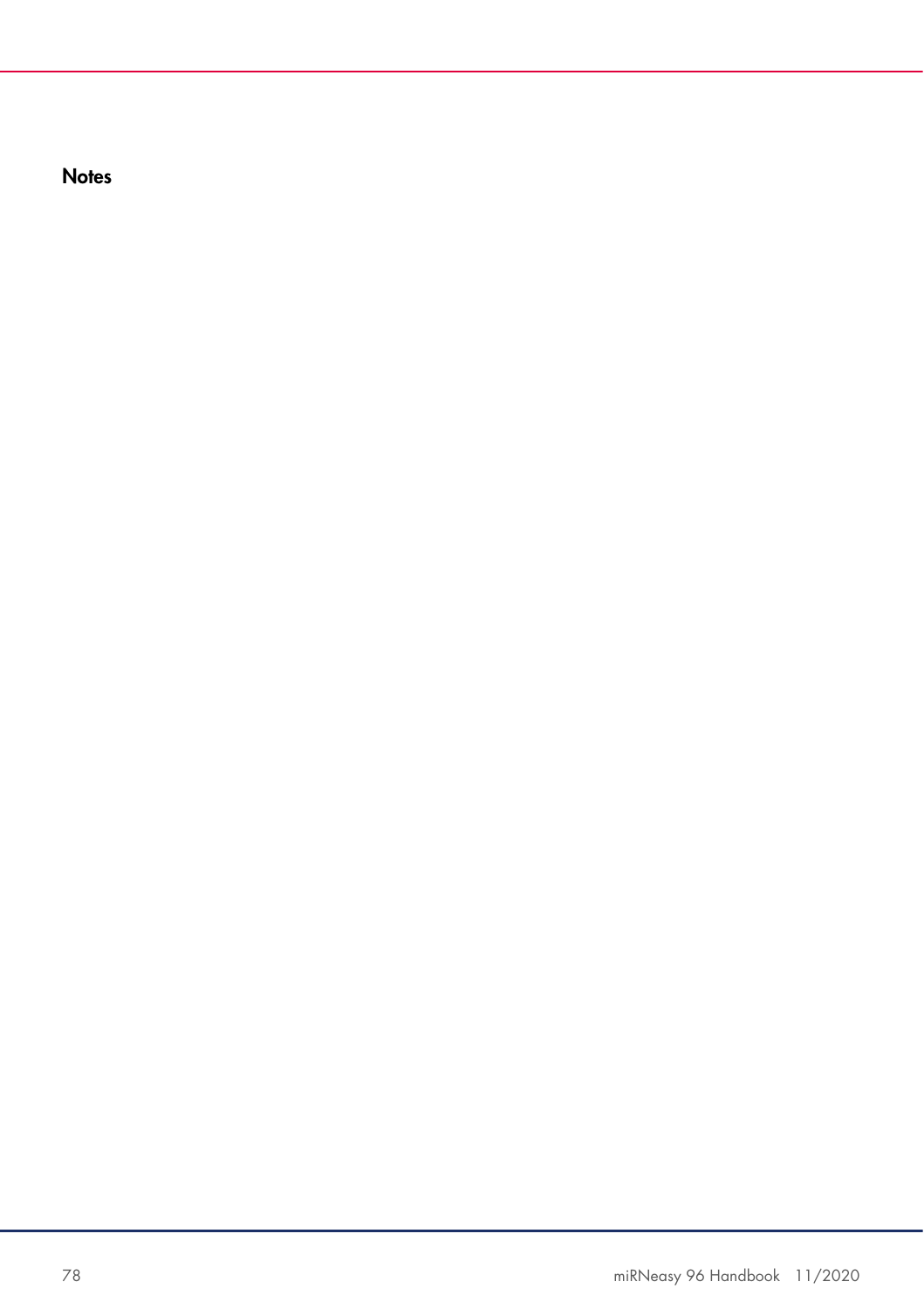**Notes**